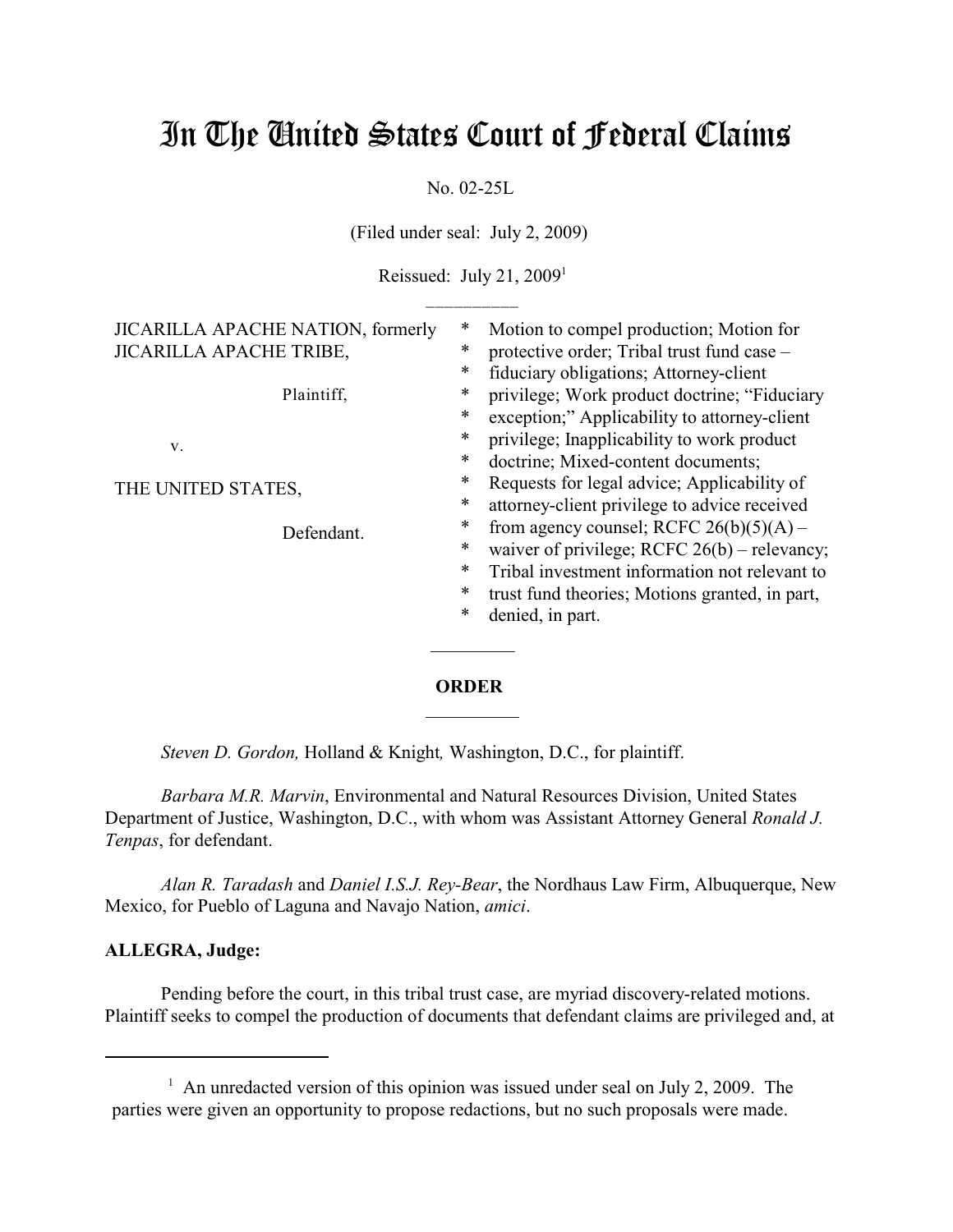the same time, seeks a protective order to prevent the discovery of investment information it claims is irrelevant to the subject case. Defendant resists both motions and, for its own part, has filed motions to compel the production of the information that plaintiff seeks to protect and to modify substantially the discovery plan in this case.

**I.**

A brief recitation of the underlying facts sets the context for this decision.

In this case, the Jicarilla Apache Nation (Jicarilla or plaintiff) seeks an accounting and to recover for monetary loss and damages relating to the government's breach of fiduciary duties in allegedly mismanaging the tribe's trust assets and other funds. Plaintiff, *inter alia*, avers that defendant failed to maximize returns on its trust funds, invested too heavily in short-term maturities, and failed to pool its trust funds with other tribal trusts. The parties participated in alternative dispute resolution from December 2002 to June 2008, during which time defendant produced many thousands of documents to Jicarilla. Defendant, however, also withheld a large number of documents as privileged. Ultimately, at the plaintiff's request, the case was restored to the court's active docket. Following consultations with the parties, on October 7, 2008, the court issued an order confirming that trial on the first phase of the case would be limited to fiscal claims relating to defendant's management of certain Jicarilla trust accounts from 1972 to 1992 (the Andersen Period).

Discovery as to that phase of the case ensued. On November 25, 2008, plaintiff filed a motion to compel defendant to produce certain documents withheld from production based on claims of attorney-client privilege, attorney work-product, and the deliberative process privilege. On December 19, 2008, defendant filed its response to the motion and a privilege log. In those documents, defendant continued to assert attorney-client and work-product defenses, but agreed to produce 71 of the 226 documents listed in its privilege log based, in part, upon withdrawing any deliberative process privilege claims. Plaintiff filed its reply on January 5, 2009, and on January 16, 2009, defendant, per court order, submitted 155 documents for *en camera* review.<sup>2</sup>

On February 25, 2009, plaintiff filed a motion for a protective order to bar defendant from discovering information relating to the tribe's non-trust investments. Plaintiff vigorously asserted, *inter alia*, that the tribe's handling of its non-trust investments is irrelevant to this lawsuit. On March 5, 2009, defendant responded to the motion, asserting that the requested documents were reasonably calculated to lead to the discovery of admissible evidence concerning the reasonableness of the government's investments as trustee, the tribe's investment directives and liquidity needs, the receipt and timing of trust disbursements, and potential damages calculations. On March 11, 2009, Pueblo of Laguna and Navajo Nation, which are plaintiffs in two similar cases pending before the court, filed an *amicus* brief in support of plaintiff's motion. Plaintiff

<sup>&</sup>lt;sup>2</sup> The Supreme Court has recognized the important role that *en camera* inspection of disputed documents often plays in determining the existence of a privilege. *See United States v. Zolin*, 491 U.S. 554, 568-69 (1989); *see also United States v. Nixon*, 418 U.S. 683, 714 (1974).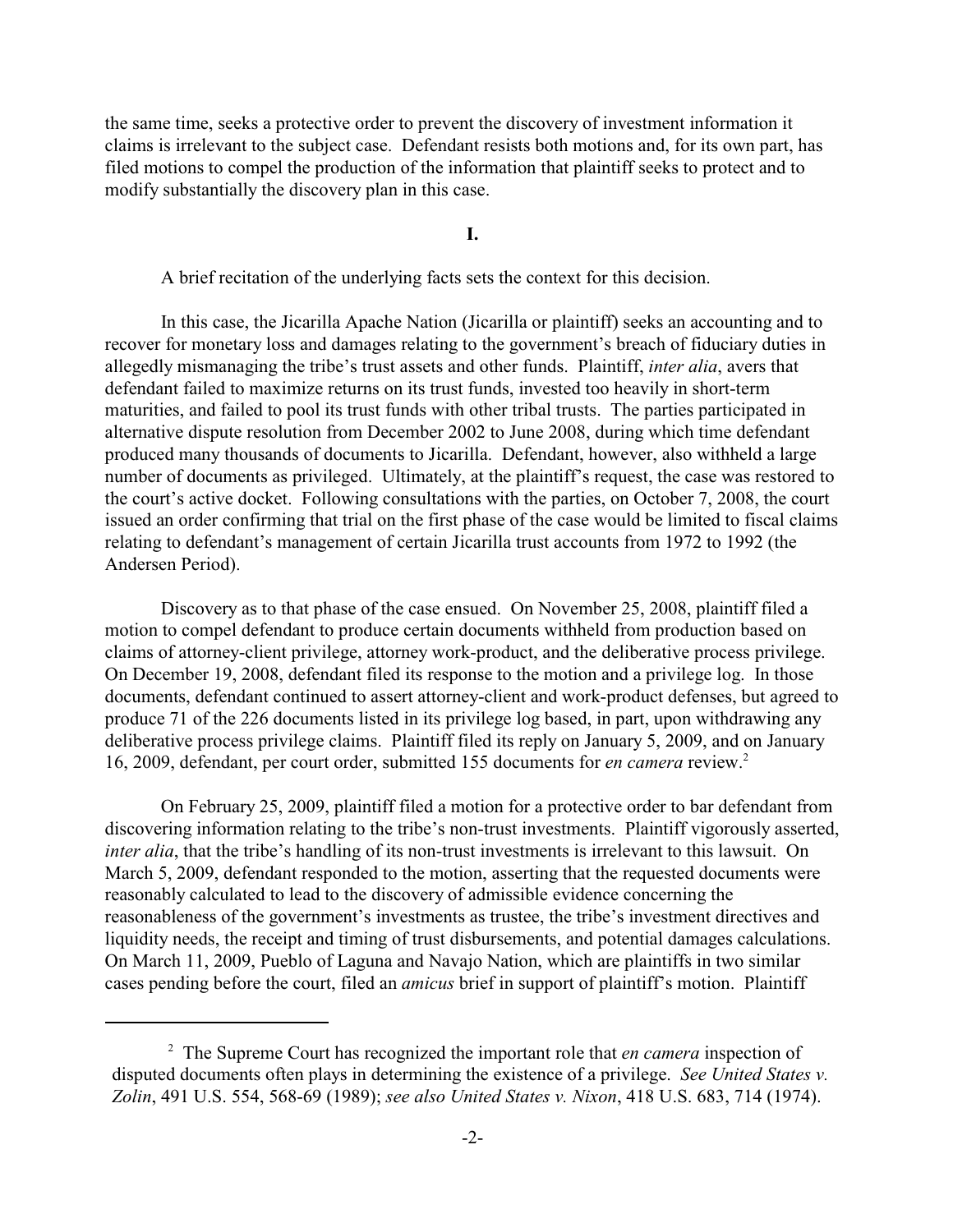filed its reply on March 13, 2009. Hoping to ensure production of the same information plaintiff seeks to protect, defendant filed a motion to compel on March 17, 2009. On March 19, 2009, it filed a response to the *amicus* brief. Plaintiff filed its response to defendant's motion to compel on April 3, 2009. On April 10, 2009, the *amici* filed a brief opposing defendant's motion, and defendant filed its reply.

On March 31, 2009, defendant filed a motion to extend the discovery deadlines in this case by one year, claiming the extra time is needed given the breadth of the discovery requested and the vast size of the record depositories to be searched. Plaintiff filed its response opposing the request on April 14, 2009, alleging that most repositories have been canvassed, thousands of documents already produced, and the issues known for years. Defendant filed its reply on April 16, 2009. Oral argument on all the discovery motions was held on April 16, 2009. Following oral argument, and per court order, defendant filed the deposition transcript of a former tribal assistance officer, Mr. Gabriel Abeyta, and associated exhibits on April 22, 2009. The court permitted supplemental materials to be filed by *amici* on May 4, 2009; by plaintiff on May 5, 2009; and by defendant on May 4 and May 14, 2009.

**II.**

The Federal Circuit has instructed that "[q]uestions of the scope and conduct of discovery are . . . committed to the discretion of the trial court." *Florsheim Shoe Co. v. United States*, 744 F.2d 787, 797 (Fed. Cir. 1984); *see also Stovall v. United States*, 85 Fed. Cl. 810, 813 (2009). In deciding either to compel or quash discovery, this court must balance potentially conflicting goals. On the one hand, it "'must be careful not to deprive a party of discovery that is reasonably necessary to afford a fair opportunity to develop and prepare the case.'" *Heat & Control, Inc. v. Hester Indus., Inc*., 785 F.2d 1017, 1024 (Fed. Cir. 1986) (quoting Fed.R.Civ.P. 26(b)(1) advisory comm. notes (1983)); *see also Epstein v. MCA, Inc.*, 54 F.3d 1422, 1423 (9th Cir. 1995) (per curiam). As the Supreme Court once famously indicated, "[n]o longer can the time-honored cry of 'fishing expedition' serve to preclude a party from inquiring into the facts underlying his opponent's case." *Hickman v. Taylor*, 329 U.S. 495, 507 (1947). On the other hand, the Court in *Hickman* was quick to caution that "discovery, like all matters of procedure, has ultimate and necessary boundaries . . . . [L]imitations come into existence when the inquiry touches upon the irrelevant or encroaches upon the recognized domains of privilege." *Id*. at 507-08; *see also Evergreen Trading, LLC v. United States*, 80 Fed. Cl. 122, 126 (2007); *Vons Cos., Inc. v. United States*, 51 Fed. Cl. 1, 5 (2001). Encapsulating these considerations, RCFC 26(b)(1), like its Federal Rules counterpart, provides that a party may obtain discovery of any matter that: (i) is "non-privileged," and (ii) "is relevant to any party's claim or defense." *See also In re EchoStar Commc'ns Corp.*, 448 F.3d 1294, 1300 (Fed. Cir. 2006), *cert. denied*, 549 U.S. 1096 (2006); *Evergreen Trading*, 80 Fed. Cl. at 126; *Vons*, 51 Fed. Cl. at 5.

The fiduciary relationship between the federal government and Indian tribes took form long ago, arising first under treaties and then under statutes. As early as 1831, Chief Justice Marshall described the relationship of the tribes with the United States as that of a "ward to his guardian." *Cherokee Nation v. Georgia*, 30 U.S. (5 Pet.) 1, 17 (1831); *see also Worcester v.*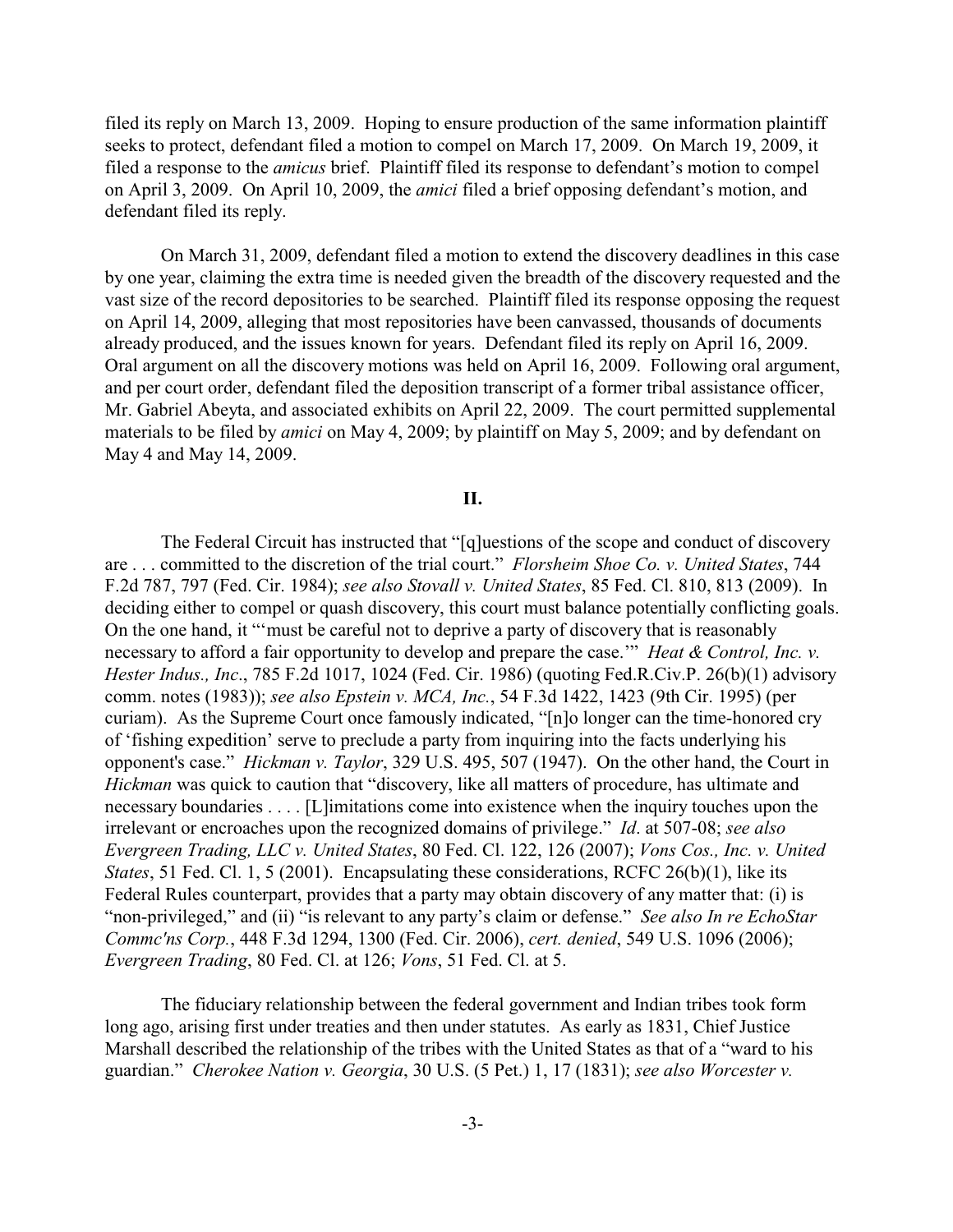*Georgia*, 31 U.S. (6 Pet.) 515, 557 (1832). Early acts by Congress effectuated this view by specifically directing how the government would handle tribal trust funds. *See, e.g.*, Act of June 14, 1836, 5 Stat. 36 (rates of return); Act of Jan. 9, 1837, 5 Stat. 135 (interest on land proceeds). In the 1877 General Allotment Act, Congress appointed the United States, as trustee, to manage lands allotted for individual Native Americans and to deposit fees and royalties from use of those lands into trust accounts. 24 Stat. 388 (1887), *codified at*, 25 U.S.C. § 331, *et seq*. Although the Indian Reorganization Act of 1934 barred further allotments, federal trust obligations continued for previously allotted lands. 48 Stat. 984 (1934), *codified at*, 25 U.S.C. § 461, *et seq*. Through these and later enactments, the United States has come to manage 56 million acres of land and billions of dollars in tribal assets, collecting hundreds of millions of dollars annually on behalf of the tribes from leases, as well as mineral, timber, oil, and gas royalties. *See* Felix Cohen, Handbook of Federal Indian Law (Cohen) § 5.03(3)(b) (2005); Dep't of Interior, Fiduciary Obligations Compliance Plan, Jan. 6, 2003, http://www.doi.gov/news/fiduciaryobligations.pdf (as viewed on July 2, 2009); Robert McCarthy, "The Bureau of Indian Affairs and the Federal Trust Obligation to American Indians," 19 BYU J. Pub. L. 1, 78 (2004).

Over the last century, Congress has seen fit periodically to reaffirm the importance of the government's fiduciary role in managing tribal assets. "Nearly every piece of modern legislation dealing with Indian tribes contains a statement reaffirming the trust relationship between tribes and the federal government." Cohen, *supra* at §5.04(4)(a); *see e.g.*, 25 U.S.C. § 162a (trust investment), § 450j (contract administration), § 458cc (funding agreements), § 3120 (forest resources), § 3303 (education), § 3701 (agricultural resources), § 4021 (trust fund management) §§ 4041-43 (special trustee). When it has perceived deficiencies in the government's handling of trust assets, Congress has not hesitated to pass laws to bolster the protection of tribal investments, often by giving the tribes increased access to investment information. *See, e.g.*, American Indian Trust Fund Management Reform Act of 1994 (Trust Fund Reform Act), Pub. L. No. 103-412, 108 Stat. 4239 (1994), *codified at* 25 U.S.C. §§ 4001-61; *see also* Misplaced Trust: the Bureau of Indian Affairs' Mismanagement of the Indian Trust Fund, H.R. Rep. No. 102-499 (1992). Of particular importance in this regard is the Trust Fund Reform Act, which required that the Department of Interior (Interior) account for all Indian trust funds, report quarterly to account holders, and conduct annual audits. The act, *inter alia*, created an Office of Special Trustee to provide greater accountability in discharging trust responsibilities and to ensure that each tribe received as complete a trust fund accounting as soon as possible dating back to the earliest practicable date. 25 U.S.C. §§ 4041-44.

Commenting, from time to time, on various chapters of this history, the Supreme Court has noted the "distinctive obligation of trust incumbent upon the Government in its dealings with these dependent and sometimes exploited people," *Seminole Nation v. United States*, 316 U.S. 286, 296 (1942), and, more recently, the "undisputed existence of a general trust relationship between the United States and the Indian people," which compromises a "distinctive obligation of trust incumbent upon the Government," *United States v. Mitchell*, 463 U.S. 206, 225 (1982).<sup>3</sup>

<sup>&</sup>lt;sup>3</sup> See also id. (noting that the relevant sources of substantive law create "[a]ll of the necessary elements of a common-law trust"); *United States v. White Mountain Apache Tribe*, 537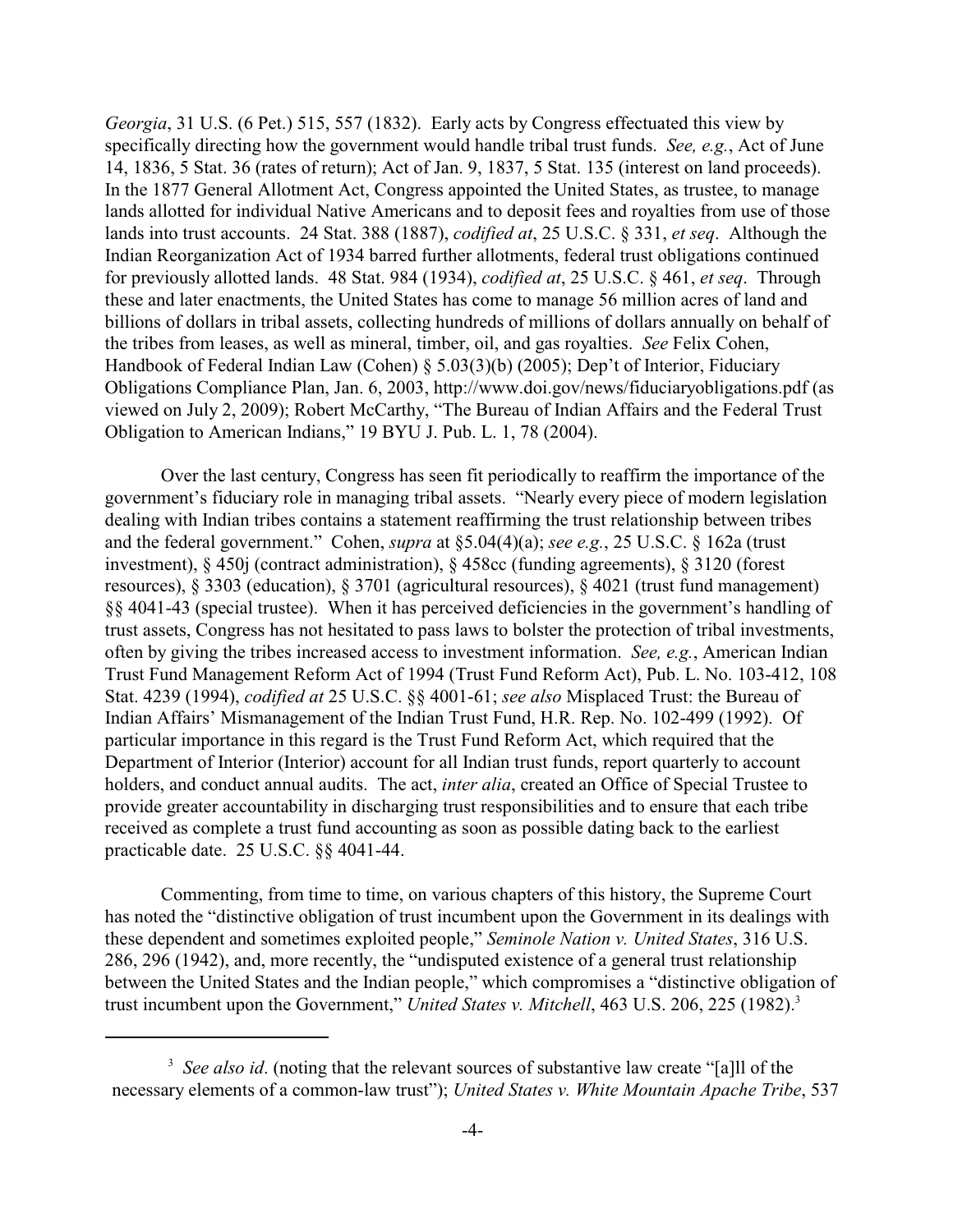Though this relationship is currently founded in statutes that undoubtedly serve to delimit somewhat the government's obligations, it has, nevertheless, historically been measured and evaluated using principles typically applied to common law fiduciary relationships. *See*, *e.g.*, *White Mountain*, 537 U.S. at 475; *Shoshone*, 364 F.3d at 1348 (applying traditional trust principles). Indeed, a leitmotif oft sounded in tribal trust cases is that defendant's conduct must be judged by the "most exacting fiduciary standards," *Seminole Nation v. United States*, 316 U.S. 286, 297 (1942); *see also Shoshone*, 364 F.3d at 1348; *Ak-Chin v. United States*, 667 F.2d 980, 990 (Ct. Cl. 1981), *cert. denied*, 456 U.S. 989 (1982); *Osage Tribe v. United States*, 72 Fed. Cl. 629, 643 (2006). Thus, defendant is obliged "to preserve and maintain trust assets," *White Mountain*, 537 U.S. at 475 (quoting *Central States, Southwest & Southwest Areas Pension Fund v. Central Transp. Inc.*, 472 U.S. 559, 572 (1985)), and to provide the beneficiaries with information regarding the management of their trusts, *see Navajo Tribe of Indians v. United States*, 624 F.2d 981, 989 (Ct. Cl. 1980); *Red Lake Band v. United States*, 17 Cl. Ct. 362, 373 (1989); *see also* Restatement (Third) Trusts §§ 82-83.

#### **III.**

 With this background, we deal first with plaintiff's motion to compel. Pursuant to RCFC 37, plaintiff seeks an order compelling defendant to turn over a range of documents. These documents can be organized into five categories: (i) requests for legal advice from personnel in various Interior agencies to Interior's Office of the Solicitor (the Solicitor's Office), either directly or indirectly concerning Jicarilla's accounts; (ii) legal advice provided by the Solicitor's Office or other government legal offices, again either directly or indirectly concerning Jicarilla's accounts; (iii) documents created by or provided to the accounting firm of Arthur Andersen LLP under a series of contracts between that firm and Interior; (iv) documents generated by Interior personnel, including members of the Solicitor's Office, regarding pending or anticipated litigation involving other tribes; and (v) other miscellaneous documents or drafts (*e.g.*, cover sheets). Defendant contends that all or portions of these documents are protected by the attorney-client privilege, the work product doctrine or both. Plaintiff argues that the cited privileges are inapplicable to the wide majority of the documents requested and that, as to other documents, defendant has waived these privileges.

#### **A.**

Regarding the twin privileges raised by defendant, this court has recently explained:

The symbiotic relationship between the attorney-client and work product privileges stems from shared pragmatic and systemic justifications and is reflected in principles common to both. Under Rule 501 of the Federal Rules of Evidence,

U.S. 465, 475 n.3 (2003); *Lac Courte Oreilles Band of Lake Superior Chippewa Indians of Wisconsin v. United States, 367 F.3d 650, 665-66 (7<sup>th</sup> Cir. 2004), <i>cert denied, 543 U.S.* 1051 (2005); *Shoshone Indian Tribe of Wind River Reservation v. United States*, 364 F.3d 1339, 1348 (Fed. Cir. 2004), *cert. denied*, 544 U.S. 973 (2005).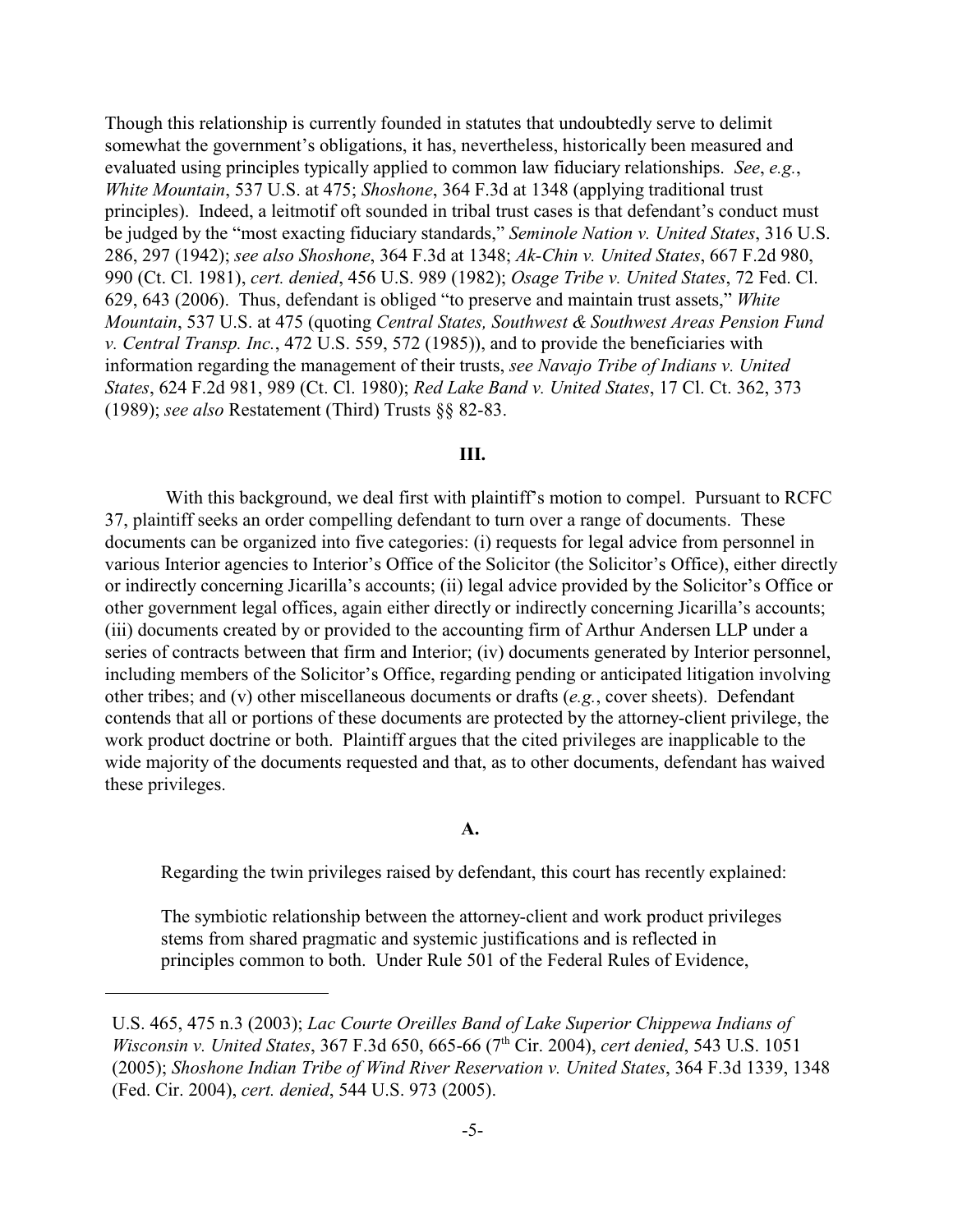both privileges are "governed by the principles of the common law as they may be interpreted by the courts of the United States in the light of reason and experience." Both also stand in tension with the desire to avoid suppressing probative evidence and, for that reason, have been narrowly construed – extended only as far as needed to effectuate their utilitarian purposes. *See, e.g.*, *Univ. of Pa. v. EEOC*, 493 U.S. 182, 189 (1990); *Baldrige v. Shapiro*, 455 U.S. 345, 360 (1982); *Fisher v. United States*, 425 U.S. 391, 403 (1976); *see generally Ullmann v. United States*, 350 U.S. 422, 438-40 (1956) (Frankfurter, J.) ("Once the reason for the privilege ceases, the privilege ceases.") . . . . Lastly, parties claiming the benefit of either privilege bear the burden of establishing all the essential elements thereof, a burden that is not "discharged by mere conclusory or *ipse dixit* assertions." *In re Bonanno*, 344 F.2d 830, 833 (2d Cir. 1965).

*Evergreen Trading, LLC v. United States*, 80 Fed. Cl. 122, 127 (2007) (alternate citations and footnotes omitted). "Yet while the attorney-client and work product privileges are similar and often invoked with respect to the same documents, they diverge in critical regards." *Id*. And, as it turns out, those differences ultimately serve to inform the extent to which the privileges apply in the context of the fiduciary relationship involved here.

The attorney-client privilege "protects the confidentiality of communications between attorney and client made for the purpose of obtaining legal advice." *Genentech, Inc. v. United States Int'l Trade Comm'n*, 122 F.3d 1409, 1415 (Fed. Cir. 1997); *see also In re EchoStar Commc'ns Corp.*, 448 F.3d 1294, 1299 (Fed. Cir. 2006), *cert. denied*, 549 U.S. 1096 (2006); *Am. Standard Inc. v. Pfizer, Inc.*, 828 F.2d 734, 745 (Fed. Cir. 1987). The privilege encourages "full and frank communication between attorneys and their clients and thereby promote[s] broader public interests in the observance of law and the administration of justice." *Upjohn Co. v. United States*, 449 U.S. 383, 389 (1981).<sup>4</sup> The familiar Wigmorean definition of the privilege asserts that –

[w]here legal advice of any kind is sought from a professional legal adviser in his capacity as such, the communications relating to that purpose, made in confidence by the client, are at his instance permanently protected from disclosure by himself or by the legal adviser, except the protection be waived.

8 John Henry Wigmore, Evidence in Trials at Common Law § 2292 (McNaughton rev. 1961). "Breaking this definition into its component parts," this court recently observed, reveals that "'in order for the attorney-client privilege to attach, the communication in question must be made:

*See also Swidler & Berlin v. United States*, 524 U.S. 399, 403 (1998); *Hunt v.* <sup>4</sup> *Blackburn*, 128 U.S. 464, 470 (1888) (the privilege "is founded upon the necessity, in the interest and administration of justice, of the aid of persons having knowledge of the law and skilled in its practice, which assistance can only be safely and readily availed of when free from the consequences or the apprehension of disclosure"); *Evergreen Trading*, 80 Fed. Cl. at 128.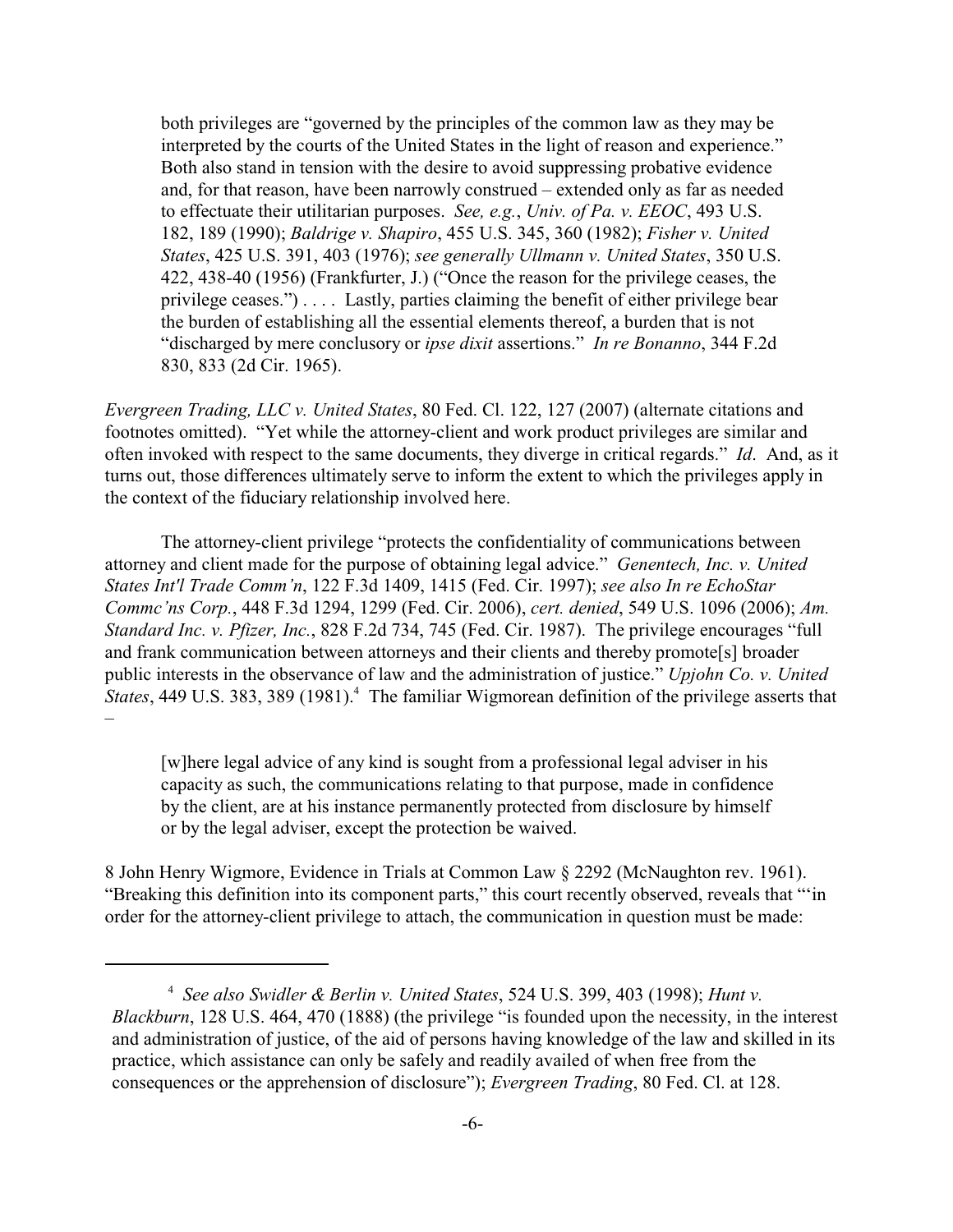(1) in confidence; (2) in connection with the provision of legal services; (3) to an attorney; and (4) in the context of an attorney-client relationship.'" *Evergreen Trading*, 80 Fed. Cl. at 128 (quoting *United States v. BDO Seidman LLP*, 492 F.3d 806, 815 (7th Cir. 2007), *cert. denied*, 128 S.Ct. 1471 (2008)); *see also United States v. Bisanti*, 414 F.3d 168, 171 (1st Cir. 2005); *In re Sealed Case*, 737 F.2d 94, 98-99 (D.C. Cir. 1984); *Stovall*, 85 Fed. Cl. at 814. "'[A]n agency can <sup>5</sup> be a 'client' and agency lawyers can function as 'attorneys' within the relationship contemplated by the privilege.'" *Rein v. United States Patent and Trademark Office*, 553 F.3d 353, 376 (4th Cir. 2009) (quoting *Coastal States Gas Corp. v. Dep't of Energy*, 617 F.2d 854, 863 (D.C. Cir. 1980)); *see also Tax Analysts v. IRS*, 117 F.3d 607, 618 (D.C. Cir. 1997).

While the attorney-client privilege has ancient Roman roots, the work product doctrine is a more recent creation, born sixty-two years ago in the Supreme Court's seminal decision in *Hickman*. There, Justice Murphy, writing on behalf of the majority, rejected "an attempt, without purported necessity or justification, to secure written statements, private memoranda and personal recollections prepared or formed by an adverse party's counsel in the course of his legal duties." 329 U.S. at 510. Noting that "it is essential that a lawyer work with a certain degree of privacy," he reasoned that if discovery of the material sought were permitted "much of what is now put down in writing would remain unwritten." *Id*. at 510-11. "An attorney's thoughts, heretofore inviolate, would not be his own," Justice Murphy stated, and continued –

Inefficiency, unfairness and sharp practices would inevitably develop in the giving of legal advice and in the preparation of cases for trial. The effect on the legal

 $\frac{1}{2}$ . Although ultimately not adopted, the rule describing the attorney-client privilege promulgated by the Supreme Court in 1972 as part of the Proposed Federal Rules of Evidence has been recognized "as a source of general guidance regarding federal common law principles." *In re Grand Jury Investigation*, 399 F.3d 527, 532 (2d Cir. 2005); *see also* 3 Jack B. Weinstein & Margaret A. Berger, Weinstein's Federal Evidence § 503.02 (Joseph M. McLaughlin, ed., 2d ed. 2006). Proposed Rule 503 was particularly instructive in summarizing the types of communications that may be subject to the privilege –

A client has a privilege to refuse to disclose and to prevent any other person from disclosing confidential communications made for the purpose of facilitating the rendition of professional legal services to the client, (1) between himself or his representative and his lawyer or his lawyer's representative, or (2) between his lawyer and the lawyer's representative, or (3) by him or his lawyer to a lawyer representing another in a matter of common interest, or (4) between representatives of the client or between the client and a representative of the client, or (5) between lawyers representing the client.

Proposed Fed. R. Evid. 503(b), 56 F.R.D. 183, 236 (1972); *see also BDO Seidman*, 492 F.3d at 814-15 (relying on this proposed rule).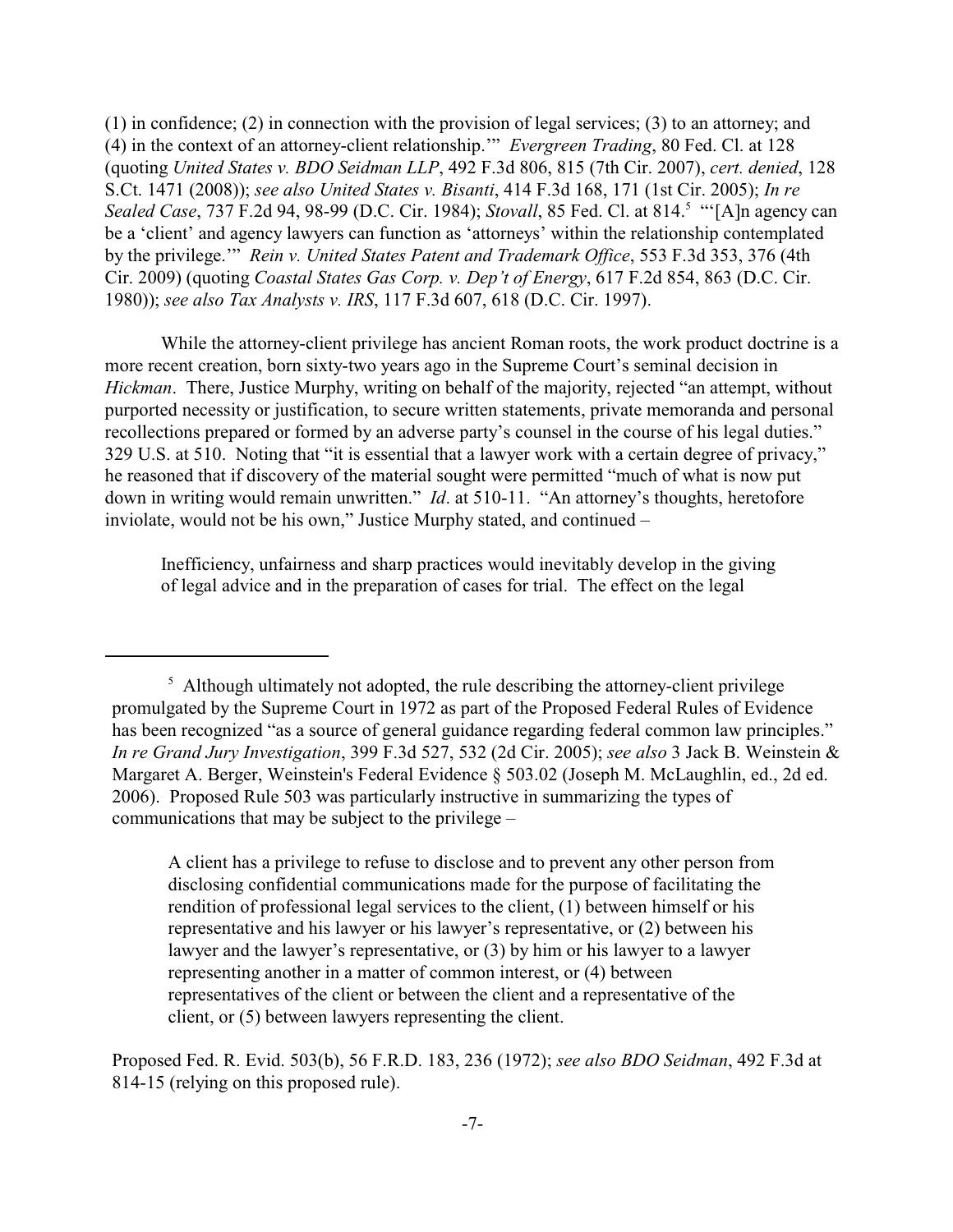profession would be demoralizing. And the interests of the clients and the cause of justice would be poorly served.

*Id*. at 511.<sup>6</sup> The "strong public policy" underlying this doctrine has often been reaffirmed by the Supreme Court, *see, e.g., Upjohn Co.*, 449 U.S. at 398; *United States v. Nobles*, 422 U.S. 225, 236-40 (1975), and has found a home in Federal Rule of Civil Procedure 26(b)(3). That rule states that documents "prepared in anticipation of litigation or for trial" are discoverable only upon a showing of "substantial need" for the materials and cannot, without "undue hardship," obtain the "substantial equivalent by other means." *See also* RCFC 26(b)(3) (including the identical language). Even where this showing has been made, however, the rule provides that the court "must protect against disclosure of the mental impressions, conclusions, opinions, or legal theories of a party's attorney or other representative concerning the litigation." *Id*.; *see also United States v. Adlman*, 134 F.3d 1194, 1197 (2d Cir. 1998).<sup>7</sup>

But, this rule leaves a few issues unresolved. In particular, it "does not in so many words address the temporal scope of the work product immunity," *Fed. Trade Comm'n v. Groiler, Inc.*, 462 U.S. 19, 25 (1983), that is to say, "it does not precisely define when the privilege attaches," *Evergreen Trading*, 80 Fed. Cl. at 132. Certain dimensions of this timing question are reasonably established. For example, it is well-recognized that for the rule to apply, litigation need not already have commenced or be imminent; rather, there must merely be a real possibility of litigation at the time the documents in question are prepared. *See, e.g.*, *Evergreen Trading*, 80 Fed. Cl. at 132; *AAB Joint Venture v. United States*, 75 Fed. Cl. 432, 445 (2007); *Energy Capital Corp. v. United States*, 45 Fed. Cl. 481, 485 (2000); *see also Senate of Puerto Rico v. U.S. Dep't of Justice*, 823 F.2d 574, 586 n.42 (D.C. Cir. 1987). Further, by way of guidance, the drafters of the rule stated that "[m]aterials assembled in the ordinary course of business, or pursuant to public requirements unrelated to litigation, or for other nonlitigation purposes are not under the qualified immunity provided for by this subdivision." *See* Rule 26(b)(3) advisory comm. notes (1970); *see also Holmes v. Pension Plan of Bethlehem Steel Corp.*, 213 F.3d 124, 138 (3d Cir. 2000); *Evergreen Trading*, 80 Fed. Cl. at 132; *United States v. KPMG, LLP*, 237 F.Supp. 2d 35, 41 (D.D.C. 2002).

*See also In re Seagate Tech., LLC*, 497 F.3d 1360, 1374-75 (Fed. Cir. 2007); *EchoStar*, 6 448 F.3d at 1301 (work product doctrine "encourages attorneys to write down their thoughts and opinions with the knowledge that their opponents will not rob them of the fruits of their labor"); *Genentech*, 122 F.3d at 1415.

 $\frac{1}{2}$  In the words of the Federal Circuit, this rule "only allows discovery of 'factual' or 'non-opinion' work product and requires a court to protect against the disclosure of the mental impressions, conclusions, opinions, or legal theories of an attorney or other representative." *EchoStar*, 448 F.3d at 1302 (internal quotations omitted); *see also Seagate Tech.*, 497 F.3d at 1374-75 ("Whereas factual work product can be discovered solely upon a showing of substantial need and undue hardship, mental process work product is afforded even greater, nearly absolute, protection."); *Deseret Mgmt*. *Corp. v. United States*, 76 Fed. Cl. 88, 93 (2007).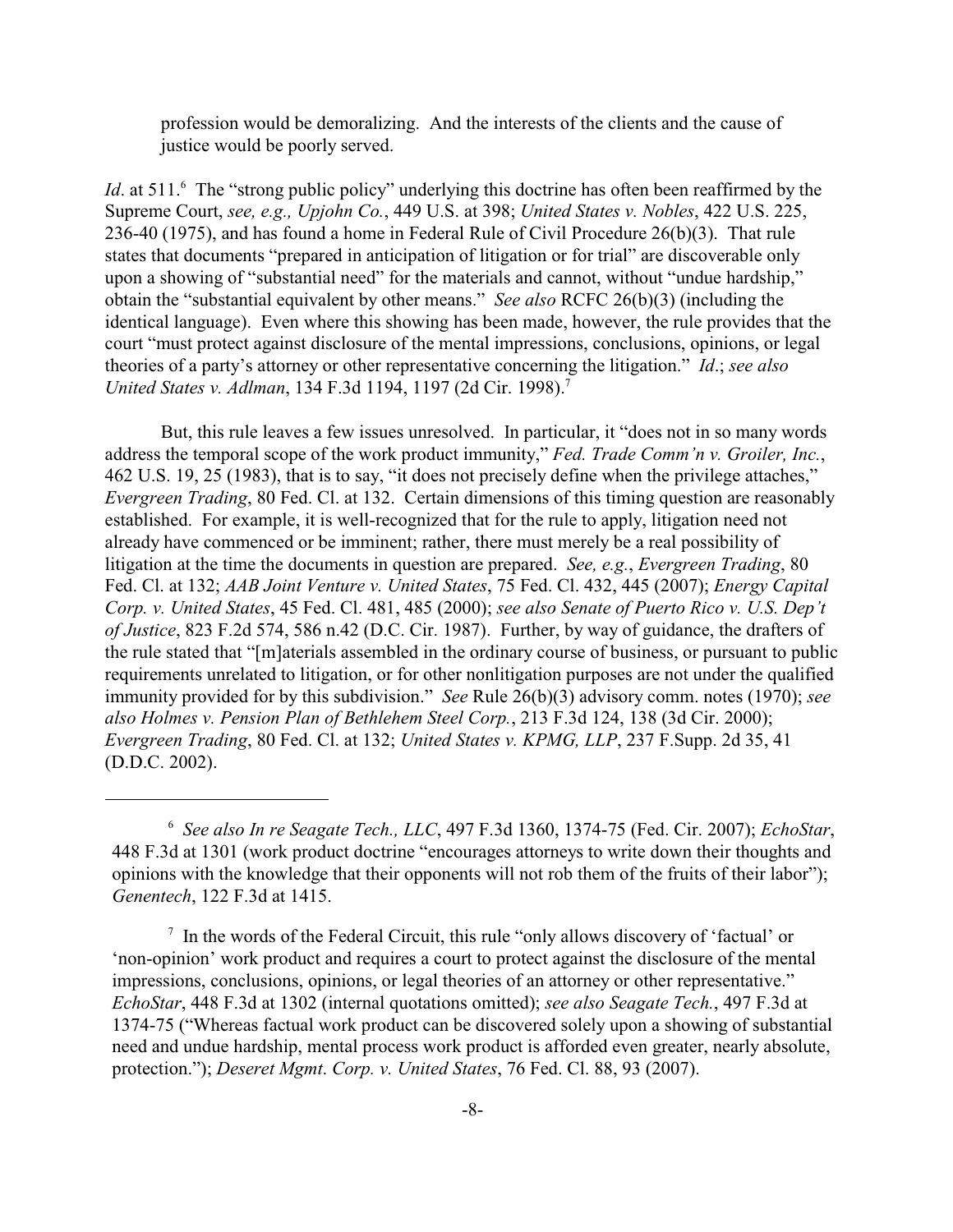Yet, there is less agreement as to when litigation is "anticipated" for purposes of this rule. After carefully analyzing this issue, this court in *Evergreen Trading* adopted a simple causation test employed by no fewer than nine circuits, *to wit*, whether a given document was prepared or obtained "because of" the prospect for litigation. *Evergreen Trading*, 80 Fed. Cl. at 132-33.<sup>8</sup> As the court noted, this test is preferable to other formulations as it closely tracks the language of the RCFC 26(b)(3), under which the doctrine is "triggered so long as anticipating litigation was one of the purposes for which the document was prepared." *Evergreen Trading*, 80 Fed. Cl. at 133. This approach allows courts to account more readily for "dual purpose" documents that, though generated in making business decisions, "reveal an attorney's litigating strategies and assessment of legal vulnerabilities – precisely the type of discovery that the Supreme Court refused to permit in *Hickman*." *Id*.; *see also Adlman*, 134 F.3d at 1202; *State of Maine*, 298 F.3d at 68-70; 8 Wright, Miller & Marcus, *supra* at § 2024. Nonetheless, the court in *Evergreen* noted that the work product doctrine would not cover documents that "'would have been generated in the normal course of business even if no litigation was anticipated.'" 80 Fed. Cl. at 133 n.16 (quoting *United States v. ChevronTexaco Corp.*, 241 F. Supp. 2d 1065, 1082 (N.D. Cal. 2002)); *see also Roxworthy*, 457 F.3d at 599 (work product doctrine does not attach if the documents "'would have been created in essentially similar form irrespective of the litigation'" (quoting *Adlman*, 134 F.3d at 1202)).

A final, but important, caveat about the work product doctrine bears mention – it is relatively well-established that the immunity from discovery provided by the doctrine extends into subsequent litigation. Thus, "[i]f information was created in anticipation of litigation with respect to Case A and otherwise meets all of the work product criteria, it remains immune from discovery in Case B." Douglas R. Richmond, "The Attorney-Client Privilege and Associated Confidentiality Concerns in the Post-Enron Era," 110 Penn. St. L. Rev. 381, 394 (2005). While the Supreme Court has recognized this principle only in *obiter dicta*, *see Groiler,* 462 U.S. at 25 ("the literal language of [Rule 26(b)(3)] protects materials prepared for *any* litigation or trial as long as they were prepared by or for a party to the subsequent litigation" (emphasis in original)),<sup>9</sup>

<sup>&</sup>lt;sup>8</sup> See also United States v. Roxworthy, 457 F. 3d 590, 599 (6<sup>th</sup> Cir. 2006); *In re Grand Jury Subpoena*, 357 F.3d 900, 907-08 (9<sup>th</sup> Cir. 2004); *Maine v. Dep't of the Interior*, 298 F.3d 60, 68 (1st Cir. 2002); *Adlman*, 134 F.3d at 1202; *E.E.O.C. v. Lutheran Social Servs.*,186 F.3d 959, 968 (D.C. Cir. 1999); *Martin v. Bally's Park Hotel & Casino*, 983 F.2d 1252, 1260 (3d Cir. 1993); *Nat'l Union Fire Ins. Co. of Pittsburgh v. Murray Sheet Metal Co.*, 967 F.2d 980, 984 (4th Cir. 1992); *Simon v. G.D. Searle & Co.*, 816 F.2d 397, 401 (8th Cir.), *cert. denied*, 484 U.S. 917 (1987); *Binks Mfg. Co. v. Nat'l Presto Indus., Inc.*, 709 F.2d 1109, 1119 (7th Cir. 1983); Alan Wright, Arthur R. Miller & Richard L. Marcus (hereinafter "Wright, Miller & Marcus"), 8 Federal Practice & Procedure § 2024, at 343 (1994); *cf*. *In Re Kaiser Aluminum and Chem. Co.*, 214 F.3d 586, 593 (5<sup>th</sup> Cir. 2000), *cert. denied*, 532 U.S. 919 (2001) (applying a test focusing on the "primary motivating purpose behind the creation of the document").

<sup>&</sup>lt;sup>9</sup> The Federal Circuit has suggested that courts in this circuit are obliged to follow "explicit and carefully considered" *dicta* in Supreme Court opinions. *Stone Container Corp. v.*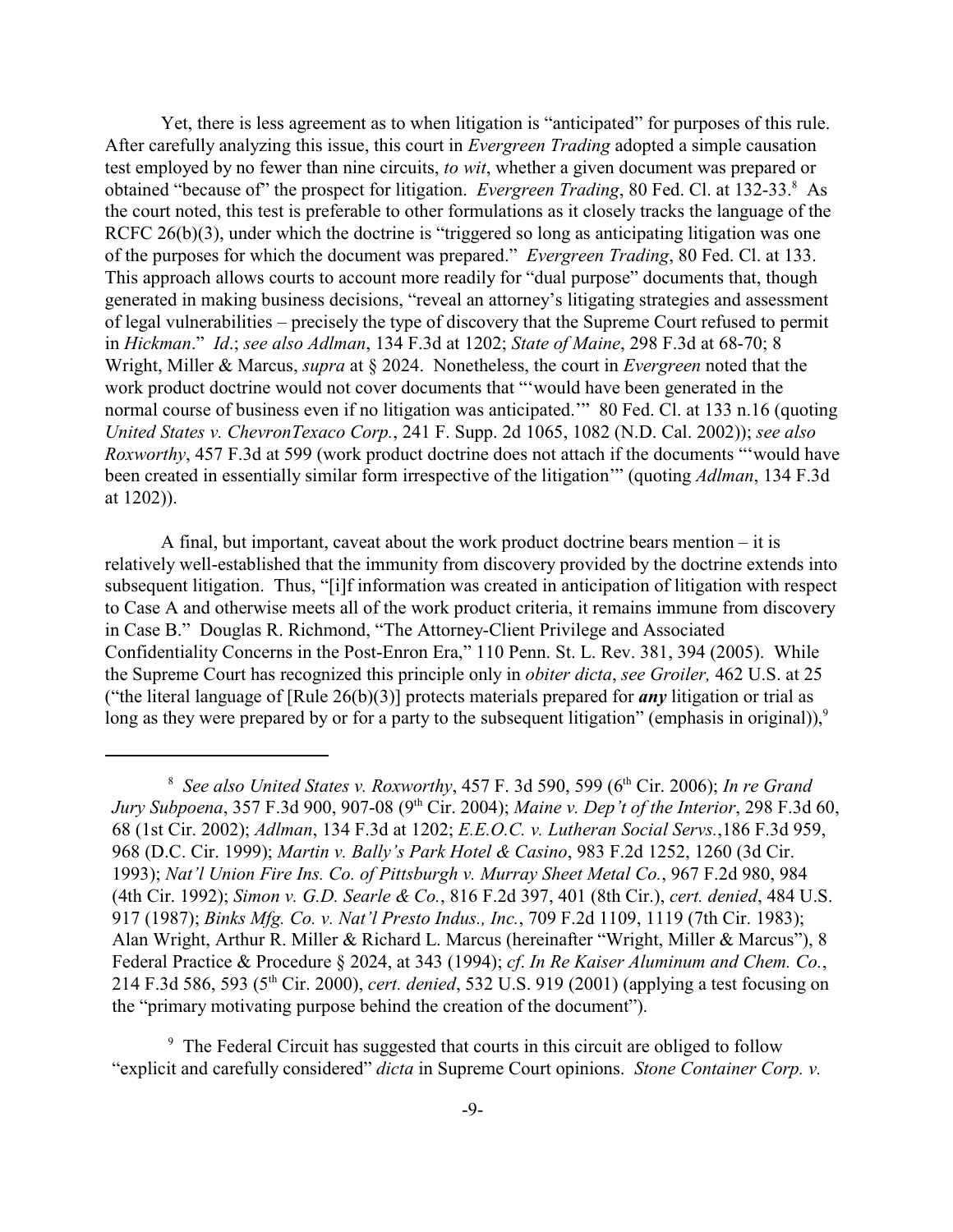it appears, nonetheless, that every circuit to address this issue has reached the same conclusion, all the more so where there is some factual or legal nexus between the two cases involved. *See, e.g.*, Pamida, Inc. v. E.S. Originals, Inc., 281 F.3d 726, 731 (8<sup>th</sup> Cir. 2002); *Frontier Refining, Inc. v. Gorman-Rupp Co., Inc.*, 136 F.3d 695, 703 (10<sup>th</sup> Cir. 1998); *In re Grand Jury Proceedings*, 43 F.3d 966, 971 ( $5<sup>th</sup>$  Cir. 1994). This court has likewise stated that "work product immunity applies to documents prepared in anticipation of unrelated terminated litigation." *Eagle-Picher Indus., Inc. v. United States*, 11 Cl. Ct. 452, 457 (1987). This rule makes eminent sense as applied to the government, which often handles clusters of cases involving the same issues – a perfect example being the dozens of tribal trust cases now pending before this court. To rule, in such circumstances, that work product from one case may be discovered in the next would be, as one court observed, "to elide the broad rationale of the Court's decision" in *Hickman* and invite a game of discovery leapfrog. *Duplan Corp. v. Moulinage et Retorderie et Chavanoz*, 487 F.2d 480, 483-84 (4<sup>th</sup> Cir. 1973); *see also In re Murphy*, 560 F.2d 326, 334-35 (8<sup>th</sup> Cir. 1977) ("[t]he work product privilege would be attenuated if it were limited to documents that were prepared for the case for which discovery is sought"). That this court will not do.

#### **B.**

So how do these privileges function when the party seeking the documents is in a fiduciary relationship with the party invoking the privilege?

Although the Federal Circuit has not yet addressed this issue, a "fiduciary exception" to the attorney-client privilege is "well established in [the] federal jurisprudence" of many circuits. *Geissal v. Moore Med. Corp.*, 192 F.R.D. 620, 624 (E.D. Mo. 2000). Under this exception, fiduciaries may not shield from their beneficiaries communications between them and their attorneys that relate to fiduciary matters, including the administration of trusts. *See Cobell v. Norton*, 212 F.R.D. 24, 27-29 (D.D.C. 2002). Rather, communications between the fiduciary and its attorney may be protected only if they concern the personal interests of the fiduciary or other non-fiduciary matters. The justification for this exception is two-fold. First, courts have reasoned that the fiduciary is not the exclusive client of the attorney rendering advice, but rather is obtaining that advice either as a proxy for the beneficiaries or jointly therewith.<sup>10</sup> These courts have concluded that it is inappropriate to prevent the beneficiary from obtaining information

*United States*, 229 F.3d 1345, 1350 (Fed. Cir. 2000), *cert. denied*, 532 U.S. 971 (2001); *see also Ins. Co. of the West v. United States*, 243 F.3d 1367, 1372 (Fed. Cir. 2001).

<sup>&</sup>lt;sup>10</sup> See United States v. Evans, 796 F.2d 264, 265-66 (9<sup>th</sup> Cir. 1986) (per curiam); *Tatum v. R.J. Reynolds Tobacco Co*., 247 F.R.D. 488, 493 (M.D.N.C. 2008); *Cobell*, 212 F.R.D. at 27; *Washington-Baltimore Newspaper Guild, Local 35 v. Washington Star Co.*, 543 F. Supp. 906, 909 (D.D.C. 1982).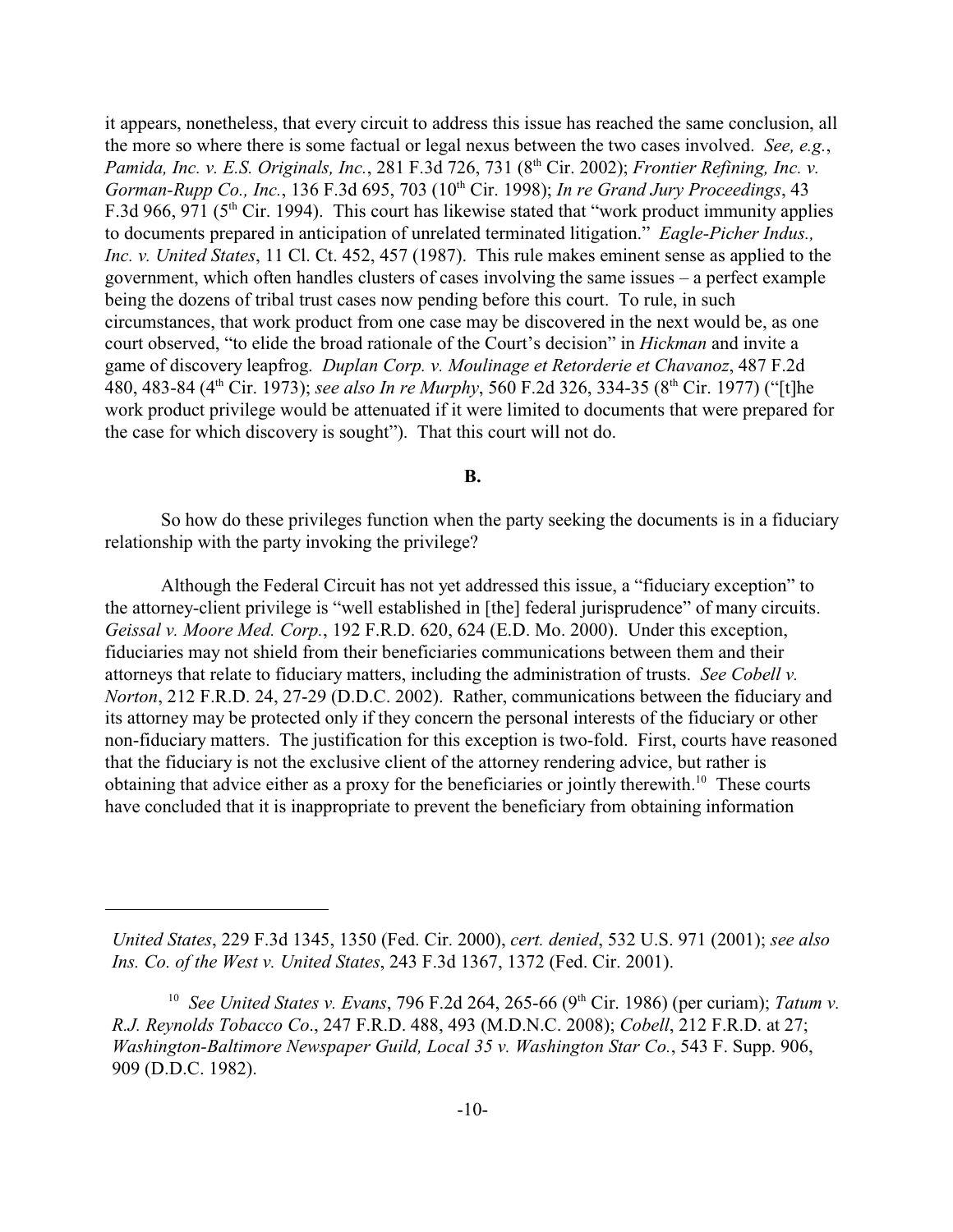regarding the management of a trust provided to the fiduciary.<sup>11</sup> Indeed, so viewed, the exception really is no exception at all, but rather reflects the fact that "at least as to advice regarding . . . administration, a trustee is not the 'real client' and thus never enjoyed the privilege in the first place." *Mett*, 178 F.3d at 1063; *Evans*, 796 F.2d at 266. Other courts see the fiduciary exception more as deriving from the fiduciary's duty to keep the beneficiary informed of issues involving trust administration. *See Mett*, 178 F.3d at 1063; *Long Island Lighting*, 129 F.3d at 271-72; *Martin v. Valley Nat'l Bank*, 140 F.R.D. 291, 322 (S.D.N.Y. 1991). These courts hold that this duty overrides the attorney-client privilege, particularly where the information sought by the beneficiary is relevant to an alleged breach of a fiduciary duty. *Bland v. Fiatallis North Am., Inc.*, 401 F.3d 779, 787-88 (7<sup>th</sup> Cir. 2005); *Washington-Baltimore Newspaper Guild*, 543 F.Supp. at  $909.<sup>12</sup>$ 

Persuaded by at least one of these rationales, seven circuits (the Second, Fourth, Fifth, Sixth, Ninth, Eleventh and D.C.) have adopted some version of the "fiduciary exception" to the attorney-client privilege. *See Mett*, 178 F.3d at 1062 ("The Ninth Circuit . . . has joined a number of other courts in recognizing a 'fiduciary exception' to the attorney-client privilege."); *In re Lindsey*, 158 F.3d 1263, 1276 (D.C. Cir. 1998), *cert. denied*, 525 U.S. 996 (1998); *Long Island*

<sup>12</sup> See also Restatement (Third) of The Law Governing Lawyers § 84 cmt. b (2000) ("In litigation between a trustee of an express trust and beneficiaries of the trust charging breach of the trustee's fiduciary duties, the trustee cannot invoke the attorney-client privilege to prevent the beneficiaries from introducing evidence of the trustee's communications with a lawyer retained to advise the trustee in carrying out the trustee's fiduciary duties."); George G. Bogert, George T. Bogert & Amy M. Hess, The Law of Trusts and Trustees  $\S$  961 ("The beneficiary . . . has a right to obtain and review legal opinions given the trustee to enable the trustee to carry out the trust, except for such opinions as the trustee has obtained on his own account to protect himself against charges of misconduct."); 2A Austin W. Scott & William F. Fratcher, The Law of Trusts § 173  $(4<sup>th</sup>$  ed. 1987) ("A beneficiary is entitled to inspect opinions of counsel procured by the trustee to guide him in the administration of the trust"). Indeed, various cases have held that the privilege has little place where the substance of the advice is a primary focus of a lawsuit. *See United States v. Bilzerian*, 926 F.2d 1285, 1292 (2d Cir. 1991), *cert. denied*, 502 U.S. 813 (1991). Notably, Proposed Rule 503(d) would have created an exception to the attorney-client privilege thereunder "[a]s to a communication relevant to a matter of common interest between two or more clients if the communication was made by any of them to a lawyer retained or consulted in common, when offered in an action between any of the clients." Proposed Fed. R.Evid. 503(d)(5), 56 F.R.D. at 237.

<sup>&</sup>lt;sup>11</sup> See, e.g., *United Stats v. Mett*, 178 F.3d 1058, 1063 (9<sup>th</sup> Cir. 1999); *In re Long Island Lighting Co.*, 129 F.3d 268, 272 (2d Cir. 1997); *Wildbur v. ARCO Chemical Co.*, 974 F.2d 631, 645 (5th Cir. 1992) ("When an attorney advises a plan administrator or other fiduciary concerning plan administration, the attorney's clients are the plan beneficiaries for whom the fiduciary acts, not the plan administrator."); *Cobell*, 212 F.R.D. at 27; *Fischel v. Equitable Life Assurance*, 191 F.R.D. 606, 607-08 (N.D. Cal. 2000).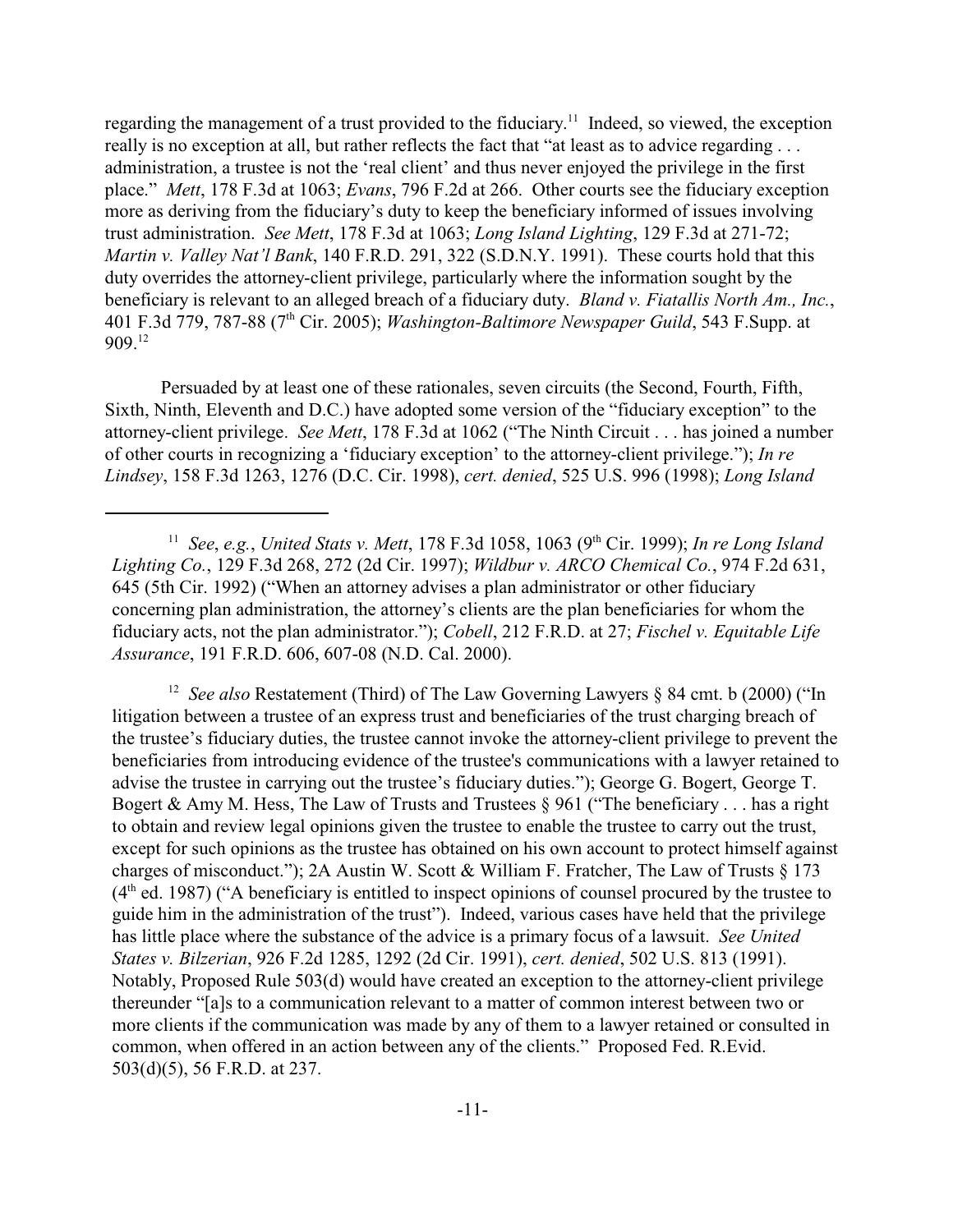*Lighting*, 129 F.3d at 272 ("[T]he ERISA fiduciary must make available to the beneficiary, upon request, any communications with an attorney that are intended to assist in the administration of the plan."); *Cox v. Adm'r U.S. Steel & Carnegie*, 17 F.3d 1386, 1415-16 (11<sup>th</sup> Cir. 1994) (recognizing the exception, though declining to apply it on the facts presented); *Sandberg v. Virginia Bankshares, Inc., 979 F.2d 332, 348 (4<sup>th</sup> Cir. 1992), <i>vacated on other grounds*, 1993 WL 524680 (4<sup>th</sup> Cir. Apr. 7, 1993); *Wildbur*, 974 F.2d at 645 ("[A]n ERISA fiduciary cannot assert the attorney-client privilege against a plan beneficiary about legal advice dealing with plan administration."); *Fausek v. White*, 965 F.2d 126, 132-33 (6<sup>th</sup> Cir. 1992), *cert. denied*, 506 U.S. 1034 (1992) (recognizing the exception). While many of these cases arise in the ERISA (Employee Retirement Income Security Act) context, that is not the only domain in which the exception functions, as defendant readily admits. Rather, it has been applied in a panoply of fiduciary settings, including cases involving shareholders, bank depositors and union members, to name but a few. $\frac{13}{13}$  And, most importantly of course, it has been applied in tribal trust cases involving Interior and one or more tribes or other trust fund beneficiaries. *See Osage Nation and/or Tribe of Indians of Oklahoma v. United States*, 66 Fed. Cl. 244, 247-53 (2005); *Cobell*, 212 F.R.D. at 27-29; Order of May 16, 2002, in *Shoshone Indian Tribe of the Wind River Reservation, Wyoming v. United States*, Nos. 458-79 and 459-79 (copy attached)*.*

The latter cases are particularly instructive for, in holding that the fiduciary exception applies in tribal trust cases, they discredit many of the apparently well-rehearsed arguments that defendant raises here. Thus, contrary to defendant's claims, these cases conclude that there is nothing about the fiduciary relationship between the United States and the tribes, or the statutes and treaties from which that relationship springs, that somehow renders the "fiduciary exception" inoperable. To the contrary, courts have recognized that the tribal trust duties, like the fiduciary duties arising in other federal statutory contexts, "draw much of their content from the common law of trusts." *Varity Corp. v. Howe*, 516 U.S. 489, 496 (1996). The result, as courts have confirmed repeatedly, is that basic trust principles are readily transferable to the Indian trust context.<sup>14</sup> Nor has defendant identified anything about its sovereign status that would limit its

<sup>&</sup>lt;sup>13</sup> See, e.g., *Sandberg*, 979 F.2d 350-54 (shareholder derivative action); *Fausek*, 965 F.2d at 132-33 (applying the exception in a dispute between a corporation and its minority shareholders, and noting "[t]here is a mutuality of interests between a corporation and its shareholders that precludes use of the privilege by management to deprive shareholders of information relating to their investments in the corporation"); *Quintel Corp. v. Citibank*, 567 F. Supp. 1357, 1363 (S.D.N.Y. 1983) (bank and depositor); *Aquinaga v. John Morrell & Co.*, 112 F.R.D. 671, 679-81 (D. Kan. 1986) (union and union members); *see also In re Omnicom Group, Inc. Sec. Litig.*, 233 F.R.D. 400, 410 (S.D.N.Y. 2006) ("a trustee may not withhold from the beneficiary any communications by the trustee with an attorney that were triggered by the trustee's need for advice on how to carry out his fiduciary responsibilities").

 $14$  The Supreme Court and other courts have emphasized that the standards governing private fiduciaries and their beneficiaries provide effective analogies in the tribal context. *See Nevada v. United States*, 463 U.S. 110, 127 (1983); *Mitchell*, 463 U.S. at 224; *Red Lake Band of Chippewa Indians v. Barlow, 834 F.2d 1393, 1398-99 (8<sup>th</sup> Cir. 1987); <i>Shoshone Indian Tribe of*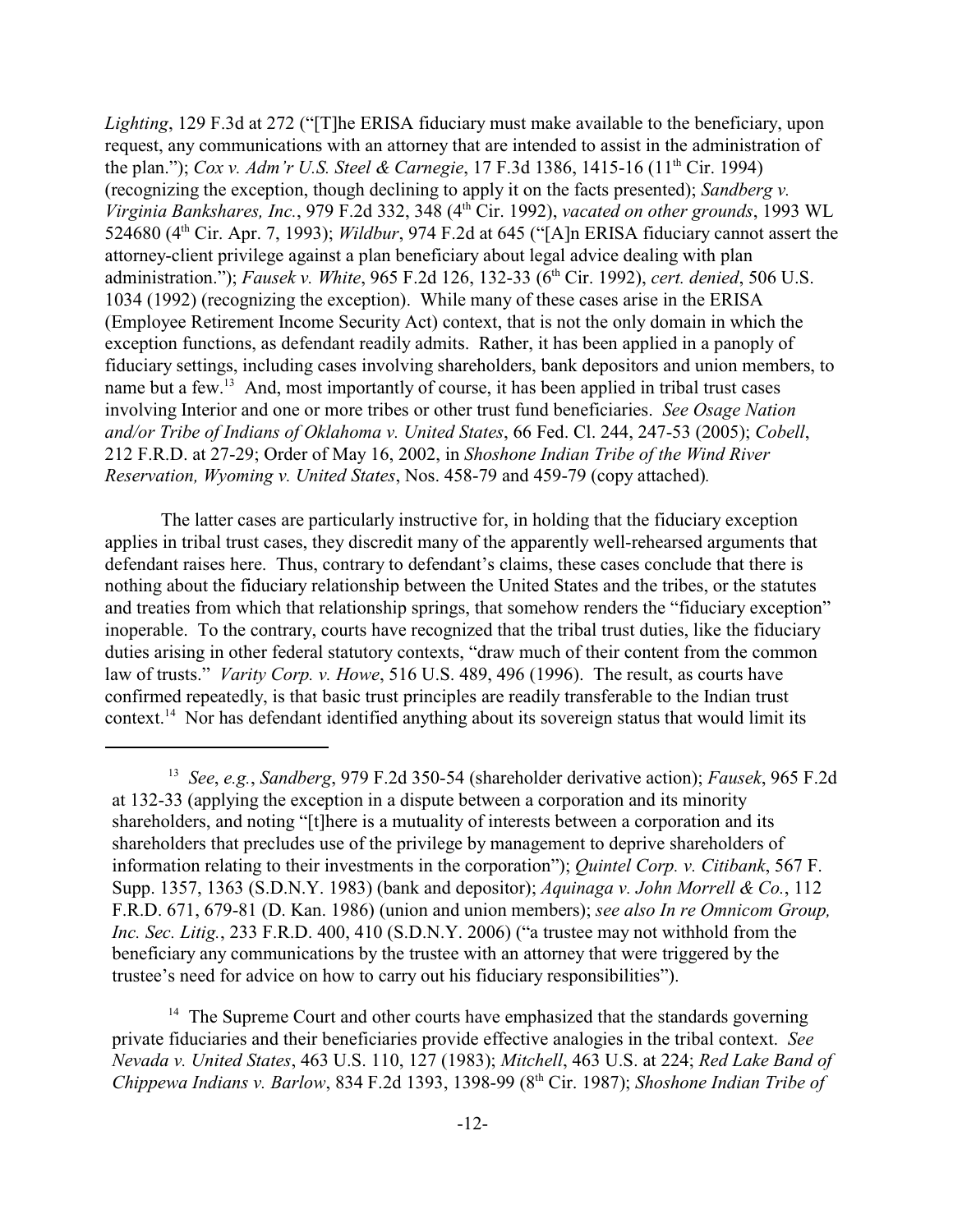fiduciary responsibilities here, so as to contradict the duties upon which the fiduciary exception is moored, among them, the obligation to keep the beneficiaries well-informed. *See Osage*, 66 Fed. Cl. at 248 (finding "defendant's argument that the government's sovereign interests somehow negate or offset its obligations as trustee to be unpersuasive"); *see also Cobell v. Norton*, 240 F.3d 1081, 1104 (D.C. Cir. 2001). That Interior is subject to Congressional oversight and specifically obliged by statute to make information available to the tribes hardly, as defendant intimates, belies the existence of a trust relationship – rather, if anything, it serves only to reaffirm it. *See Osage,* 66 Fed. Cl. at 250; *Cobell*, 213 F.R.D. at 11; *Shoshone Indian Tribe*, 58 Fed. Cl. at 545. Finally, <sup>15</sup> the aforementioned courts have made short shrift of defendant's contention that the "fiduciary exception" does not apply when the United States pays for legal advice out of its operating funds, rather than with trust funds. While the use of trust funds to pay for legal advice is an indication that the fiduciary exception may apply, the converse is not true – the absence of such an arrangement does not serve independently to negate the exception. *See* Restatement (Third) of Trusts § 182, cmt. f (noting that the current Restatement "diminishes the significance of who pays"). Rather, other factors may demonstrate the existence of the sort of fiduciary relationship upon which the fiduciary exception is founded. *See Osage*, 66 Fed. Cl. at 249; *Cobell*, 212 F.R.D. at 30.

That said, the court agrees with defendant that there is no corollary "fiduciary exception" to the work product doctrine. True, as plaintiff notes, several decisions have held that such an exception exists, operating on the rationale that a trustee's fiduciary obligations to keep the beneficiary informed trumps the doctrine. *See Osage*, 66 Fed. Cl. at 250-52; *Cobell v. Norton*, 213 F.R.D. 1, 13 (2003). But, the court is hesitant to view the exception in such cardinal terms, particularly where core work-product is involved, and especially given the Supreme Court's admonition that such product is entitled to "special protection." *Upjohn*, 449 U.S. at 400-01. In refusing to apply the fiduciary exception to work product, other cases have observed that the exception, as applied to the attorney-client privilege, is based upon a mutuality of interest between the fiduciary and the beneficiaries. They have logically opined that "once there is sufficient anticipation of litigation to trigger the work product immunity, . . . this mutuality is destroyed," making it unreasonable "to indulge in the fiction that counsel, hired by [the fiduciary], is also

*the Wind River Reservation, Wyoming v. United States*, 58 Fed. Cl. 542, 545 (2003); *Begay v. United States*, 16 Cl. Ct. 107, 127 n.17 (1987); *see also Wachtel v. Health Net, Inc*., 482 F.3d 225, 233 (3d Cir. 2007). Indeed, to the extent that some of these cases deviate from this analogy, it is only to emphasize that the government has even greater duties. *Nevada*, 463 U.S. at 127; *Begay*, 16 Cl. Ct. at 127 n.17.

<sup>&</sup>lt;sup>15</sup> As noted in *Osage*, that some information regarding the administration of a tribal trust is available from other sources, does not relieve "the [g]overnment of *its* obligation, as a fiduciary, to provide complete and accurate information." *Osage*, 66 Fed. Cl. at 250 (emphasis in original); *see also Cobell*, 212 F.R.D. at 28. Indeed, to the extent that Congress has mandated the release of information, a reasonable argument can be made that it has waived the privilege as to other information involving the same subject matter. *See In re Seagate Tech., LLC*, 497 F.3d 1360, 1372 (Fed. Cir. 2007), *cert. denied*, 128 S. Ct. 1445 (2008); *Stovall*, 85 Fed. Cl. at 816.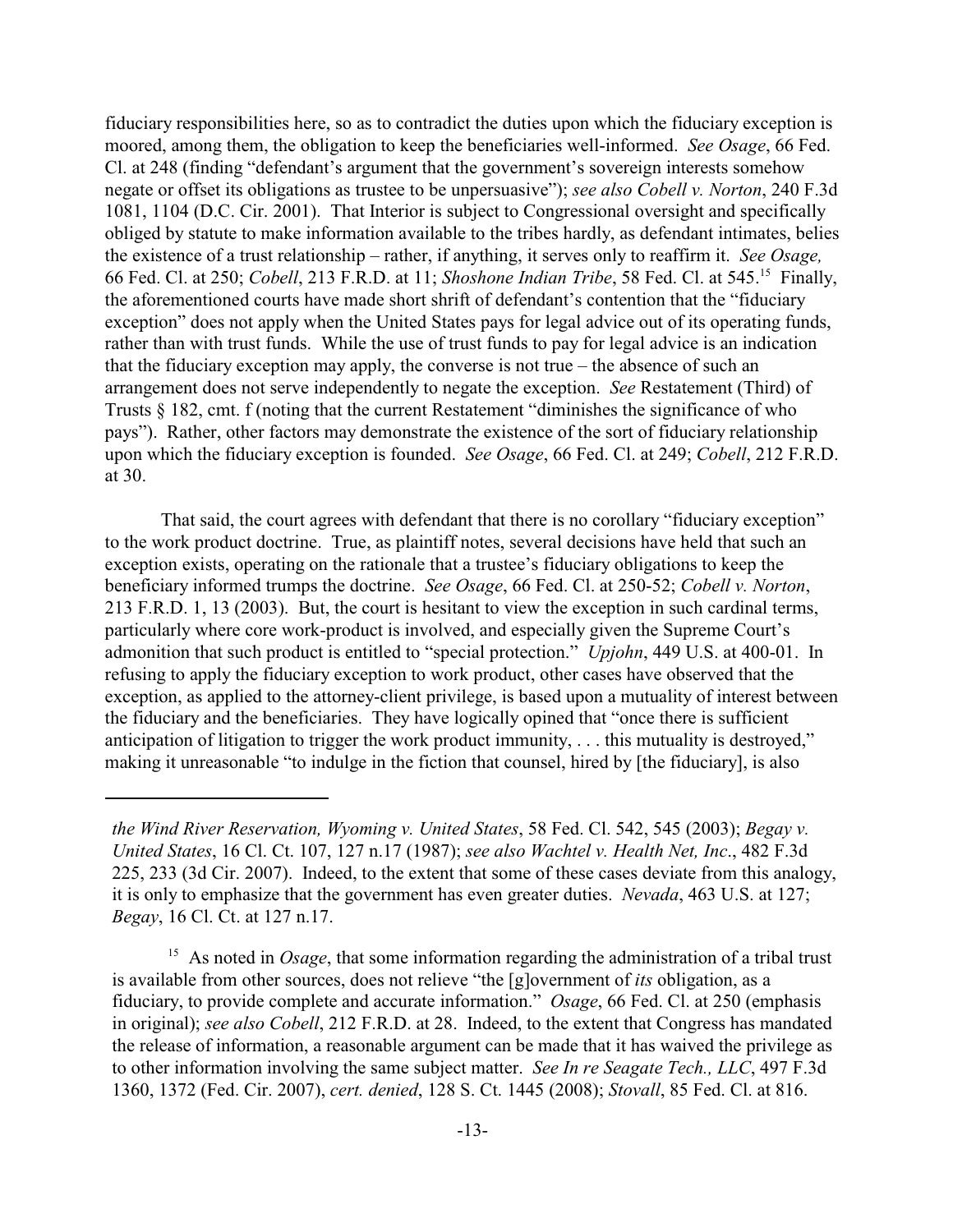constructively hired by the same party counsel is expected to defendant against." *In re Int'l Sys.* and Control Corp. Sec. Litig., 693 F.2d 1235, 1239 (5<sup>th</sup> Cir. 1982); see also Tatum, 247 F.R.D. at 501; *In re Unisys Corp. Retiree Medical Benefits ERISA Litig.*, 1994 WL 6883, at \*4 n.3 (E.D. Pa. 1994); *In re Dayco Corp. Derivative Sec. Litig.*, 99 F.R.D. 616, 620 (S.D. Oh. 1983). On the strength of this sound rationale, the court agrees with the wide majority of courts that have held that the fiduciary exception does not apply to work product immunity.<sup>16</sup> Indeed, this result makes particular sense given that "the work product belongs to the litigator not the litigant fiduciary and it is the lawyer's impressions, strategies, and theories, the law is attempting to guard." *Lugosch*, 219 F.R.D. at 243; *see also Donovan v. Fitzsimmons*, 90 F.R.D. 583, 588 (N.D. Ill. 1981) ("[B]eneficiaries . . . do not stand in the same position with respect to the attorney, for whom the work-product rule is designed to benefit, as they do to their own trustees.").

The foregoing discussion begs several questions involving so-called mixed content documents – those in which both fiduciary and non-fiduciary matters are discussed, or in which the legal advice does not relate solely to the trustee's personal interests. Several courts have held that documents must be disclosed to the beneficiary unless the trustee shows that the document relates "solely" or "exclusively" to the trustee's nonfiduciary activities. *Osage*, 66 Fed. Cl. at 246-47; *Cobell*, 212 F.R.D. at 30; *see also Cobell v. Norton*, 377 F. Supp. 2d 4, 15 n.8 (D.D.C. 2005). But, there are several flaws with the notion that a document may be protected only if there is "not one drop" of information therein regarding trust administration. First, this exceedingly expansive view of the fiduciary exception and concomitantly cramped view of the privilege "threaten[s] to swallow the fiduciary's attorney-client privilege whole." *Mett*, 178 F.3d at 1065. As noted by the Ninth Circuit, under this expansive view of the exception, it would be the rare communication that would be protected and, in turn, the rarer trustee who would feel any comfort in obtaining legal advice as to his personal liability. *Id.*; *Fischel*, 191 F.R.D. at 609. Second, this broad view of the exception far exceeds its rationale. When fiduciaries seek legal advice for themselves, it makes little sense to pretend that they are actually seeking advice on behalf of the beneficiaries and thus obliged to reveal to the beneficiaries the substance of that advice. *Mett*, 178 F.3d at 1065. To the contrary, when a fiduciary retains counsel and seeks legal advice for its own protection against the beneficiaries, any notion that it is seeking advice on behalf of the beneficiaries evaporates, leaving the beneficiaries with no reasonable expectation that they will be kept informed of such matters. *See Mett*, 178 F.3d at 1065, *Geissal*, 192 F.R.D. at 624-25. Finally, the expansive view of the exception seemingly treats the release of a document as an allor-nothing proposition, ignoring the distinct possibility that a document containing both protected and unprotected information might be redacted to exclude the former, thereby allowing the privilege and exception to reign supreme within their respective spheres. Redactions allow a

*See In re Teleglobe Commc'ns Corp.*, 493 F.3d 345, 385 (3d Cir. 2007); *Cox v. Adm'r* 16 *U.S. Steel & Carnegie*, 17 F.3d 1386, 1423 (11<sup>th</sup> Cir. 1994); *Sandberg*, 979 F.2d at 355 n.22 (the fiduciary exception "does not apply to the work product doctrine"); *Lugosch v. Congel*, 219 F.R.D. 220, 243 (N.D.N.Y. 2003); *Struogo v. BEA Assocs.*, 199 F.R.D. 515, 524 (S.D.N.Y. 2001); *Picard Chem. Inc. Profit Sharing Plan v. Perrigo Co.*, 951 F. Supp. 679, 687 W.D. Mich. 1996); *Helt Metro. Dist. Comm'n*, 113 F.R.D. 7, 11-12 (D. Conn. 1986).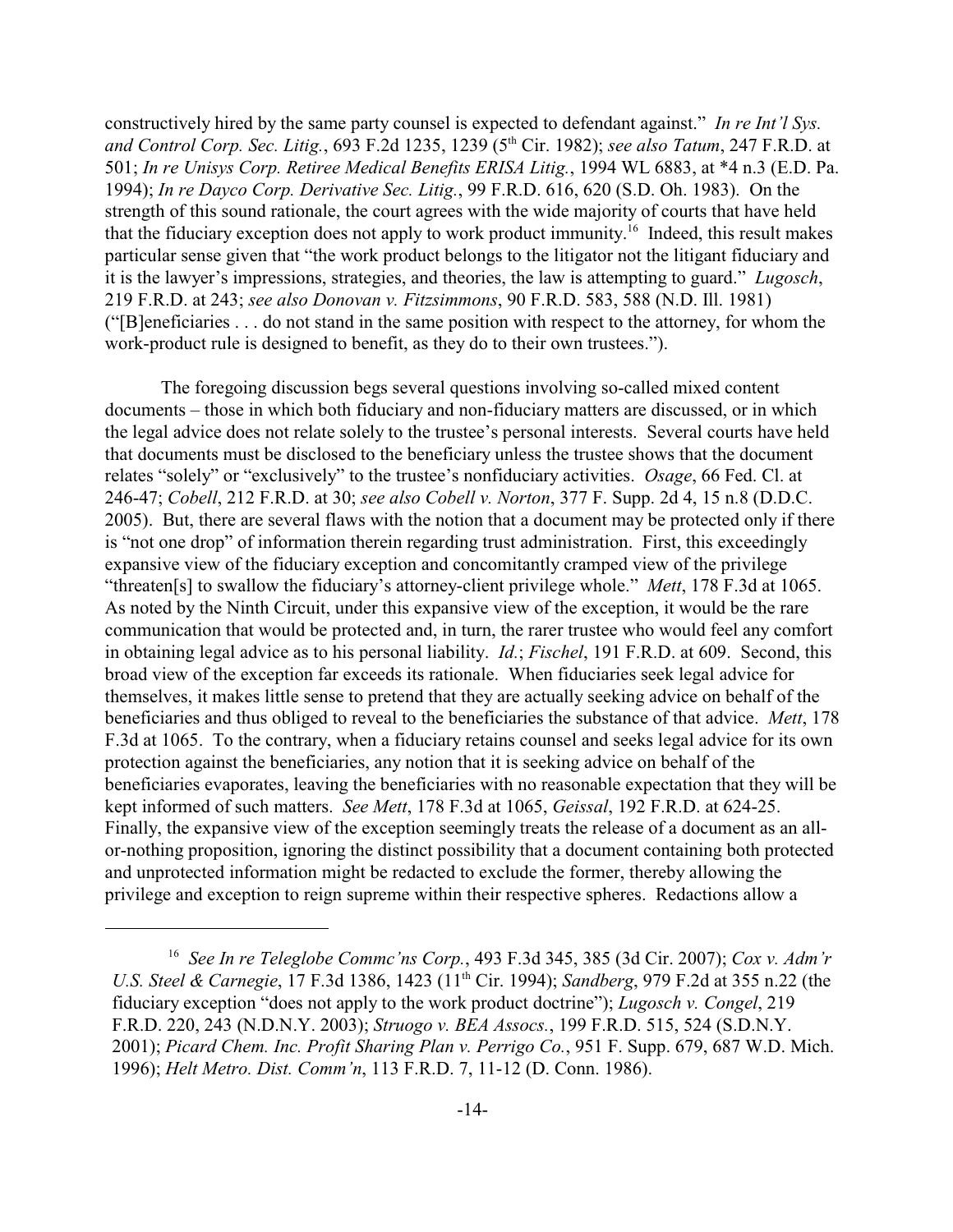fiduciary to obtain personal legal advice with less fear that having a mere "drop" of information regarding its fiduciary obligations will cause an entire communication to be revealed. Yet, at the same time, this approach prevents fiduciaries from shielding everything as involving personal legal advice.

#### **C.**

Fully armed with these legal principles, we return to the documents themselves. As noted at the outset, the documents sought by plaintiff can be grouped into five categories. The court will consider these groups *seriatim*.

**1.**

We begin with the documents in which various Interior officials requested legal advice from the Solicitor's Office (Docs. 38, 45, 48, 50, 52, 56, 61, 67, 71-73, 75, 88, 98, 105, 106, 150, 156, 160 and 188). The advice requested generally involves what are acceptable investments for the trusts or the proper procedures for making those investments, questions that, in turn, required the interpretation of various federal statutes, among them 25 U.S.C. § 160 and the Monetary Control Act of 1980, Pub. L. No. 96-221, 94 Stat. 132. There is little doubt that, as against discovery by ordinary third parties, these documents would be protected by the attorney-client privilege as they were "made . . . for the purpose of obtaining legal advice or services." *In re Spalding Sports Worldwide, Inc.*, 203 F.3d 800, 805 (Fed. Cir. 2000). This would be so even though the degree to which they reveal "client" information in seeking that advice varies. *See id*. at 806 ("[i]t is enough that the overall tenor of the document indicates that it is a request for legal advice or services"); *Yankee Atomic Elec. Co. v. United States*, 54 Fed. Cl. 306, 315 (2002); *cf. Stovall*, 85 Fed. Cl. at 818 ("bare-bone" request for representation that contains no client information not protected by attorney-client privilege).

Ultimately, however, it appears that all these documents involve matters regarding the administration of tribal trusts, either directly or indirectly implicating the investments that benefit Jicarilla. As such, in the court's view, they are subject to the fiduciary exception to the attorneyclient privilege and, on that basis, must be produced. *See Osage*, 66 Fed. Cl. at 252-53 (holding that the fiduciary exception applies to communications regarding trust administration "whether addressing specific tribes other than plaintiff's or Indians generally").Six of the documents (Docs. 75, 88, 98, 150, 156 and 160), however, are exact duplicates of documents that are to be produced and the court, therefore, declines to order their production. *See Stovall*, 85 Fed. Cl. at 818 n.11; *Evergreen*, 80 Fed. Cl. at 137 n.23.

#### **2.**

Next, we consider various documents – by far, the largest group among our five – in which the Solicitor's Office (and other Federal legal offices) supplied legal advice to Interior and Treasury agency personnel (Docs. 9, 13-20, 26-31, 35-37, 39, 41-42, 44, 49, 51, 53-55, 60, 62-66, 69-70, 74, 76-82, 85-87, 89, 94-96, 100-04, 110, 112, 130-31, 151, 153-55, 157, 159, 167-68,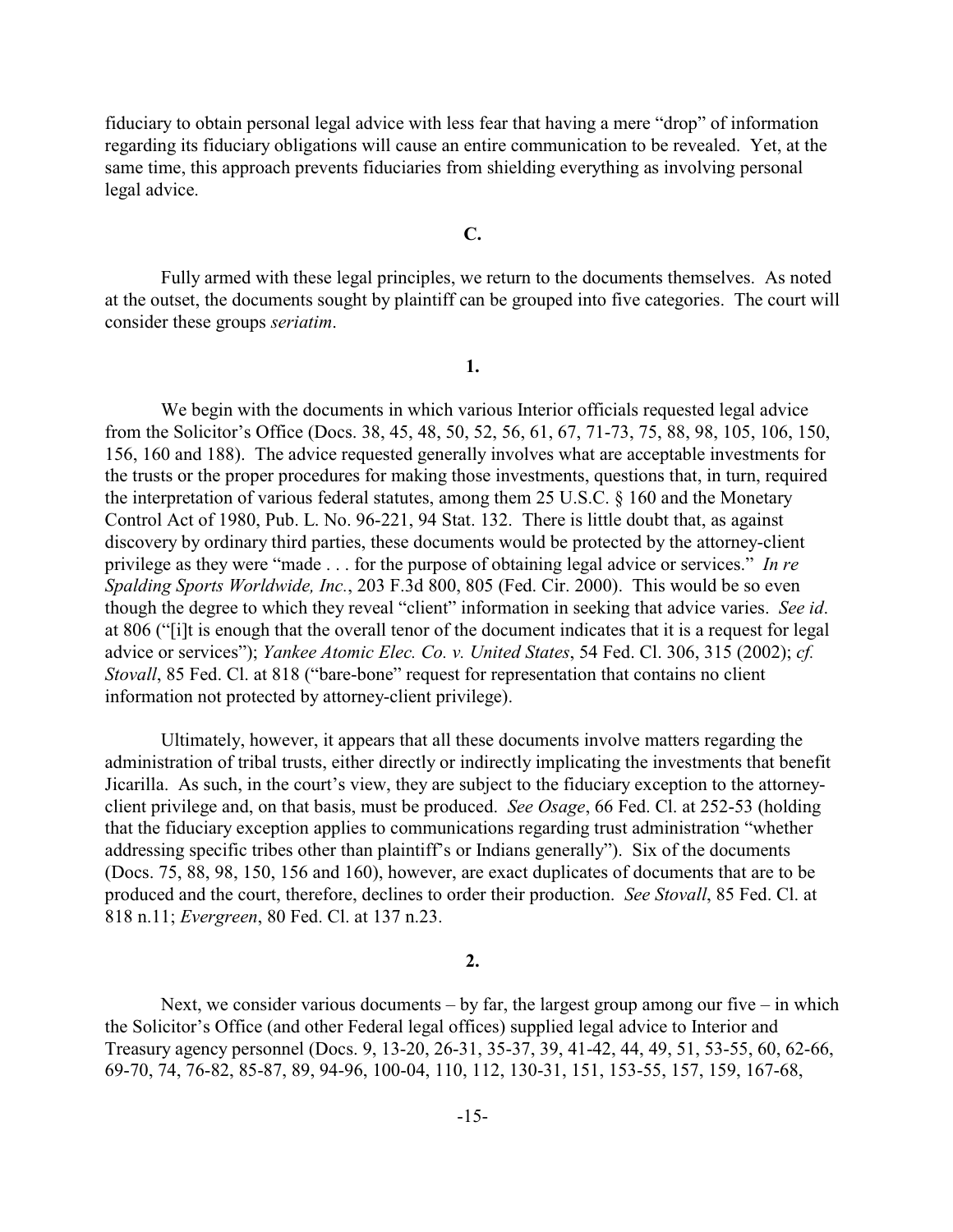177-80, 182-87, 191-92, 202, 214-15, 217). These documents cover nearly a 75-year span, ranging from October 16, 1923, to April 10, 1996. They involve the legality or appropriateness of a variety of investments, investment strategies and other trust administration practices, again often by reference to specific statutes and regulations. Most of this information relates generally to trust administration. While only a handful of documents relate specifically to Jicarilla, all of them appear to be potentially relevant to plaintiff's claims regarding defendant's alleged breach of its fiduciary responsibilities in investing the trust corpus. In all but seven instances, defendant objects to the production of these documents based solely on the attorney-client privilege. With respect to documents 64, 76-77, 94, 112, 155 and 167, defendant also objects to production relying upon the work product doctrine.

As a threshold matter, there is some debate as to whether the legal advice provided by these government attorneys is protected under the attorney-client privilege. That privilege, of course, is primarily designed to protect client communications, not the resulting attorney advice. As this court recently noted, "[t]he question whether attorney communications are protected under the attorney-client privilege . . . has produced a spectrum of decisions." *Stovall*, 85 Fed. Cl. at 815. For its part, the Federal Circuit has suggested that the privilege ought to apply to "lawyer-toclient communications that reveal, directly or indirectly, the substance of a confidential communication by the client." *Am. Standard, Inc. v. Pfizer, Inc.*, 828 F.2d 734, 745 (Fed. Cir. 1987); see also Stovall, 85 Fed. Cl. at 814-15.<sup>17</sup> Other circuits, however, have taken a broader view of the advice that is protected based upon perceived difficulties in sorting between advice based on representation and that which is not, while still other circuits have held that all advice provided by counsel to client is privileged. *See Stovall*, 85 Fed. Cl. at 814-15 (summarizing these cases). Depending upon which of these views prevails, a more or less compelling case can be made for protecting some or all of the advice at issue – certainly some of the advice in question reflects the substance of communications received from the personnel who had requested the legal advice. *See In re Sealed Case*, 737 F.2d 94, 99 (D.C. Cir. 1984); *Mead Data Central, Inc. v. U.S. Dep't of the Air Force*, 566 F.2d 242, 252 (D.C. Cir. 1977); *Stovall*, 85 Fed. Cl. at 815.

But, the court need not explore the outer reaches of this jurisprudence, as it finds that, with the exception of some duplicates,<sup>18</sup> virtually all the documents in question must be produced under the "fiduciary exception" to the attorney-client privilege. In arguing to the contrary, defendant asseverates that some of these documents do not discuss the legality of certain practices, but rather reflect "policy" decisions made by the agency in consultation with legal authorities. It is difficult to conceive how this point, if true, helps defendant much, for it would seem that, to the extent these documents are policy papers outside the fiduciary exception, they are also beyond the realm of the attorney-client privilege. They cannot be unrelated to the

<sup>&</sup>lt;sup>17</sup> American Standard is a patent case in which the Federal Circuit applied the law of the regional circuit, in that case the Seventh Circuit. *See In re Regents of Univ. of Cal.*, 101 F.3d 1386, 1390 n.2 (Fed. Cir. 1996), *cert. denied*, 520 U.S. 1193 (1997).

 $18$  The duplicate documents that need not be disclosed are documents 17-20, 26-27, 30-31, 78-79, 82, 85, 89, 95, 101-02, 130-31, 151, 153-54, 157, 159, 183, 185, 192, 214-15.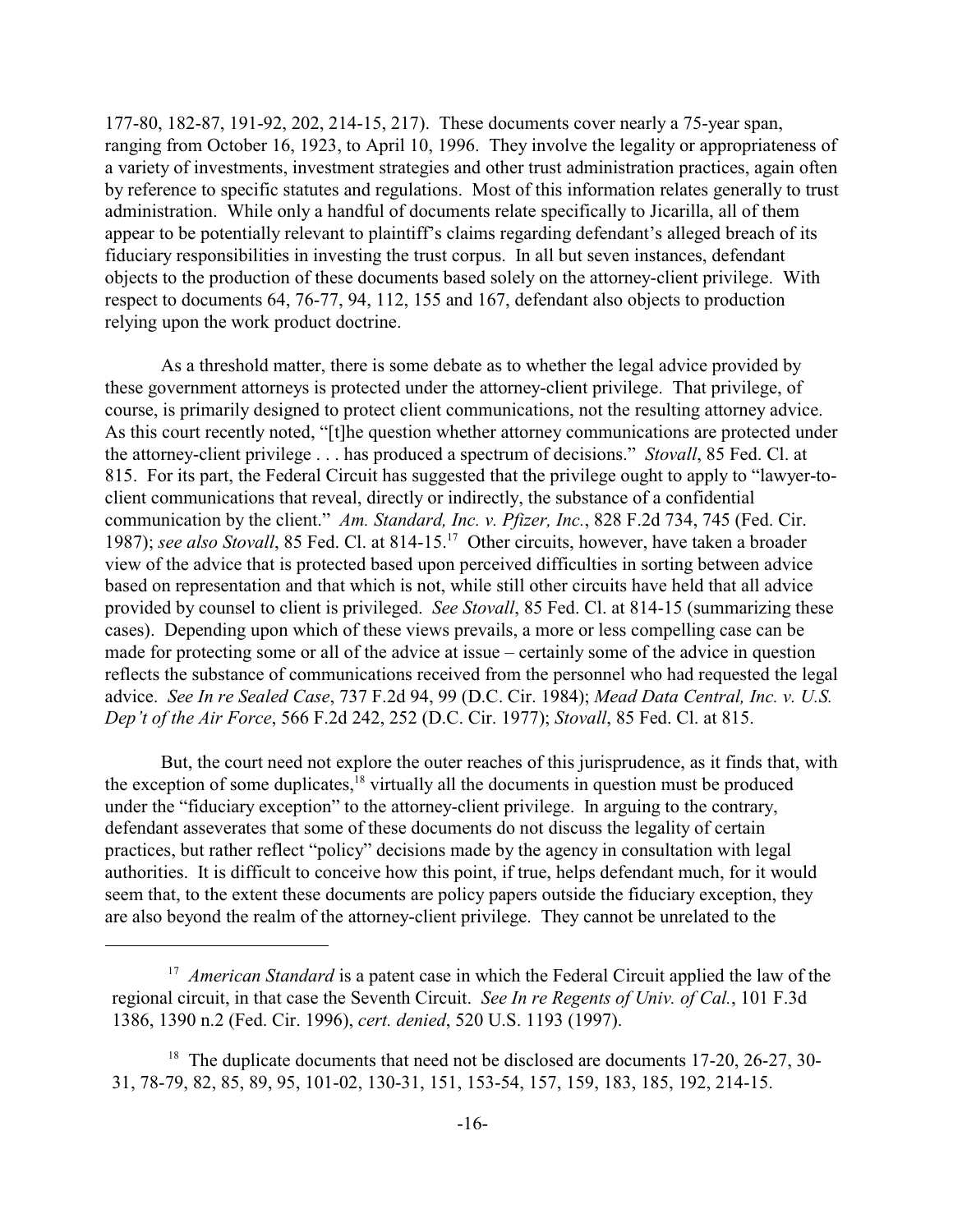provision of legal advice for one purpose, but related for the other. *See* 8 Wright, Miller & Marcus, *supra*, at § 2017 ("The privilege will be denied if the communications were made for a purpose other than facilitating the rendition of professional legal services to the client."); *see also Nat'l Council of La Raza v. Dep't of Justice*, 411 F.3d 350, 360-61 (2d Cir. 2005) (holding that legal advice that is incorporated into an agency's policy is not protected by the attorney-client privilege). Based on its *en camera* review, the court, in fact, believes that the advice provided in these documents is legal advice relating to trust administration and, for that reason, must be disclosed under the "fiduciary exception."<sup>19</sup>

Again, there are a few exceptions. One is document 36, which was drafted by officials in the Solicitor's Office. It appears to be unrelated to general trust administration and thus seemingly has no relevance to the handling of Jicarilla's accounts. Rather, it incorporates legal advice with respect to several pending disputes. It thus is covered by the attorney-client privilege and not subject to the fiduciary exception.

The remaining documents in this set (28 and 29) present a bit of a quandary. In these documents (which are nearly, but not entirely, identical), the Solicitor's Office discusses the handling of "Indian moneys, process of labor" (IMPL) trust fund accounts – but does so while referring to several disputes regarding those funds. Defendant objects to the production of these documents on the basis of the attorney-client privilege. But, significant portions of the documents involve trust management issues and appear to be covered by the fiduciary exception. Accordingly, these portions of the documents seemingly are produceable. Those same portions, however, arguably are protected by the work product doctrine as the analysis in question appears to have been done in anticipation of litigation. Yet, in its several iterative privilege logs, defendant never objected to the production of the documents on work product grounds.

Does that mean that any work product objection as to these documents was waived? The answer may be found in RCFC 26(b)(5)(A) which, like its Federal Rule counterpart, states:

When a party withholds information otherwise discoverable by claiming that the information is privileged or subject to protection as trial-preparation material, the party must:

(i) expressly make the claim; and

<sup>&</sup>lt;sup>19</sup> As to five of these documents (13-14, 55, 76, and 180), it also appears that defendant waived any applicable privilege when copies of these documents were provided to plaintiff by one or more government employees or otherwise were publicly made available (*e.g.*, during Congressional hearings). *See Evergreen*, 80 Fed. Cl. at 133; *Jade Trading, LLC v. United States*, 80 Fed. Cl. 11, 44 n.65 (2007). Defendant mounted no defense to this waiver argument in its briefs and, on that basis, the court declined to hear oral argument from defendant on this point.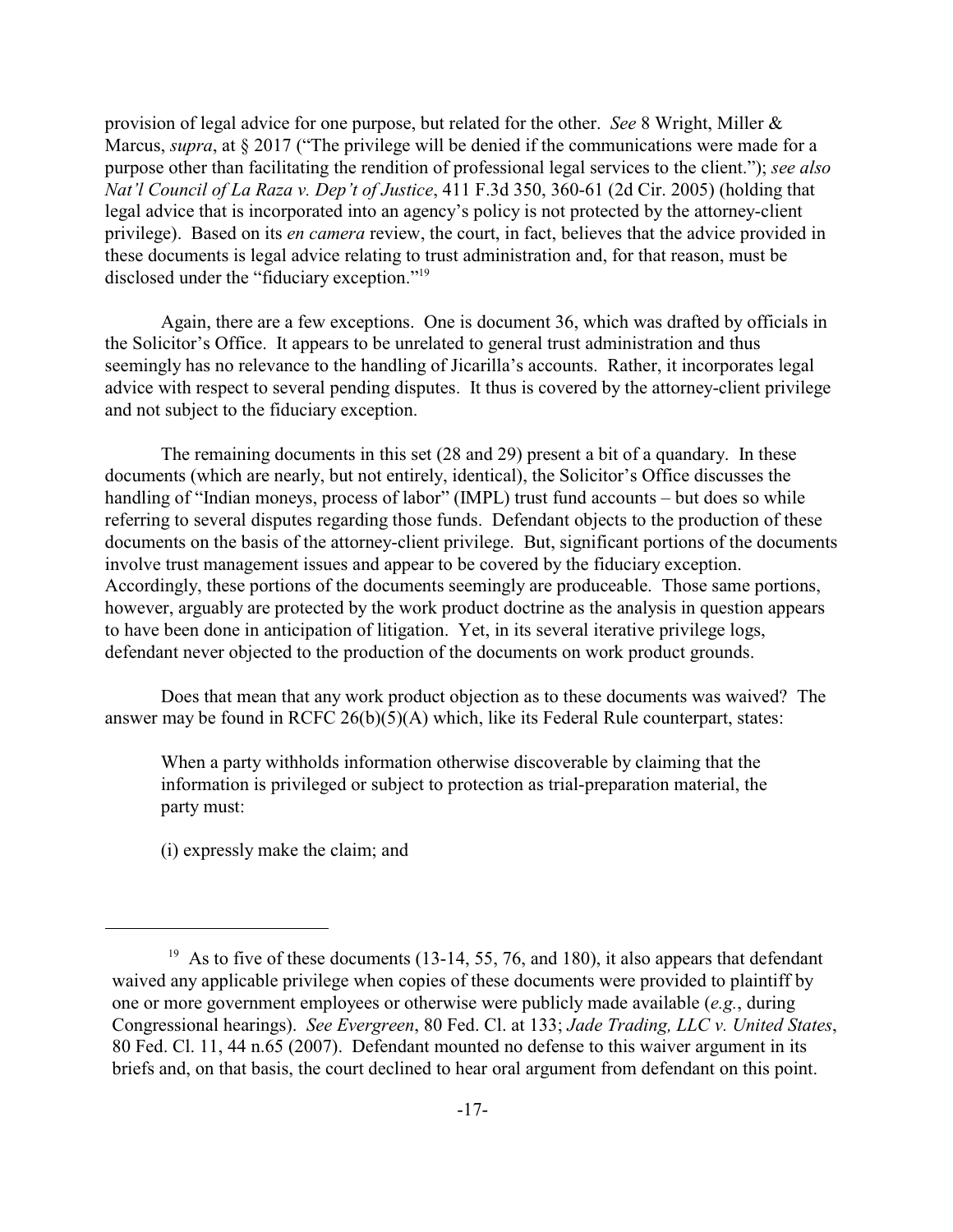(ii) describe the nature of the documents, communications, or tangible things not produced or disclosed – and do so in a manner that, without revealing information itself privileged or protected, will enable other parties to assess the claim.

Under this rule, one who fails expressly to invoke a privilege as to a particular document may lose that objection. *See SmithKline Beecham Corp. v. Apotex Corp.*, 232 F.R.D. 467, 476 (E.D. Pa. 2005); *Potter v. United States*, 2002 WL 31409613, at \*8 (S.D. Cal. July 26, 2002). But, as the advisory committee notes to the analogous Federal Rule indicate, such a finding is in the nature of a sanction arising under RCFC 37. *See* Fed. R. Civ. P. 26(b)(5), advisory comm. notes (1993); *see also Clearvalue, Inc. v. Pearl River Polymers, Inc.*, 560 F.3d 1291, 1302 (Fed. Cir. 2009). Various cases hold that, in deciding whether to impose such a sanction, a court should weigh, *inter alia*, the intent of the party producing the defective log, the harm caused by disclosure of what might otherwise be privileged documents, and the prejudice, if any, experienced by the requesting party if the sanction is not imposed.<sup>20</sup> At least in a case such as this – where the documents are accurately described in the log; where their production could reveal core work product; where plaintiff would have still filed its motion to compel, was able to argue the work product issue in the context of other documents, and would not be otherwise prejudiced; and where the application of the privilege is obvious from the face of the documents in question – treating defendant as having waived the work product doctrine would be inappropriate.<sup>21</sup> Accordingly, the court concludes that documents 28 and 29 are protected by the work product doctrine and need not be produced.

<sup>&</sup>lt;sup>20</sup> See also Burlington N. & Santa Fe Ry. Co. v. U.S. Dist. Ct. for the District of *Montana*, 408 F.3d 1142, 1149 (9<sup>th</sup> Cir. 2005), *cert. denied*, 546 U.S. 939 (2005) (indicating that in determining whether a privilege is waived courts should make a "case-by-case determination"); *Evergreen Trading*, 80 Fed. Cl. at 126 n.2 (listing some of the factors to be considered); *Universal City Development Partners, Ltd. v. Ride & Show Eng'g*, *Inc.*, 230 F.R.D. 688, 695-96 (M.D. Fla. 2005) (applying a multi-factor approach in deciding whether the privilege is waived); *Cunningham v. Conn. Mut. Life Ins.*, 845 F. Supp. 1403, 1409 (S.D. Cal. 1994) (same); *Hartford Fire Ins. Co. v. Garvey*, 109 F.R.D. 323, 332 (N.D. Cal. 1985) (same); *see generally*, *RMED Int'l, Inc. v. Sloan's Supermarkets, Inc.*, 2003 WL 41996, at \*3 (S.D.N.Y. Jan. 6, 2003) (reaching the same result based on a local rule). Another reason that cuts against treating a privilege as being waived under RCFC 26(b)(5) if not specifically asserted in an itemized privilege log is the fact that various courts have construed the comparable Federal Rule as not always requiring such logs. *See In re Rivastigmine Patent Litigation*, 237 F.R.D. 69, 87 (S.D.N.Y. 2006) (allowing for categorical objections).

 $21$  This is not to suggest that the court would never be within its rights to decide the availability of a privilege based upon the log actually filed by a party. Here, however, the court (and the parties) have gone well beyond that point.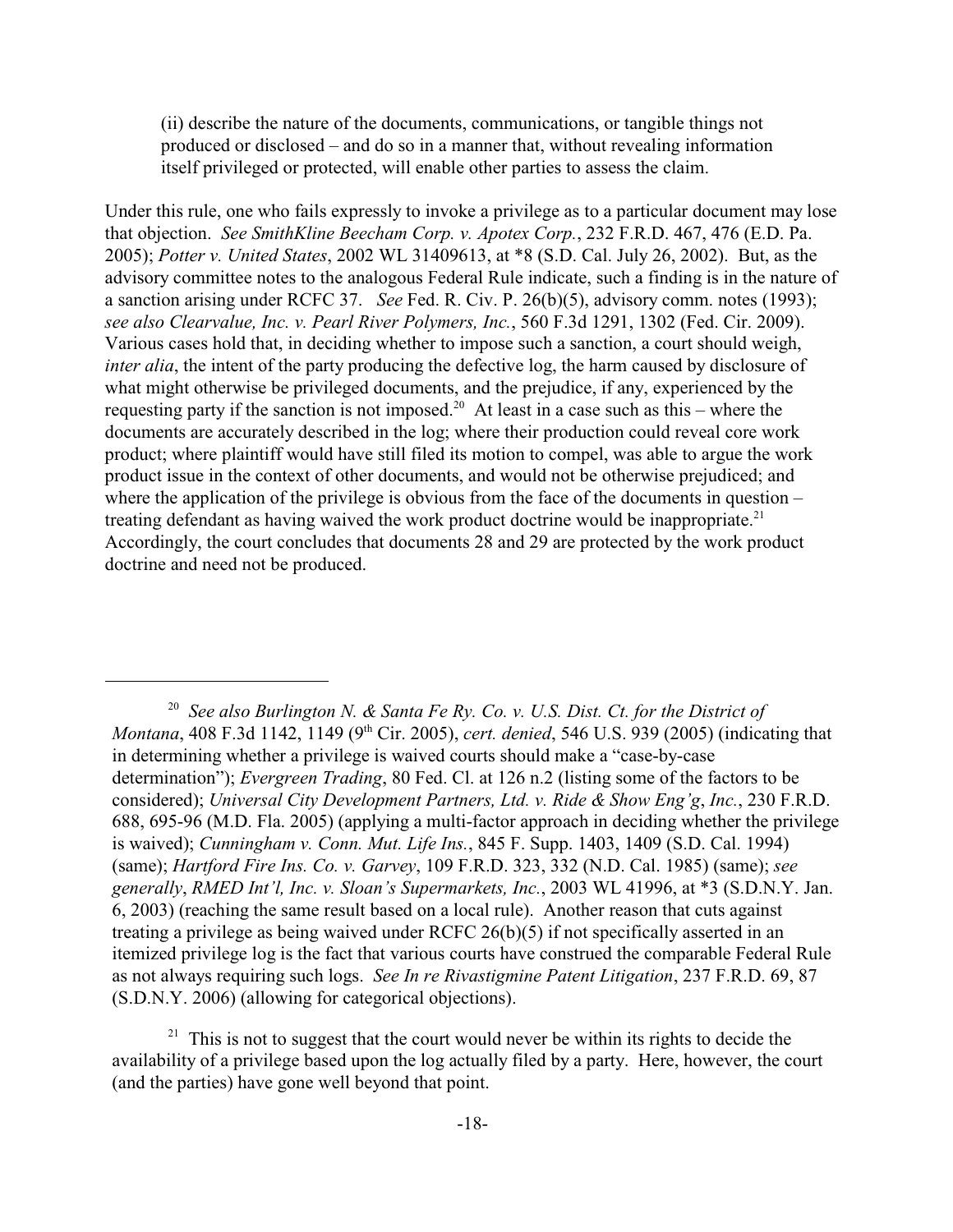In the third category of documents implicated by plaintiff's motion to compel are those documents created by or provided to the accounting firm of Arthur Andersen LLP under a series of contracts between that firm and Interior (Docs. 111, 142-48, 171-72, 203-09, 213). Defendant objects to the production of these documents under the work product doctrine. Under RCFC 26(b)(3) and the standards outlined above, it is important to determine when defendant first anticipated that litigation regarding the tribal trusts would arise and whether the documents in question were prepared because of the prospect of such litigation. As noted, if the documents are protected work product for other cases, they remain so in this litigation.

Beginning in the 1950s, and accelerating in the 1980s, cases were filed in various courts, including this one, alleging that Interior's Bureau of Indian Affairs (BIA) had mishandled various matters involving tribal trust fund accounts. *See*, *e.g.*, *Navajo Tribe of Indians v. United States*, Complaint No. 49692 (file June 15, 1950); *Red Lake Band of Chippewa Indians v. United States*, Complaint No. 388-82L (filed August 6, 1982). Near the end of the 1980s, it appears that Arthur Andersen performed various work for the BIA, including financial and compliance audits of the BIA Office of Trust Funds Management for the fiscal years ending September 30, 1988, 1989 and 1990. Although this is unclear, the impetus for these audits may have been statutes Congress passed from 1987 to 1991 requiring audits of tribal trust accounts.<sup>22</sup> On May 24, 1991, BIA and Arthur Andersen entered into a new contract "to assure that the accounting records and the accounting balances in the Tribal and Individual Indian Monies (IIM) accounts are reconciled as accurately as possible back to the earliest date practicable using available accounting records and transaction data." This contract anticipated the active involvement of the tribes in the reconciliation process and indicated that both the BIA and the relevant tribes would receive copies of the final reports and supporting documents.<sup>23</sup> This reconciliation process was apparently ongoing when, in 1994, Congress enacted the aforementioned Trust Fund Reform Act, requiring the Secretary of the Interior to "account for the daily and annual balance of all funds held in trust

<sup>&</sup>lt;sup>22</sup> See Act of Nov. 13, 1991, Pub. L. No. 102-154, 105 Stat. 990; Act of Nov. 5, 1990, Pub, L. No. 101-512, 104 Stat. 1915; Act of Oct. 23, 1989, Pub. L. No. 101-121, 103 Stat. 701; Act of Sept. 27, 1988, Pub. L. No. 100-446, 102 Stat. 1774; Act of Dec. 22, 1987, Pub. L. No. 100-202, 101 Stat. 1329.

<sup>&</sup>lt;sup>23</sup> Under the contract, Arthur Andersen was expected to conduct an entrance conference with the tribe to identify "outstanding accountability issues or concerns related to the Tribe's accounts." Following the completion of the reconciliation work, it was also expected to conduct an exit conference with the tribe "to review any proposed adjusting entries relating to the Tribe's accounts," at which conference "[s]upporting documentation related to the adjustments will be made available to the Tribes." The contract also required that each trust account owner "be presented with a copy of the reconciled statements, a summary of any required adjusting entries relating to their account(s), and access to any supporting documentation related to those adjustments."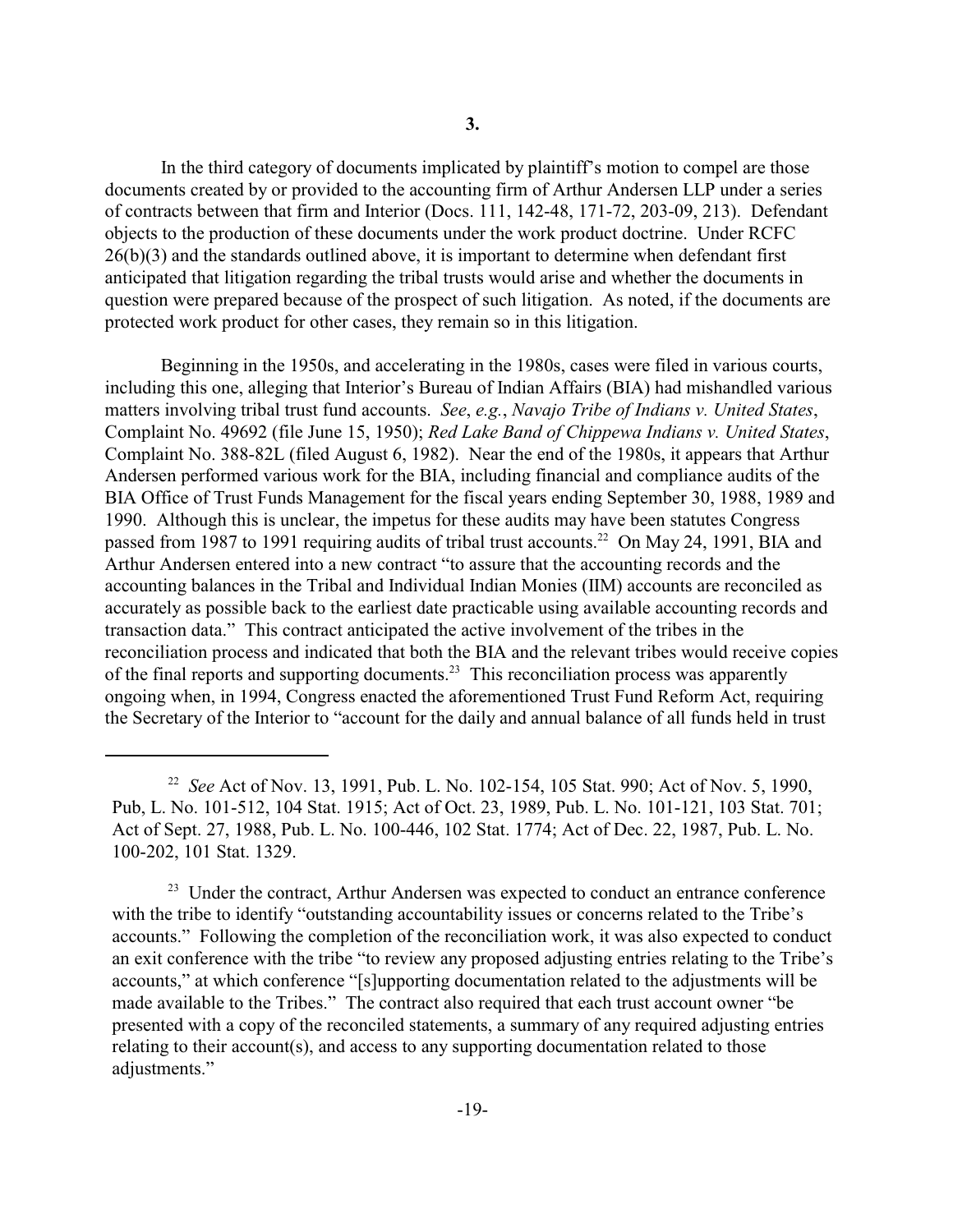by the United States for the benefit of an Indian Tribe or an individual Indian which are deposited or invested pursuant to the Act of June 24, 1938." 25 U.S.C. § 4011(a); *see also Eastern Shawnee Tribe of Oklahoma v. United States*, 82 Fed. Cl. 322, 324 (2008). This statute also required the tribes to either accept or dispute the reconciled account balances, with that information to be included in a report to Congress from the Secretary of the Interior by May 31, 1996. 25 U.S.C. § 4044. On December 31, 1995, Arthur Andersen completed its reconciliation of tribal trust funds for the period July 1, 1972, through September 30, 1992, and, at or around that time, delivered reports and account statements to both the BIA and the tribal account owners. In a modification of the 1991 contract, dated March 5, 1996, BIA engaged Arthur Andersen to assist it in entering into "settlement discussions" with the tribes.

On June 10, 1996, the complaint was filed in *Cobell v. Babbit*, No. 96-1285, a class action involving approximately 300,000 Native American account holders. Two months later, on August 19, 1996, BIA entered into yet another contract with Arthur Andersen, under which the latter was to provide to BIA and the Indian account owners access to, as well as a presentation and interpretation of, the work performed under the 1991 contract, as amended. As indication of the growing disputes between BIA and the tribes, the Statement of Work for this contract cautions that "[t]he Department of Interior is expecting to develop a settlement mechanism, which may include proposing legislation, to settle with tribes concerning their trust account balances," adding that the reaching of such a settlement may require explanation or interpretation of Arthur Andersen's prior work. The contract provided that before any information was supplied to a tribe, the contracting office representative or his designee "may review the specific work papers a tribe requests to be copied." It further noted that "[a]ll communications between the Government and [Arthur Andersen], as well as any materials or information developed or received by [Arthur Andersen] under this contract may be protected by applicable legal privileges and therefore must be treated as confidential by [Arthur Andersen]."

Most of the documents in this third category relate to the litigation referenced above and include communications between either the Solicitor's Office or the Department of Justice and Arthur Andersen that specifically discuss particular cases. These documents (148, 171, 172, 203- 09 and 213) plainly are protected by the work product doctrine, which, for the reasons discussed above, applies even though these documents do not specifically reference Jicarilla or any matters involved with this litigation. This is true even though some of these documents were prepared by Arthur Andersen, as RCFC 26(b)(3) extends the work product protection to materials prepared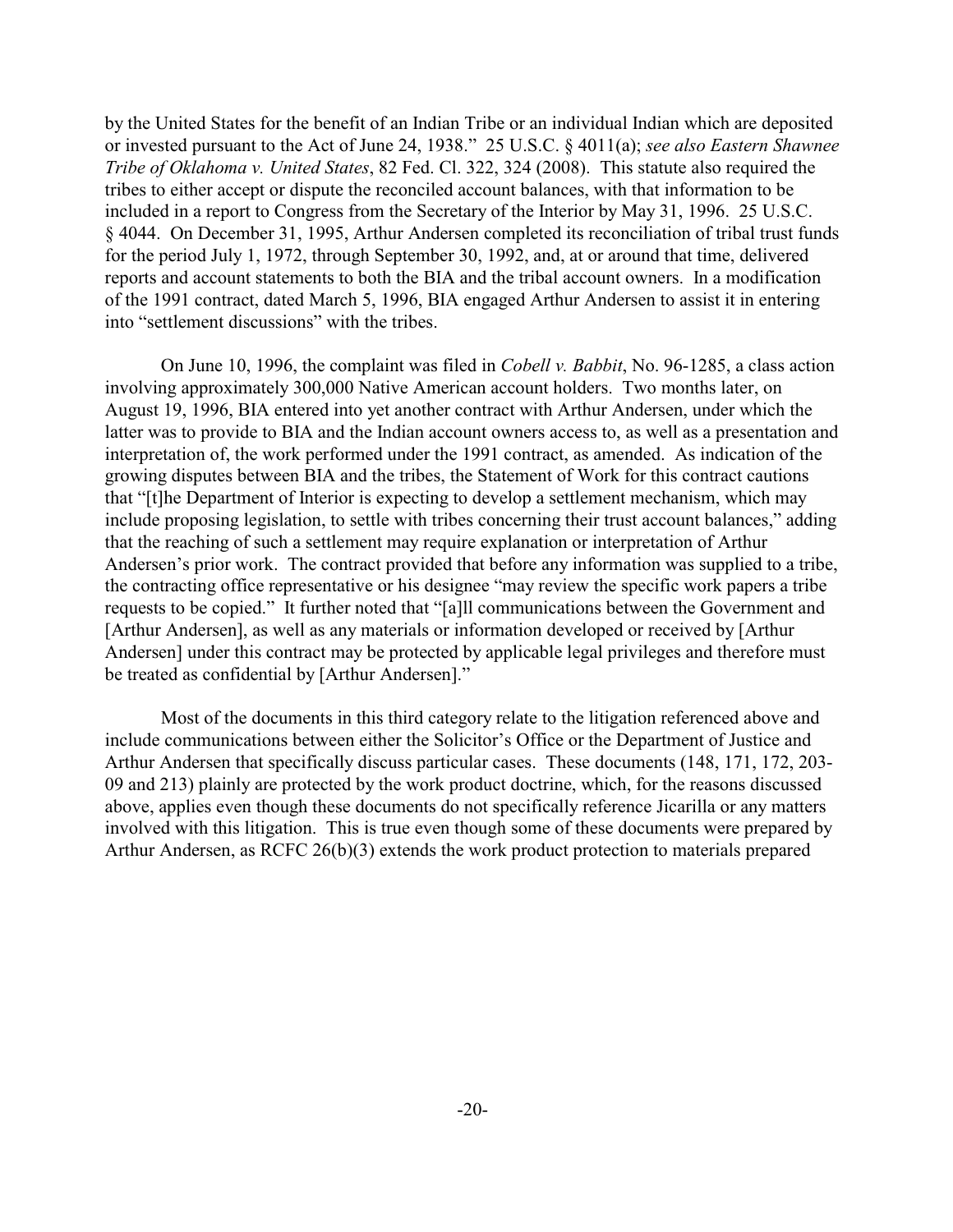"by or for [the] party's representative."<sup>24</sup> Nor has plaintiff remotely made any showing that would override the work product doctrine.

Several documents in this set, however, are different. Included within document 111 is a research paper that was forwarded to the National Archives in 1993, to which are attached a series of historical documents. While the first page of this document is work product, the remainder (from M50IRN341924 to M50IRN342083) is not, particularly since a hand-written notation on the paper indicates that it is "publicly-available" at the Archives. Accordingly, the indicated pages of document 111 shall be produced. The court also finds that documents 142-47, which are summary tables of reconciled disbursements for tribes, dated August 4, 1996, appear to stem from Arthur Andersen's reconciliation work under the 1991 contract, were not prepared in anticipation of litigation, and thus must also be produced.

**4.**

We consider next the fourth category of documents – those generated by Interior personnel, including members of the Solicitor's Office, regarding litigation involving other tribes (Docs. 32-34, 40, 43, 46-47, 58, 68, 83-84, 99, 107, 113-14, 120, 125-26, 158, 181, 189-90, 212, 216, 219). As is true with many of the Arthur Andersen documents, all but two of these documents discuss specific legal issues involving either pending or anticipated cases, including the *Cobell* litigation. Because these documents were prepared in anticipation of litigation, they are protected under the work product doctrine; and plaintiff has made no showing of "substantial need" or "undue hardship" as would override the work product doctrine under RCFC 26(b)(3). Indeed, as the substance therein does not involve trust management, they fall outside the "fiduciary exception" and are protected by the attorney-client privilege, as well.

Four documents in this set (Docs. 68, 189-90, and 212), however, stand on a different footing. They were drafted by the Solicitor's Office and recommend that particular strategies for investing tribal trust funds be adopted in response to litigation. Document 68 discusses the investment of trust funds while making a brief footnote reference to pending litigation. In the court's view, except for the footnote, this document is not protected by the work product doctrine

<sup>&</sup>lt;sup>24</sup> In *Nobles*, the Supreme Court emphasized that the work product doctrine does not merely protect an attorney's thought processes because –

attorneys often must rely on the assistance of investigators and other agents in the compilation of materials in preparation for trial. It is therefore necessary that the doctrine protect material prepared by agents for the attorney as well as those prepared by the attorney himself.

<sup>422</sup> U.S. at 238-39; *see also In Re Grand Jury Subpoena*, 357 F.3d 900, 907 (9<sup>th</sup> Cir. 2004) (applying the doctrine to materials prepared by an investigator working for attorneys); *Evergreen*, 80 Fed. Cl. at 142 (applying the doctrine to materials produced by an accountant).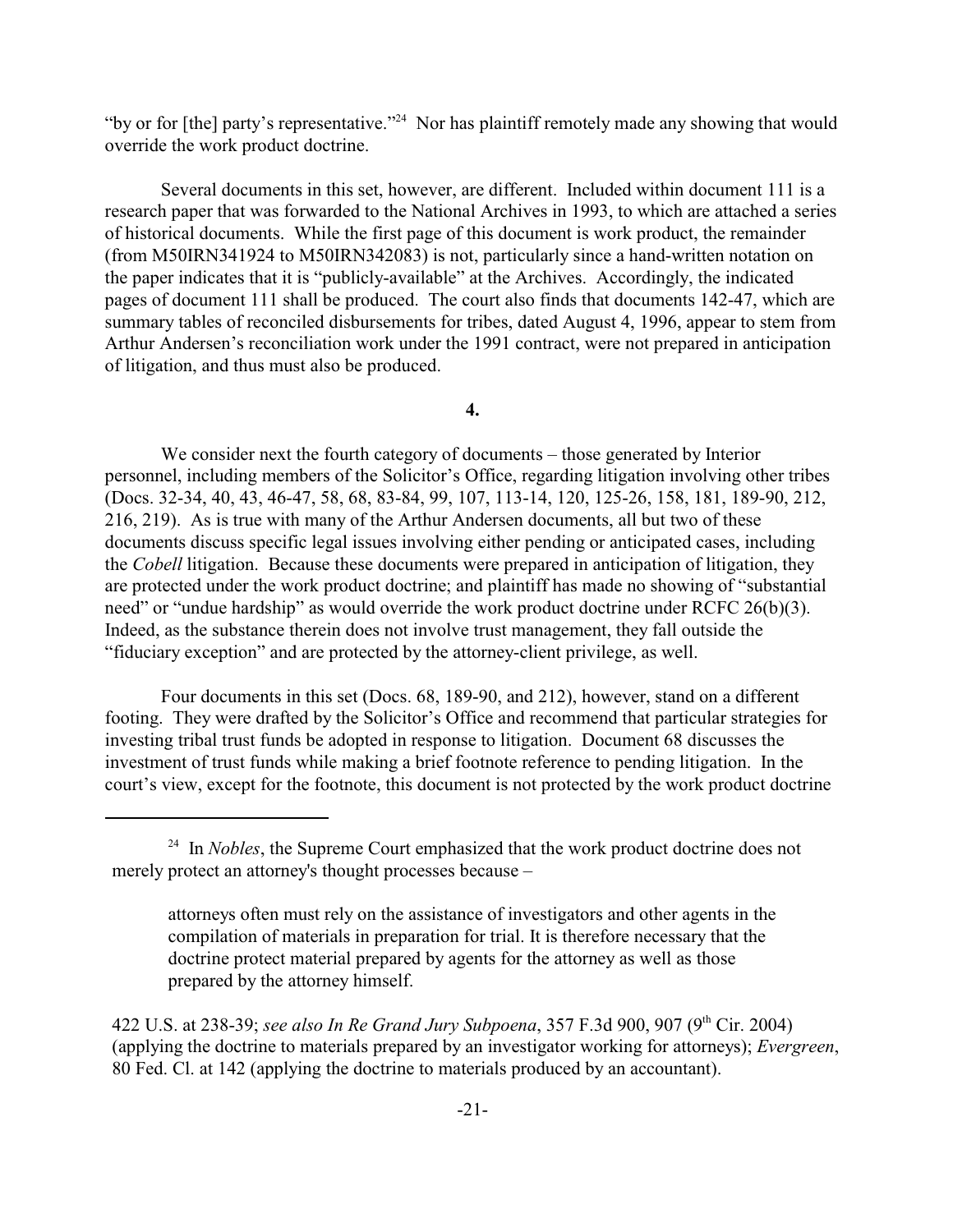as it would have been generated even if future litigation was not anticipated. And to the extent covered by the attorney-client privilege, this material is subject to the fiduciary exception thereto. The court will order the production of this document with footnote 1 redacted. Documents 189, 190 and 212 (which are similar, but not identical) describe the impact on trust administration of the Supreme Court's decision in *Mitchell*. Defendant claims that these memoranda are protected by the attorney-client privilege, but, in the court's view, these documents are indistinguishable from the other documents regarding trust administration ordered to be produced under the fiduciary exception. Hence, documents 189, 190 and 212 shall be produced, as well.<sup>25</sup>

#### **5.**

The last category of documents to be considered is admittedly a catch-all capturing things that do not readily fit into any of the other categories (Docs. 97, 109, 115-19, 173, 176). Two of these documents involve either a request for, or the provision of, legal advice – 109 (an electronic message requesting clarification of a prior conversation) and 116 (suggested edits to a draft letter to tribal leaders regarding the Arthur Andersen reconciliation reports) – and thus seemingly are protected under the attorney-client privilege. Document 116, however, also appears to fall within the fiduciary exception, as it relates to trust management and thus must be disclosed. Likewise, document 97, which describes a draft bill on tribal trust funds, also is subject to the fiduciary exception and must be produced. Three of the other documents in this set (115, 118 and 173) are cover sheets that reference associated materials, but, in fact, are not accompanied by attachments. Without the attachments and any other explanation from defendant as to the significance of these documents, the court believes that the cover sheets are protected neither by the attorney-client privilege nor the work product doctrine. They too must be produced. Finally, document 176, which is a letter recommending that a suit be initiated to collect on a promissory note, appears to be work product and thus need not be disclosed.<sup>26</sup>

\*\*\*\*\*

This completes the court's consideration of plaintiff's motion to compel, with the results again summarized in the accompanying Appendix A.

#### **III.**

Not coincidentally, plaintiff's motion for a protective order and defendant's motion to compel both involve the same subject matter: requests for information (to be obtained through

<sup>&</sup>lt;sup>25</sup> For the reasons previously described, defendant need not produce documents 99 and 158, which are essentially duplicates of document 68, or document 216 which is an exact duplicate of document 190.

 $26$  For the reasons previously described, defendant need not produce documents 117 and 119, which are essentially duplicates of document 116.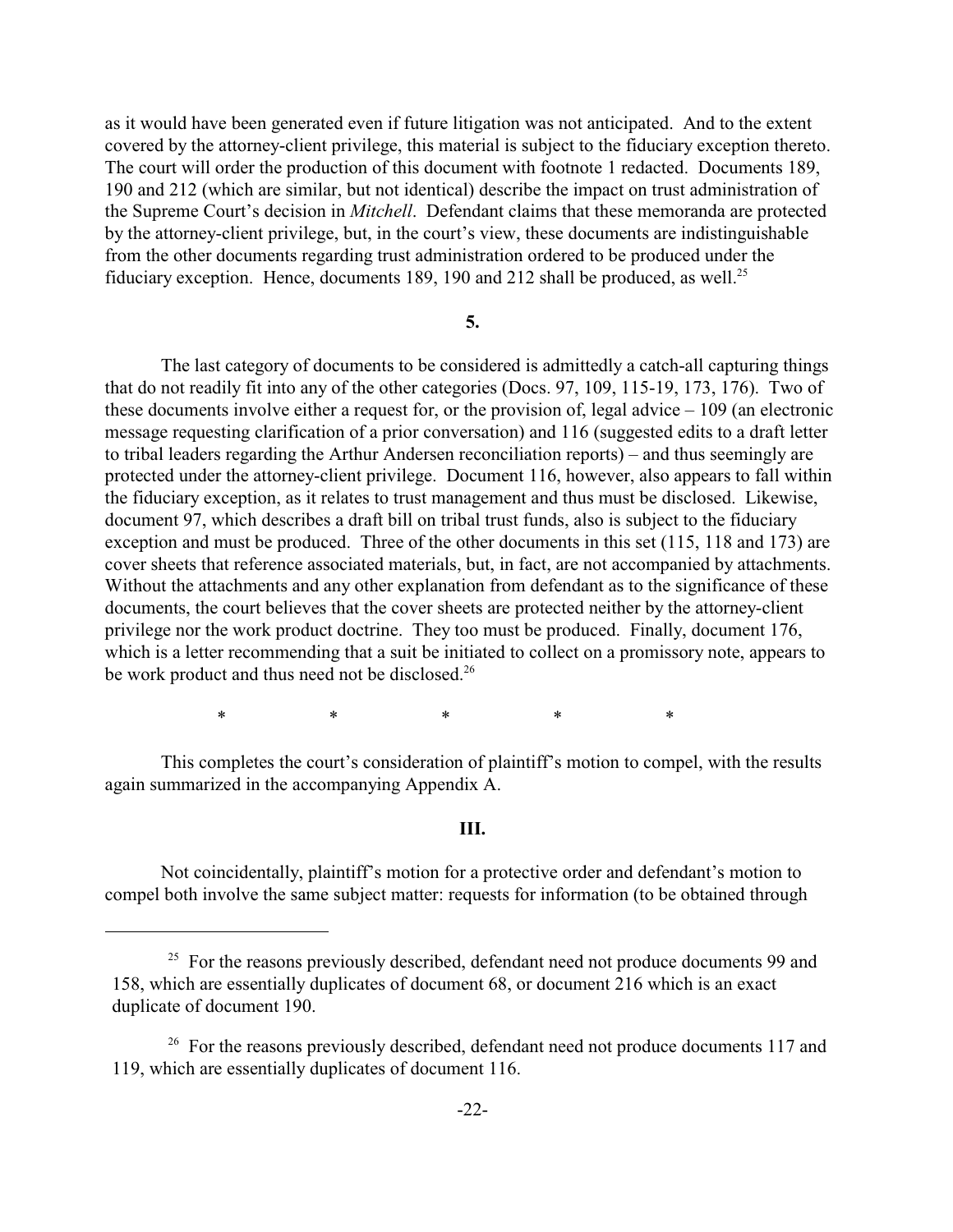various means) concerning how Jicarilla managed and invested its own funds, *i.e.*, its non-trust investments.<sup>27</sup> The main bone of contention here is whether, under RCFC 26(b), the requested discovery "is relevant to the subject matter involved in the action." Consistent with the goal of promoting the "just and complete resolution of disputes," the Federal Circuit has stated, "[r]elevancy for purposes of Rule 26 is broadly construed." *Katz v. Batavia Marine & Sporting Supplies, Inc.*, 984 F.2d 422, 424 (Fed. Cir. 1993); *see also Centurion Indus., Inc. v. Warren Steurer and Assocs.*, 665 F.2d 323, 326 (10th Cir. 1981); *Evergreen Trading*, 80 Fed. Cl. at 144. That said, "[t]he rule has boundaries," for "[d]iscovery of matter not 'reasonably calculated to lead to the discovery of admissible evidence' is outside its scope." *Am. Standard Inc. v. Pfizer, Inc.*, 828 F.2d 734, 742 (Fed. Cir. 1987) (quoting *Oppenheimer Fund, Inc. v. Sanders*, 437 U.S. 340, 351-52 (1978)).

Defendant argues that its discovery requests are for relevant information or at least are reasonably calculated to lead to the discovery of admissible evidence. It asserts that the information requested is relevant in assessing: (i) the reasonableness of the government's handling of Jicarilla's trust accounts; (ii) the tribe's liquidity needs over the period in question; (iii) the receipt and timing of trust fund disbursements; and (iv) the damages to which plaintiff may be owed. Plaintiff and *amici* argue that Jicarilla's handling of its non-trust funds is wholly irrelevant to this suit, in which the focal point is whether defendant mismanaged plaintiff's trust funds. They note that defendant has not cited any authority in which evidence of the sort it seeks was considered relevant in resolving the issues defendant cites. Plaintiff and the *amici* assert that defendant's silence in this regard speaks volumes. And, to the court's ears, it most certainly does.

Given the volume of tribal trust litigation over the last thirty years, one would expect that, if defendant were right, there would be at least one confirming case in which evidence of a tribe's non-trust investment patterns was deemed relevant in determining whether the government had breached its fiduciary duties in mishandling tribal trust accounts. Or at least there would be some untried theory of liability under which such evidence might conceivably be relevant. But, defendant offers nothing of the sort – nothing. And, research, far from yielding that which defendant has omitted, instead sheds light on why no such authorities are encountered – it is because, as anyone familiar with a spendthrift trust knows, fiduciaries and beneficiaries are simply not judged by the same investment standards. Rather, fiduciaries are governed by standards that require them to exercise more skill and care than ordinary individuals are expected to exercise in handling their own private investments. This view is reflected in many cases involving the alleged misappropriation or mismanagement of tribal trusts, in which it is often observed that the duty of care owed by the United States "is not mere reasonableness, but the highest fiduciary standards." *Am. Indians Residing on the Maricopa-Ak Chin Reservation v. United States*, 667

<sup>&</sup>lt;sup>27</sup> RCFC 26(c)(1) provides that, "for good cause," the court may issue an order to protect a party "from annoyance, embarrassment, oppression, or undue burden or expense," including provisions "forbidding the disclosure or discovery." *See also Vons*, 51 Fed. Cl. at 4.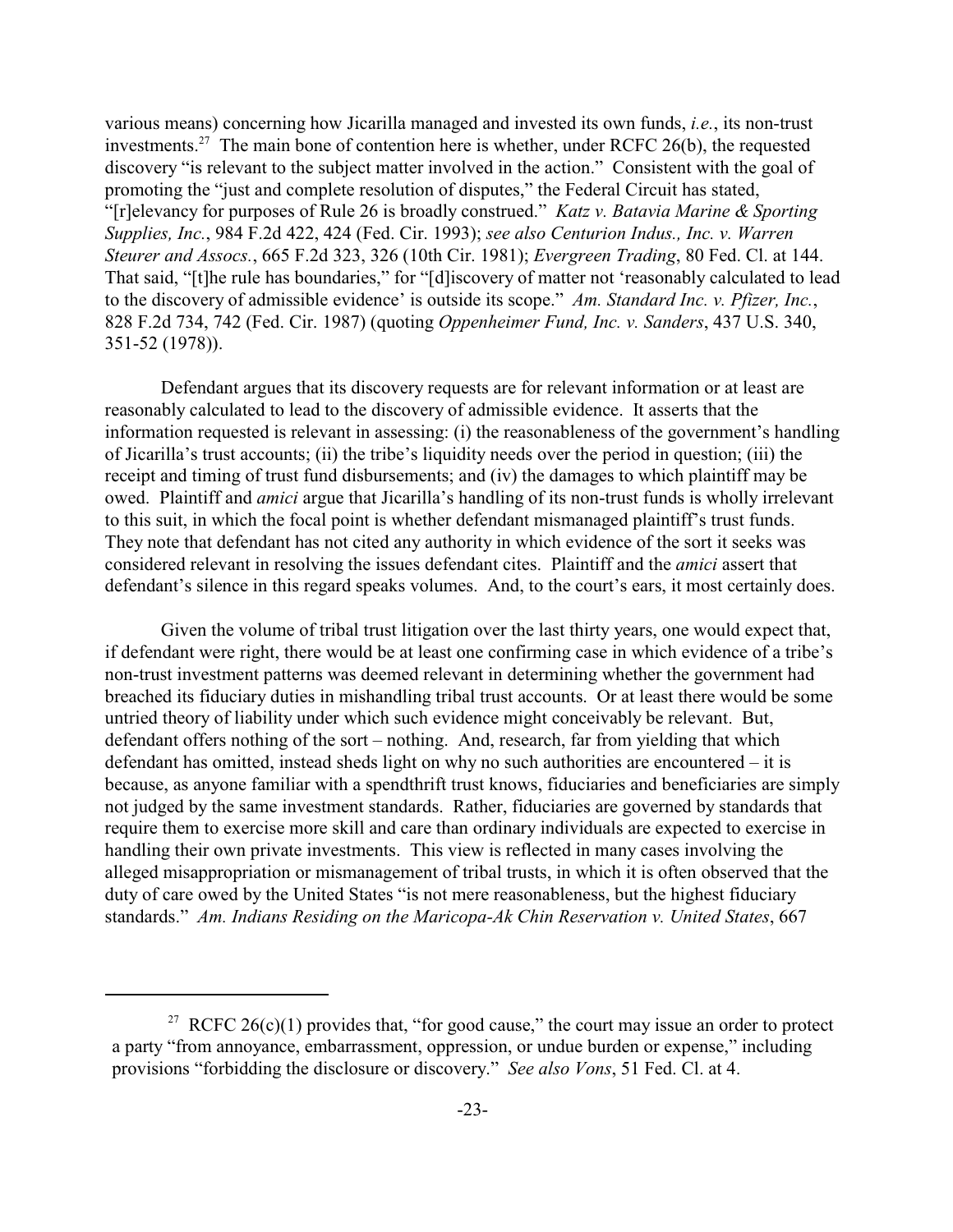F.2d 980, 990 (Ct. Cl. 1981).<sup>28</sup> That view, as it turns out, has been a prominent feature of the trust law landscape for the last 180 years, from the time the "prudent man rule" was announced by Judge Putnam in *Harvard College v. Amony*, 26 Mass (9 Pick.) 446, 461 (1830), through the most recent edition of the Restatement on Trusts.<sup>29</sup> Accordingly, without prejudging the precise standards that will ultimately govern liability in this case, every current indication is that defendant's liability here does not depend in any way on how Jicarilla invested its own funds. As such, the court finds that the wide majority of the information sought by defendant does not meet the relevancy requirement in RCFC 26(b) and that plaintiff, therefore, is entitled essentially to the protective order that it seeks. The court will not allow defendant to throw out a broad net on the mere hope of catching relevant evidence. *See Vons Cos, Inc.*, 51 Fed. Cl. at 24-25 ("While . . . some degree of fishing is anticipated by the Federal discovery rules, those rules do not sanction a party to employ essentially a purse seine that indiscriminately sweeps in not only relevant catch, but hosts of irrelevant and protected species of information.").

In a last ditch effort to avoid this result, defendant, at oral argument, cited deposition testimony that it claimed showed that BIA employees were making trust decisions based on Jicarilla's non-trust investments. The court ordered defendant to file that deposition testimony. A review of that document does not bear out defendant's claim.

The testimony in question is that of Mr. Gabriel Abeyta, who served as Jicarilla's chief accountant from 1958 to 1970, and as BIA's tribal assistance officer for Jicarilla from 1970 to 1986. Mr. Abeyta's deposition, to be sure, demonstrates that he knew about plaintiff's non-trust investments, information he no doubt gleaned during his dozen or so years as the tribe's top accountant. As part of his later job at BIA, Mr. Abeyta continued to advise Jicarilla regarding its outside investments. But there is no indication that the information Mr. Abeyta possessed regarding Jicarilla's non-trust assets ever was factored into the BIA's investment decisions regarding tribal trust funds. And it is doubtful that could have ever occurred given the limitations that 25 U.S.C. §§ 161(a) and 162(a) impose on the types of investments BIA could make with the tribal trust funds. Mr. Abeyta's testimony, in fact, highlights the latter point in explaining why the tribe invested in real estate and a film project in an effort to diversify its overall investments. Yet

<sup>&</sup>lt;sup>28</sup> See also United States v. Mason, 412 U.S. 391, 398 (1973); Seminole Nation v. United *States*, 316 U.S. 286, 296-97 (1942); *Shoshone Indian Tribe*, 364 F.3d at 1348; *Short v. United States*, 50 F.3d 994, 999 (Fed. Cir. 1995); *Yankton Sioux Tribe v. United States*, 623 F.2d 159, 163 (Ct. Cl. 1980); *Red Lake Band*, 17 Cl. Ct. at 373.

<sup>&</sup>lt;sup>29</sup> While the Restatement (Third) on Trusts  $\S$  90 has abandoned the "prudent man" standard in favor of the gender neutral "prudent investor," it continues to emphasize that an adaptable part of that standard requires "fiduciaries possessing special facilities and skills to make those advantages available to the trust and its beneficiaries." *Id*. at cmt. d; *see also id*. ("it follows from the requirement of care as well as from sound policy that, if the trustee possesses a degree of skill greater than that of an individual of ordinary intelligence, the trustee is liable for a loss that results from failure to make reasonably diligent use of that skill.").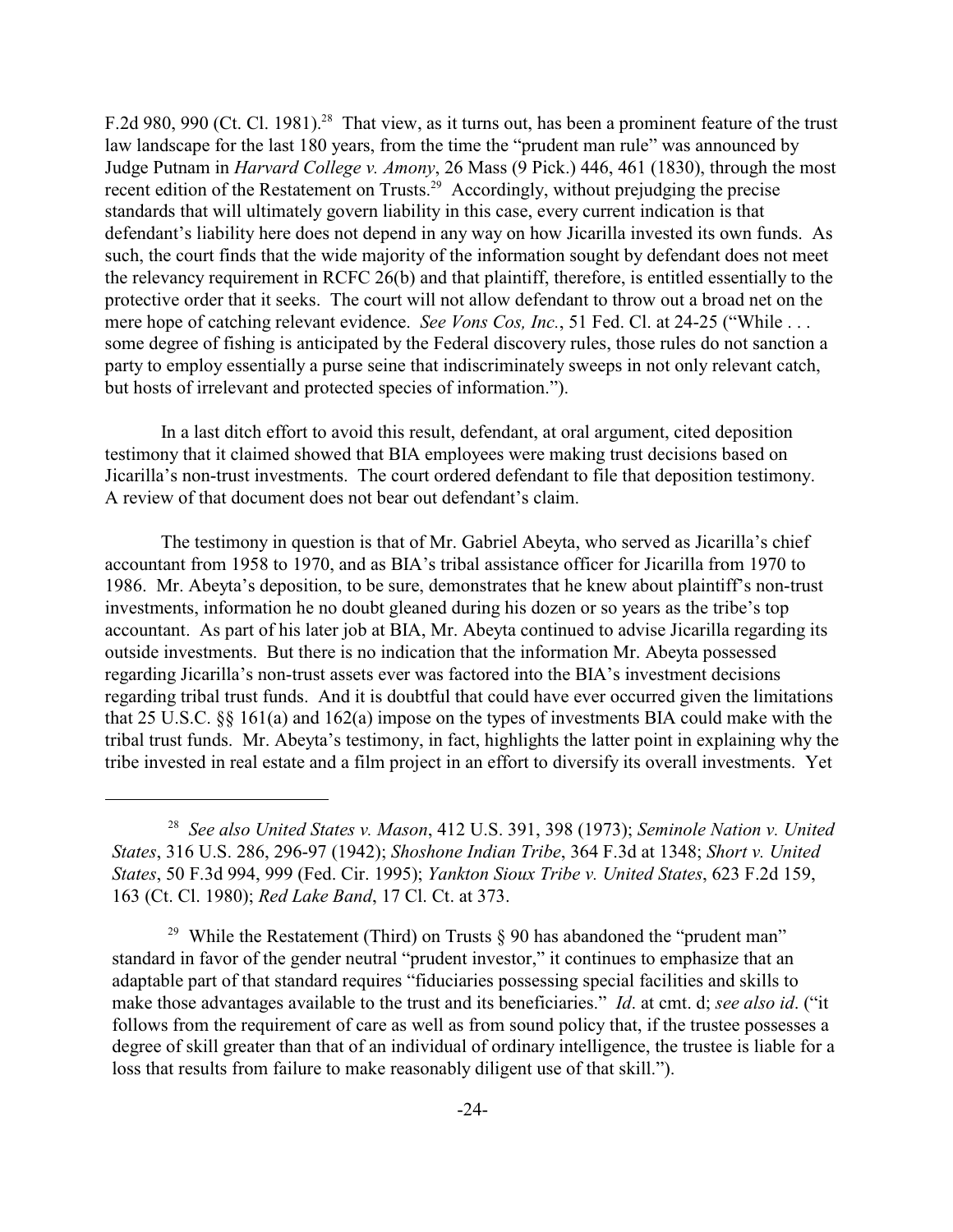there is no indication that the reverse was true – that the BIA calibrated its investments to take into account Jicarilla's non-trust ventures. Contrary to defendant's claim, then, nothing in Mr. Abeyta's deposition testimony suggests in the least that any information relevant to this case could be deduced by comparing Jicarilla's outside investments to BIA's investments of the trust funds.

Defendant likewise has provided virtually nothing to back up its claim that Jicarilla's investment records are needed to assess the tribe's periodic liquidity needs, the receipt and timing of trust fund disbursements and the damages plaintiff may be owed. The court is unwilling to order the production of what apparently are extensive records based upon such shallow and unsupported assertions, particularly given the thousands of documents that defendant might have mustered to back up its relevancy claims. *See United States v. Monumental Life Ins. Co.*, 440 F.3d 729, 736 ( $6<sup>th</sup>$  Cir. 2006) ("the 'mere assertion of relevance' ... will not necessarily satisfy the government's burden" in seeking documents, especially where the request seeks a "voluminous amount of . . . proprietary information.").<sup>30</sup> Nevertheless, as discussed with the parties at oral argument, the court believes that Jicarilla's account information might be relevant to the limited extent that there are questions regarding whether and when trust disbursements were made. Therefore, the order that follows will permit defendant to seek leave of court to file a revised discovery request for basic account information relating to the Jicarilla accounts into which disbursements from the trust funds would have ordinarily flowed. It is expected that this request, if it is made at all, will be narrowly tailored and should not be viewed as an opportunity to reargue points rejected herein.

#### **IV.**

The court need go no further. Based on the foregoing, and as reflected in the attached Appendix A, the court orders as follows:

- 1. Plaintiff's motion to compel is **GRANTED**, in part, and **DENIED**, in part:
	- a. On or before July 13, 2009, the following documents shall be produced by defendant to plaintiff: **9, 13-16, 35, 37-39, 41-42, 44-45, 48-56, 60-67, 68 (sans footnote 1), 69-74, 76-77, 80-81, 86-87, 94, 96-97, 100, 103-06, 110, 111 (from M50IRN341924 to M50IRN342083), 112, 115-16, 118, 142-47, 155, 167-68, 173, 177-80, 182, 184, 186-91, 202, 212, and 217.**

 $30$  Indeed, defendant never has explained why, if this information was so vital to the BIA's investment decisions, the agency never had it in the first place.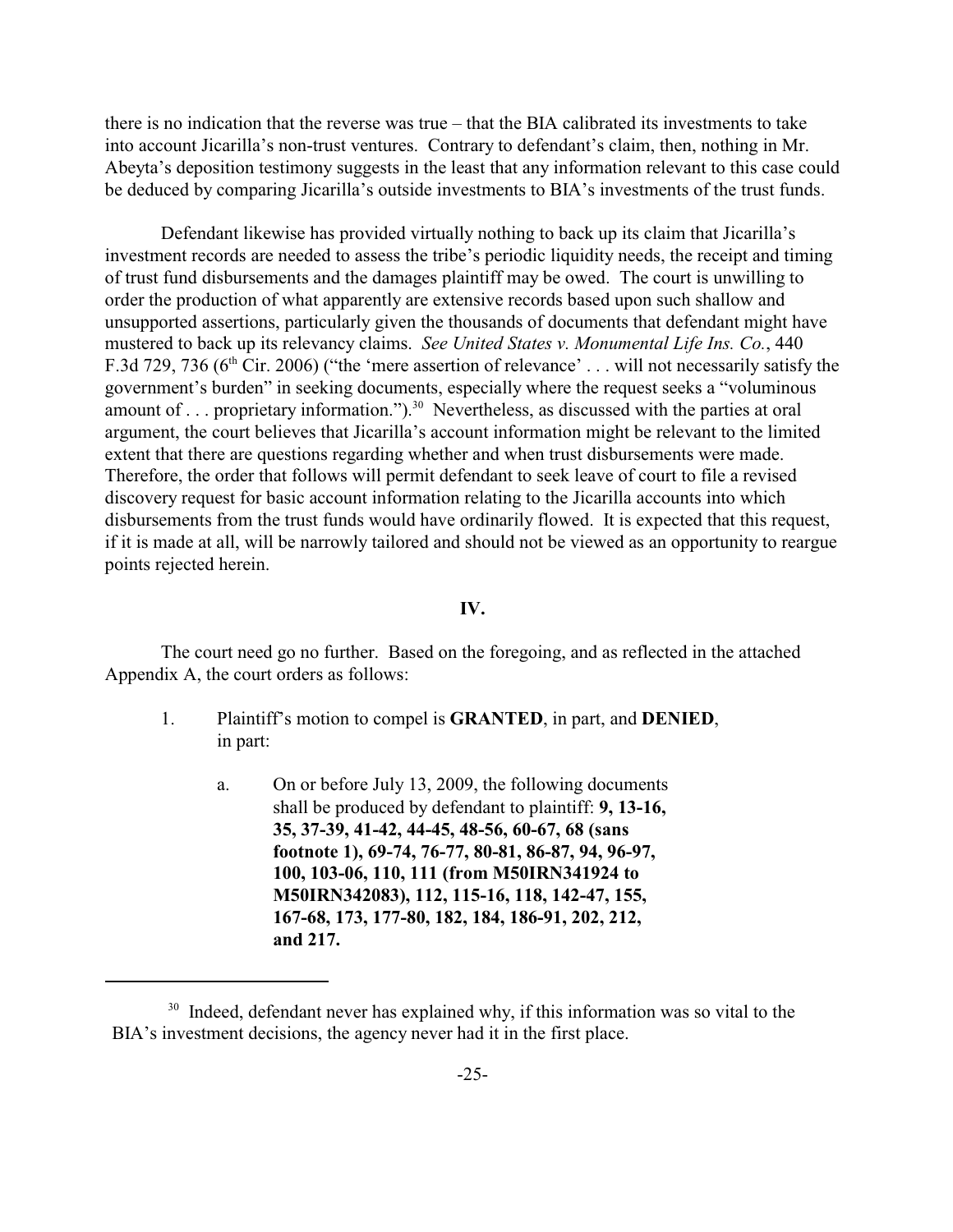- b. The following documents shall not be produced: **17- 20, 26-34, 36, 40, 43, 46-47, 58, 75, 78-79, 82-85, 88-89, 95, 98-99, 101-02, 107, 109, 113-14, 117, 119-20, 125-26, 130-31, 148, 150-51, 153-54, 156- 60, 171-72, 176, 181, 183, 185, 192, 203-09, 213-16, and 219.**
- 2. Plaintiff's motion for a protective order is **GRANTED, in part**, and **DENIED, in part** and defendant's motion to compel is **DENIED**; as described above, defendant may seek leave from the court to refile more limited discovery requests regarding plaintiff's outside investment records, with the timing of such motion to be established in the court's revised discovery plan;
- 3. Because neither party has fully prevailed herein, the court will not order the payment of reasonable expenses, *see* RCFC 37(a)(5); and
- 4. In lieu of granting defendant's motion to revise the discovery plan herein, on or before July 15, 2009, the parties shall file a joint status report indicating how this case should proceed, with a proposed schedule, as appropriate. $31$

## **IT IS SO ORDERED**.

s/ Francis M. Allegra Francis M. Allegra Judge

 $11$  It is the court's intention to unseal and publish this opinion after July 13, 2009. On or before July 13, 2009, each party shall file proposed redactions to this opinion, with specific reasons therefore.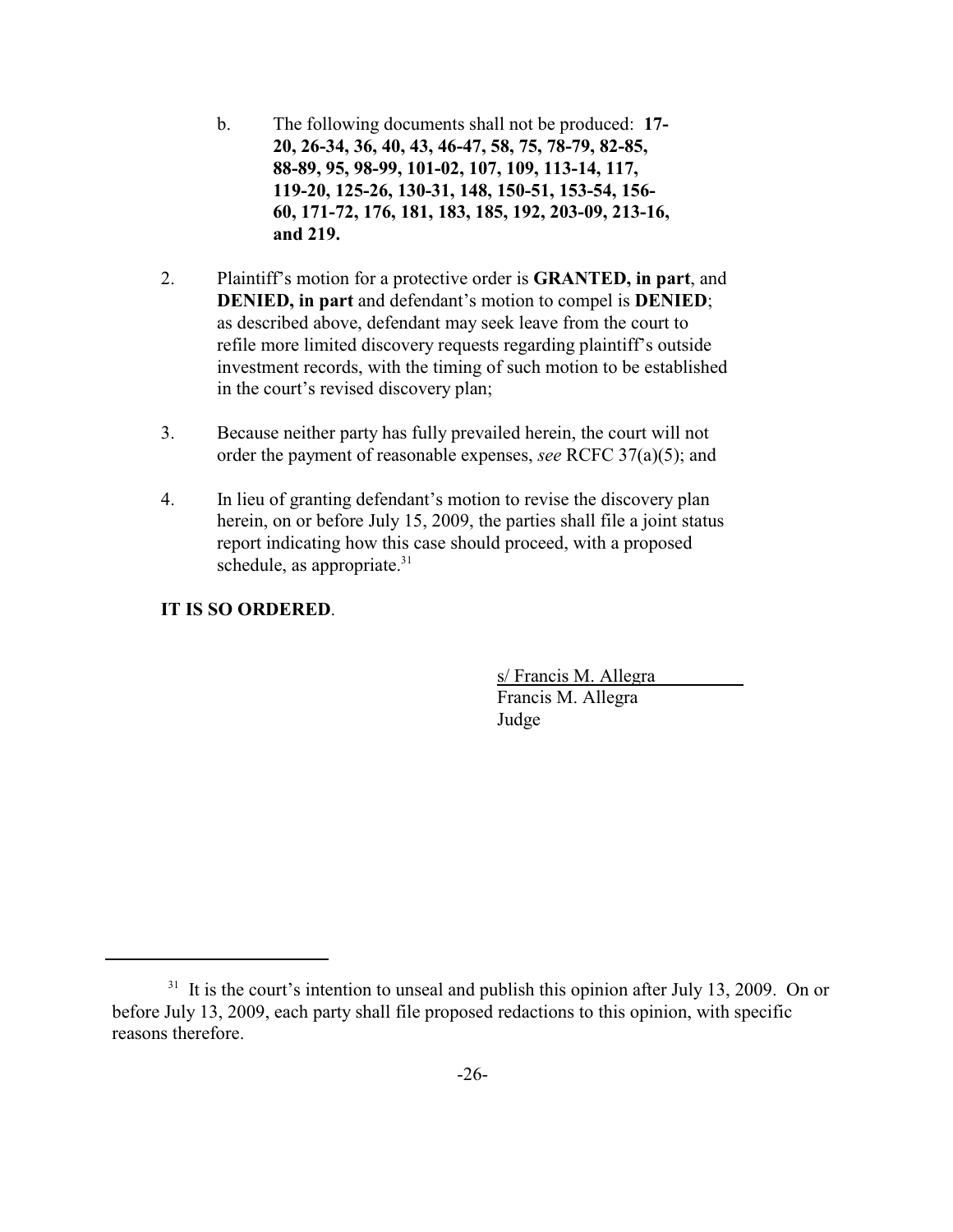## **Appendix A**

|     | <b>III.C.1 Requests for Legal Advice</b> |                                                      |                                                                                                          |                        |         |                     |
|-----|------------------------------------------|------------------------------------------------------|----------------------------------------------------------------------------------------------------------|------------------------|---------|---------------------|
| Doc | Date                                     | Sender / Recipient                                   | Subject                                                                                                  | Privileges<br>Asserted | Ruling  | Rationale           |
| 38  | 03.06.72                                 | Commissioner to<br>Assoc. Solicitor                  | Tribal trust fund investment in securities                                                               | $A-C$                  | Produce | Fiduciary exception |
| 45  | 03.05.82                                 | Asst. Secretary to<br>Assoc. Solicitor               | Handling of IMPL funds                                                                                   | $A-C$                  | Produce | Fiduciary exception |
| 48  | 10.03.72                                 | Commissioner to<br>Assoc. Solicitor                  | Separating restricted and unrestricted accounts                                                          | $A-C$                  | Produce | Fiduciary exception |
| 50  | 10.03.72                                 | Commissioner to<br>Assoc. Solicitor                  | Separating restricted and unrestricted accounts                                                          | $A-C$                  | Produce | Fiduciary exception |
| 52  | 04.29.75                                 | <b>Trust Responsibilities</b><br>to Assoc. Solicitor | Trust funds in IIM accounts                                                                              | $A-C$                  | Produce | Fiduciary exception |
| 56  | Undated                                  | Asst. Secretary to<br>Assoc. Solicitor               | Forwarding memoranda on Treasury securities, IIM<br>account categorizing, and irrigation and power funds | $A-C$                  | Produce | Fiduciary exception |
| 61  | 10.13.89                                 | Deputy Asst. Sec'y to<br>Assoc. Solicitor            | Repurchase agreement investment                                                                          | $A-C$                  | Produce | Fiduciary exception |
| 67  | 10.19.71                                 | Commissioner to<br>Assoc. Solicitor                  | Tribal trust fund investment in securities                                                               | $A-C$                  | Produce | Fiduciary exception |
| 71  | 10.19.71                                 | Commissioner to<br>Assoc. Solicitor                  | Tribal trust fund investment in securities                                                               | $A-C$                  | Produce | Fiduciary exception |
| 72  | 10.27.72                                 | Asst. Secretary to<br>Assoc. Solicitor               | Effect of 25 U.S.C. § 160 on ISSDA funds                                                                 | $A-C$                  | Produce | Fiduciary exception |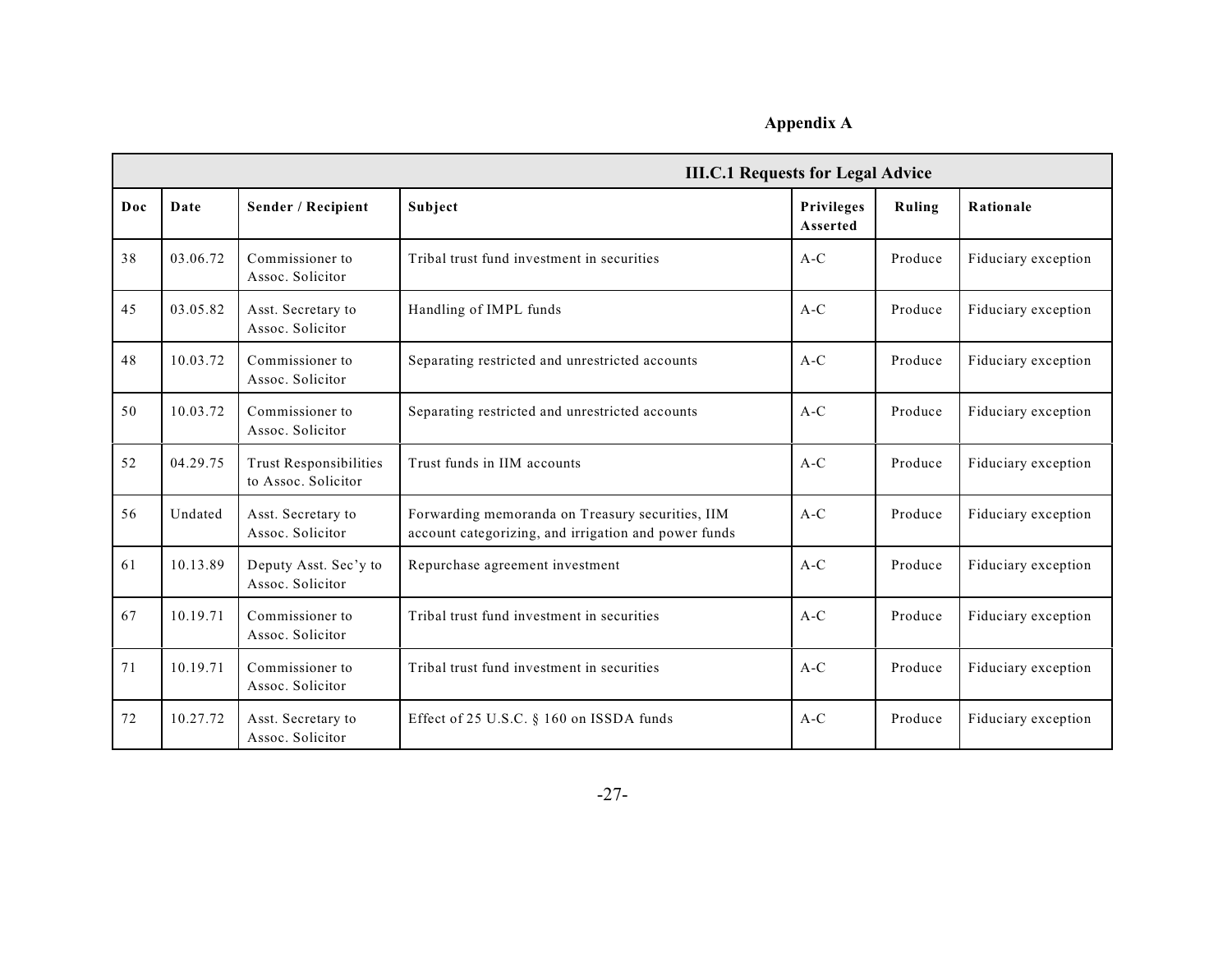|     | <b>III.C.1 Requests for Legal Advice</b> |                                                      |                                                 |                        |          |                     |
|-----|------------------------------------------|------------------------------------------------------|-------------------------------------------------|------------------------|----------|---------------------|
| Doc | Date                                     | Sender / Recipient                                   | Subject                                         | Privileges<br>Asserted | Ruling   | Rationale           |
| 73  | 03.06.72                                 | Commissioner to<br>Assoc. Solicitor                  | Tribal trust fund investment in securities      | $A-C$                  | Produce  | Fiduciary exception |
| 75  | 04.29.75                                 | <b>Trust Responsibilities</b><br>to Assoc. Solicitor | Trust funds in IIM accounts                     | $A-C$                  | Withhold | Duplicate of #52    |
| 88  | 10.03.72                                 | Commissioner to<br>Assoc. Solicitor                  | Separating restricted and unrestricted accounts | $A-C$                  | Withhold | Duplicate of #50    |
| 98  | 03.06.72                                 | Commissioner to<br>Assoc. Solicitor                  | Tribal trust fund investment in securities      | $A-C$                  | Withhold | Duplicate of #38    |
| 105 | XX.XX.77                                 | Trust Services to<br>Assoc. Solicitor                | Setting rates on special deposits and IIMs      | $A-C$                  | Produce  | Fiduciary exception |
| 106 | 04.14.80                                 | <b>Trust Responsibilities</b><br>to Solicitor        | CDs of \$100,000 or more                        | $A-C$                  | Produce  | Fiduciary exception |
| 150 | 10.03.72                                 | Commissioner to<br>Assoc. Solicitor                  | Separating restricted and unrestricted accounts | $A-C$                  | Withhold | Duplicate of #50    |
| 156 | 03.06.72                                 | Commissioner to<br>Assoc. Solicitor                  | Tribal trust fund investment in securities      | $A-C$                  | Withhold | Duplicate of #38    |
| 160 | XX.XX.77                                 | Trust Services to<br>Assoc. Solicitor                | Setting rates on special deposits and IIMs      | $A-C$                  | Withhold | Duplicate of #105   |
| 188 | 05.01.79                                 | Commissioner to<br>Assoc. Solicitor                  | Using IMPL funds under 25 CFR 271.2             | $A-C$                  | Produce  | Fiduciary exception |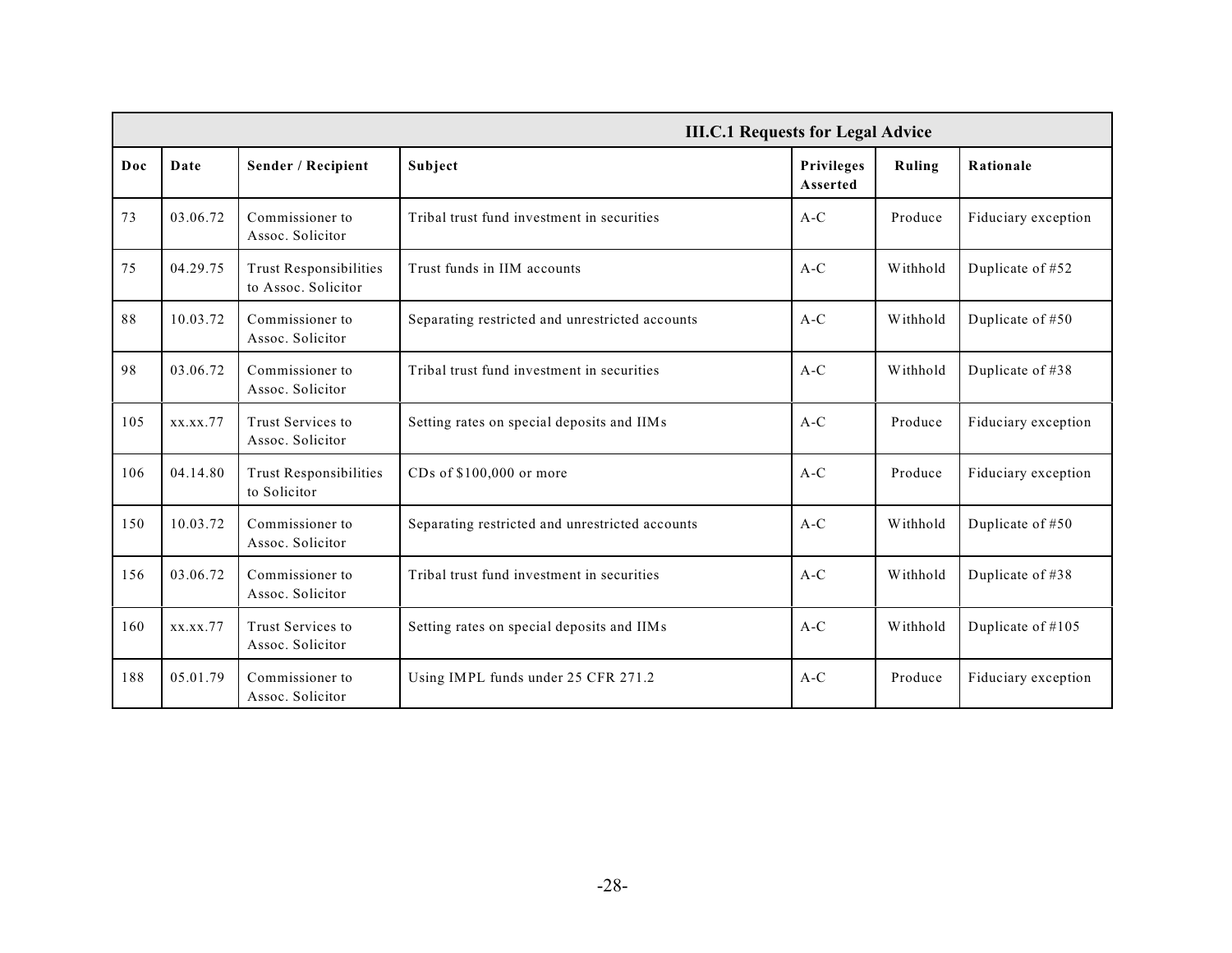|     |                      |                                           | <b>III.C.2 Provision of Legal Advice</b>         |                        |               |                                |
|-----|----------------------|-------------------------------------------|--------------------------------------------------|------------------------|---------------|--------------------------------|
| Doc | Date                 | Sender / Recipient                        | Subject                                          | Privileges<br>Asserted | <b>Ruling</b> | Rationale                      |
| 9   | 05.13.85             | Asst. Reg. Solic. to<br>Asst. Area Dir.   | Exemption of certain trust income under IRS code | $A-C$                  | Produce       | Fiduciary exception            |
| 13  | 01.24.78<br>02.10.86 | Assoc. Solic. to Asst.<br>Sec'y or Deputy | Pooling of tribal trust funds                    | $A-C$                  | Produce       | Fiduciary exception;<br>waiver |
| 14  | 01.24.78             | Assoc. Solicitor to<br>Deputy Asst. Sec'y | Pooling of tribal trust funds                    | $A-C$                  | Produce       | Fiduciary exception;<br>waiver |
| 15  | 01.24.78<br>02.10.86 | Assoc. Solic. to Asst.<br>Sec'y or Deputy | Pooling of tribal trust funds                    | $A-C$                  | Produce       | Fiduciary exception            |
| 16  | 02.10.86             | Assoc. Solicitor to<br>Asst. Secretary    | Pooling of tribal trust funds                    | $A-C$                  | Produce       | Fiduciary exception            |
| 17  | 02.10.86             | Assoc. Solicitor to<br>Asst. Secretary    | Pooling of tribal trust funds                    | $A-C$                  | Withhold      | Duplicate of #16               |
| 18  | 02.10.86             | Assoc. Solicitor to<br>Asst. Secretary    | Pooling of tribal trust funds                    | $A-C$                  | Withhold      | Duplicate of #16               |
| 19  | 02.10.86             | Assoc. Solicitor to<br>Asst. Secretary    | Pooling of tribal trust funds                    | $A-C$                  | Withhold      | Duplicate of #16               |
| 20  | 02.10.86             | Assoc. Solicitor to<br>Asst. Secretary    | Pooling of tribal trust funds                    | $A-C$                  | Withhold      | Duplicate of #16               |
| 26  | 01.24.78             | Assoc. Solicitor to<br>Deputy Asst. Sec'y | Pooling of tribal trust funds                    | $A-C$                  | Withhold      | Duplicate of #14               |
| 27  | 01.24.78             | Assoc. Solicitor to<br>Deputy Asst. Sec'y | Pooling of tribal trust funds                    | $A-C$                  | Withhold      | Duplicate of #14               |
| 28  | 06.29.82             | Assoc. Solicitor to<br>Deputy Asst. Sec'y | Handling of IMPL funds                           | $A-C$                  | Withhold      | Work product                   |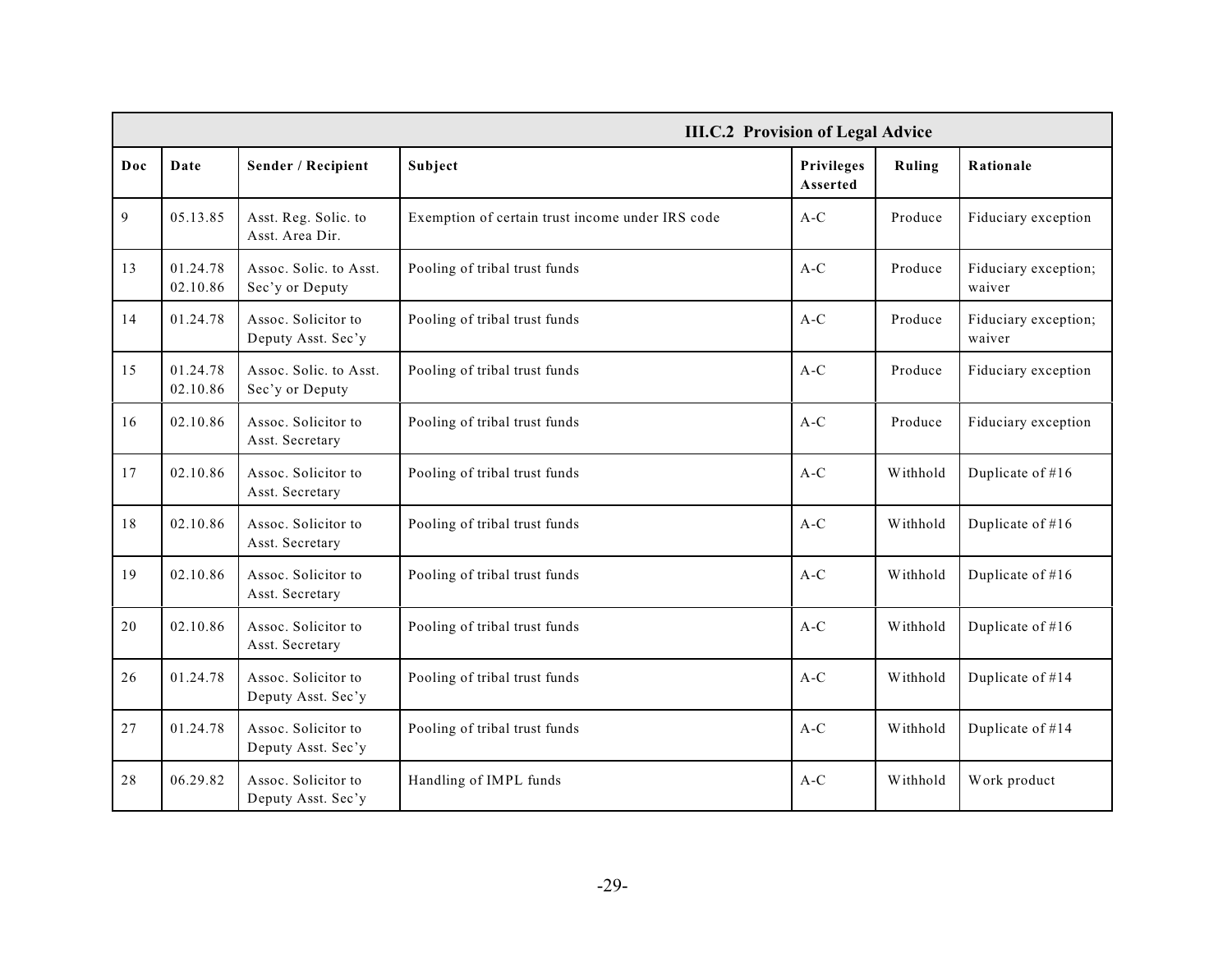|     |          |                                           | <b>III.C.2 Provision of Legal Advice</b>                                      |                        |               |                                              |
|-----|----------|-------------------------------------------|-------------------------------------------------------------------------------|------------------------|---------------|----------------------------------------------|
| Doc | Date     | Sender / Recipient                        | Subject                                                                       | Privileges<br>Asserted | <b>Ruling</b> | Rationale                                    |
| 29  | 06.29.82 | Assoc. Solicitor to<br>Deputy Asst. Sec'y | Handling of IMPL funds                                                        | $A-C$                  | Withhold      | Work product                                 |
| 30  | 06.29.82 | Assoc. Solicitor to<br>Deputy Asst. Sec'y | Handling of IMPL funds                                                        | $A-C$                  | Withhold      | Duplicate of #28                             |
| 31  | 06.29.82 | Assoc. Solicitor to<br>Deputy Asst. Sec'y | Handling of IMPL funds                                                        | $A-C$                  | Withhold      | Duplicate of #28                             |
| 35  | 04.10.96 | Deputy Solicitor to<br>Special Trustee    | Indian preference statute's application to Office of Trust<br>Fund Management | $A-C$                  | Produce       | Fiduciary exception                          |
| 36  | 04.10.85 | Regional Solicitor to<br>Area Director    | Erroneous payment collection on Phillips estate                               | $A-C$                  | Withhold      | Privileged; not under<br>fiduciary exception |
| 37  | 11.23.82 | Regional Solicitor to<br>Asst. Area Dir.  | Power of tribal courts to control IIM accounts                                | $A-C$                  | Produce       | Fiduciary exception                          |
| 39  | 07.17.72 | Assoc. Solicitor to<br>Commissioner       | Tribal trust fund investment in securities                                    | $A-C$                  | Produce       | Fiduciary exception                          |
| 41  | 10.16.23 | Solicitor to Secretary                    | Investing tribal trust funds in water bond purchases                          | $A-C$                  | Produce       | Fiduciary exception                          |
| 42  | 11.20.72 | Solicitor to Asst.<br>Secretary           | Reclassification of trust fund deposits in Treasury                           | $A-C$                  | Produce       | Fiduciary exception                          |
| 44  | 03.21.90 | Assoc. Solicitor to<br>Asst. Secretary    | Contracting tribal trust funds to tribal organizations                        | $A-C$                  | Produce       | Fiduciary exception                          |
| 49  | 04.19.73 | Asst. Solicitor to<br>Investments         | Separating unrestricted and restricted accounts                               | $A-C$                  | Produce       | Fiduciary exception                          |
| 51  | 04.19.73 | Asst. Solicitor to<br>Investments         | Separating unrestricted and restricted accounts                               | $A-C$                  | Produce       | Fiduciary exception                          |
| 53  | 11.20.72 | Solicitor to Asst.<br>Secretary           | Reclassification of trust fund deposits in Treasury                           | $A-C$                  | Produce       | Fiduciary exception                          |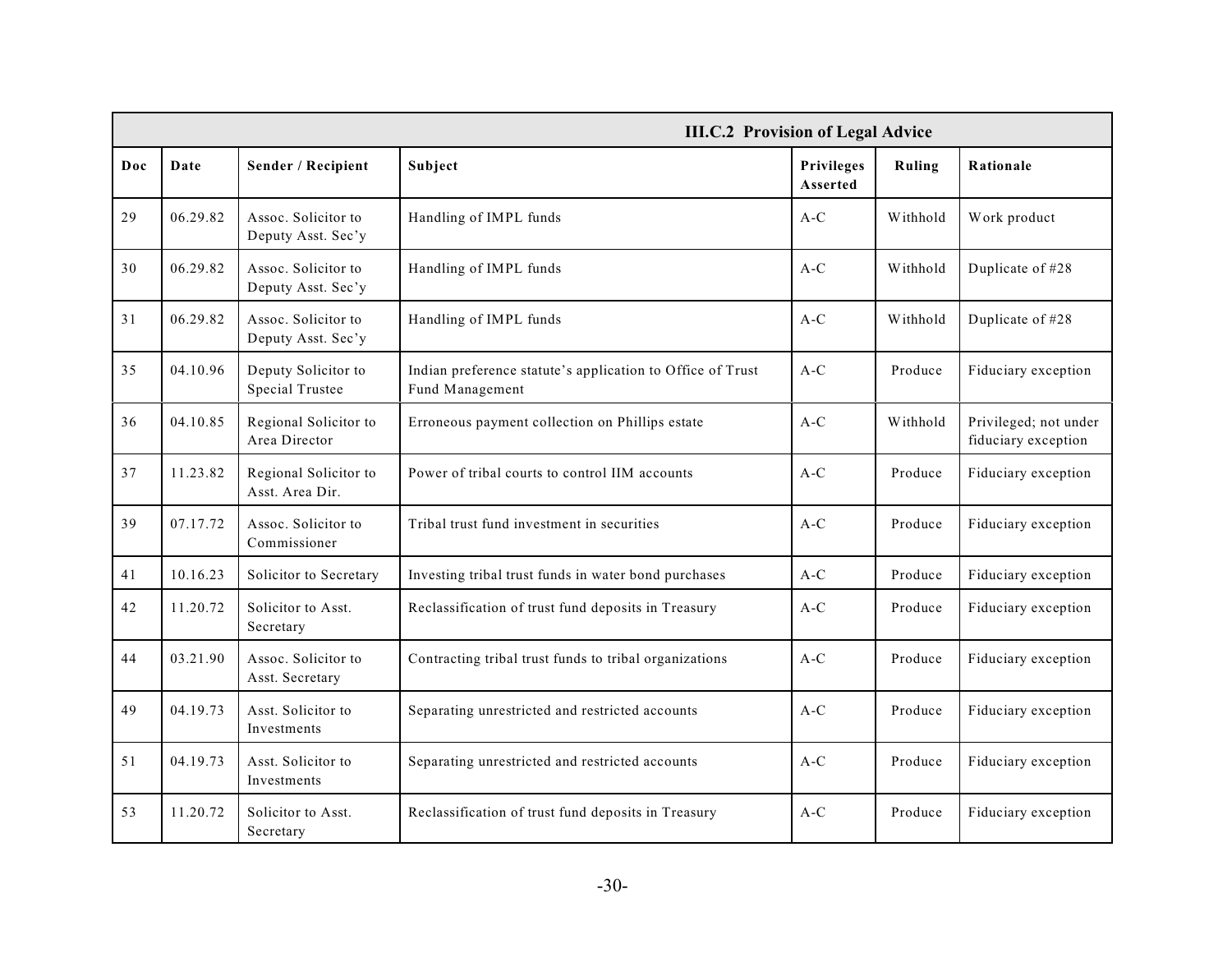|     |          |                                                  | <b>III.C.2 Provision of Legal Advice</b>                               |                               |         |                                |
|-----|----------|--------------------------------------------------|------------------------------------------------------------------------|-------------------------------|---------|--------------------------------|
| Doc | Date     | Sender / Recipient                               | Subject                                                                | <b>Privileges</b><br>Asserted | Ruling  | Rationale                      |
| 54  | 10.10.73 | Assoc. Solicitor to<br>Asst. Secretary           | Irrigation and power project investment under 25 U.S.C. §<br>162       | $A-C$                         | Produce | Fiduciary exception            |
| 55  | 01.31.73 | Area Director to<br>Superintendents              | Scope of 25 U.S.C. § 162a                                              | $A-C$                         | Produce | Fiduciary exception;<br>waiver |
| 60  | 11.21.90 | Asst. Solicitor to Trust<br>Fund Mgmt.           | Eligibility of Krupp, Inc. for trust fund investment                   | $A-C$                         | Produce | Fiduciary exception            |
| 62  | 04.21.88 | Assoc. Solicitor to<br>Asst. Secretary           | Federal Advisory Committee Act                                         | $A-C$                         | Produce | Fiduciary exception            |
| 63  | 10.07.66 | Asst. AG (OLC) to<br><b>Treasury Counsel</b>     | Investing in federal land bank obligations / banks for<br>cooperatives | $A-C$                         | Produce | Fiduciary exception            |
| 64  | 10.22.66 | Treasury Counsel to<br><b>Treasury Secretary</b> | Tribal trust fund investment in securities                             | $A-C$<br>$W - P$              | Produce | Fiduciary exception            |
| 65  | 05.03.68 | Assoc. Solicitor to<br>Commissioner              | Tribal trust fund investment                                           | $A-C$                         | Produce | Fiduciary exception            |
| 66  | 01.10.67 | Asst. Solicitor to<br>Commissioner               | Treasury Circular 176 and tribal trust fund investment                 | $A-C$                         | Produce | Fiduciary exception            |
| 69  | 12.30.69 | Acting Asst. Comm'r<br>to Financial Mgmt.        | Repurchase agreements                                                  | $A-C$                         | Produce | Fiduciary exception            |
| 70  | 04.08.66 | Assoc. Solicitor to<br>Asst. Secretary           | Coeur d'Alene and Kalispel judgment fund investment                    | $A-C$                         | Produce | Fiduciary exception            |
| 74  | 02.07.72 | Assoc. Solicitor to<br>Commissioner              | Tribal investment in bank time CDs                                     | $A-C$                         | Produce | Fiduciary exception            |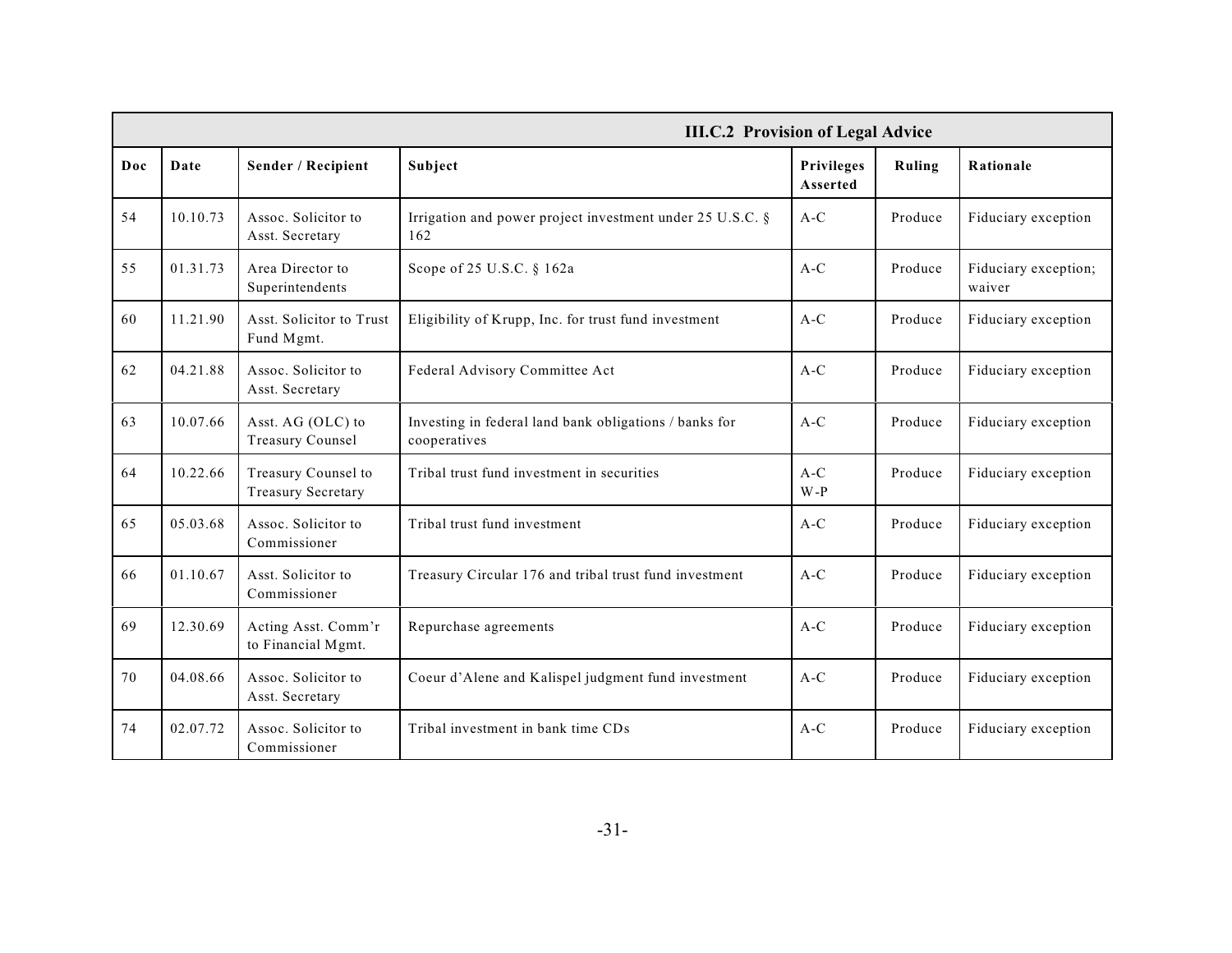|     |          |                                                 | <b>III.C.2 Provision of Legal Advice</b>                                      |                               |          |                                |
|-----|----------|-------------------------------------------------|-------------------------------------------------------------------------------|-------------------------------|----------|--------------------------------|
| Doc | Date     | Sender / Recipient                              | Subject                                                                       | <b>Privileges</b><br>Asserted | Ruling   | Rationale                      |
| 76  | Undated  | Assoc. Solicitor to<br>Deputy Asst. Sec'y       | BIA tribal trust fund investment                                              | $A-C$<br>$W - P$              | Produce  | Fiduciary exception;<br>waiver |
| 77  | 02.13.90 | Assoc. Solicitor to<br>Deputy Asst. Sec'y       | Trust fund loss liability and reimbursement methods                           | $A-C$<br>$W - P$              | Produce  | Fiduciary exception            |
| 78  | 11.20.72 | Solicitor to Asst.<br>Secretary                 | Reclassification of trust fund deposits in Treasury                           | $A-C$                         | Withhold | Duplicate of #42               |
| 79  | Undated  | Assoc. Solicitor to<br>Deputy Asst. Sec'y       | BIA tribal trust fund investment                                              | $A-C$                         | Withhold | Duplicate of #76               |
| 80  | 12.15.88 | Trust Accounting to<br>Area Dirs. / Supers.     | Relaying advice on Keechi litigation and IIM duties                           | $A-C$                         | Produce  | Fiduciary exception            |
| 81  | 04.10.96 | Deputy Solicitor to<br>Special Trustee          | Indian preference statute's application to Office of Trust<br>Fund Management | $A-C$                         | Produce  | Fiduciary exception            |
| 82  | 05.13.85 | Asst. Regional Solic.<br>to Asst. Area Director | Exemption of certain trust income under IRS code                              | $A-C$                         | Withhold | Duplicate of #9                |
| 85  | 02.10.86 | Assoc. Solicitor to<br>Asst. Secretary          | Pooling of tribal trust funds                                                 | $A-C$                         | Withhold | Duplicate of #16               |
| 86  | 04.26.76 | Asst. Solicitor to Trust<br>Responsibilities    | Collateral pledged to secure non-trust tribal funds                           | $A-C$                         | Produce  | Fiduciary exception            |
| 87  | 05.24.89 | Assoc. Solicitor to<br>Asst. Secretary          | Tribal fund investment in unlisted agency securities                          | $A-C$                         | Produce  | Fiduciary exception            |
| 89  | 04.19.73 | Asst. Solicitor to<br>Investments               | Separating unrestricted and restricted accounts                               | $A-C$                         | Withhold | Duplicate of #49               |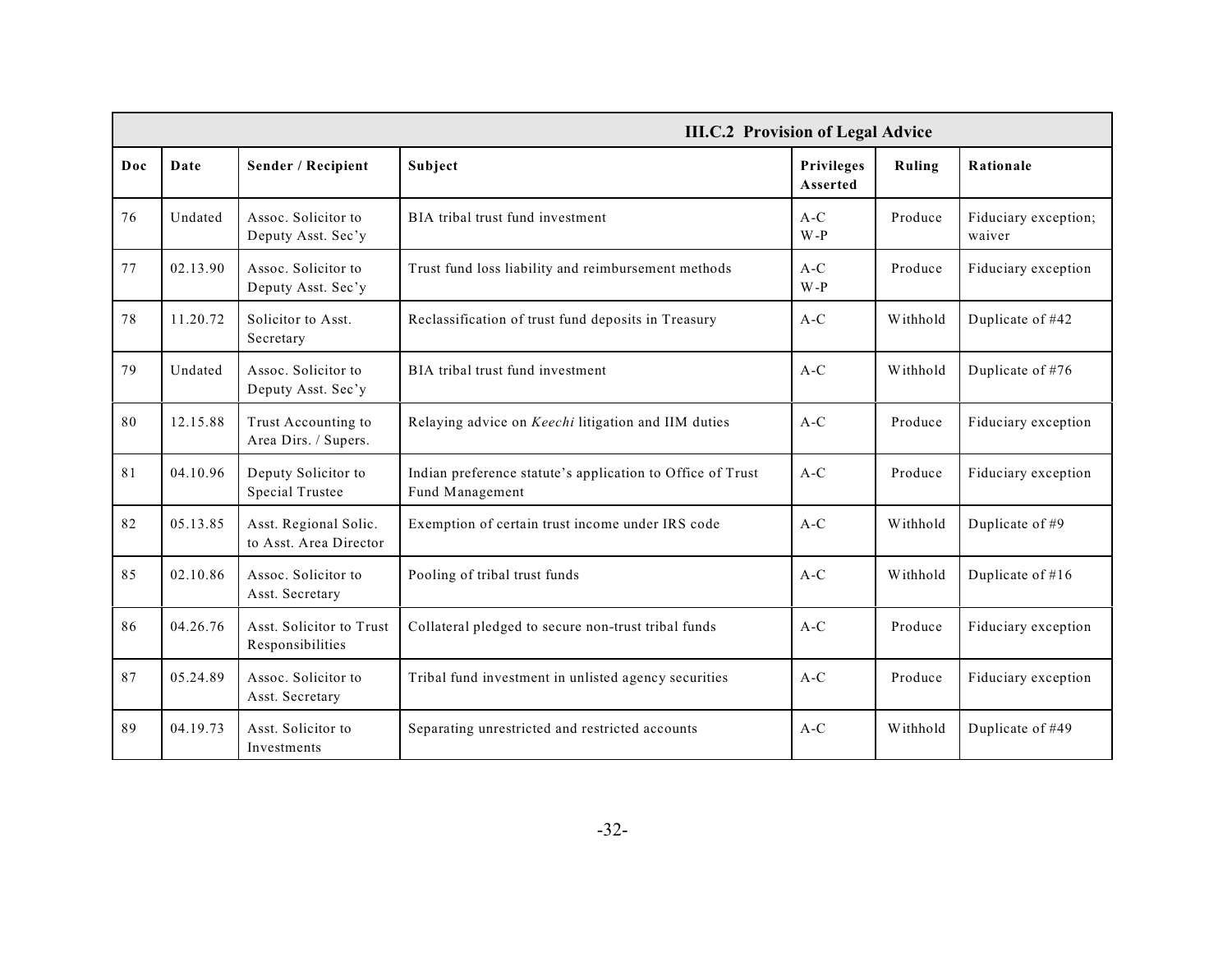|     |          |                                              | <b>III.C.2 Provision of Legal Advice</b>               |                               |          |                     |
|-----|----------|----------------------------------------------|--------------------------------------------------------|-------------------------------|----------|---------------------|
| Doc | Date     | Sender / Recipient                           | Subject                                                | <b>Privileges</b><br>Asserted | Ruling   | Rationale           |
| 94  | 06.27.73 | Acting Assoc.<br>Solicitor to Solicitor      | Enumerating Secretary's tribal trust responsibilities  | $A-C$<br>$W - P$              | Produce  | Fiduciary exception |
| 95  | 04.19.73 | Asst. Solicitor to<br>Investments            | Separating unrestricted and restricted accounts        | $A-C$                         | Withhold | Duplicate of #49    |
| 96  | 03.21.90 | Assoc. Solicitor to<br>Asst. Secretary       | Contracting tribal trust funds to tribal organizations | $A-C$                         | Produce  | Fiduciary exception |
| 100 | 05.03.68 | Assoc. Solicitor to<br>Commissioner          | Tribal trust fund investment                           | $A-C$                         | Produce  | Fiduciary exception |
| 101 | 04.08.66 | Assoc. Solicitor to<br>Asst. Secretary       | Coeur d'Alene and Kalispel judgment fund investment    | $A-C$                         | Withhold | Duplicate of #70    |
| 102 | 04.08.66 | Assoc. Solicitor to<br>Asst. Secretary       | Coeur d'Alene and Kalispel judgment fund investment    | $A-C$                         | Withhold | Duplicate of #70    |
| 103 | 10.30.72 | Solicitor to Asst.<br>Secretary              | Reclassification of trust fund deposits in Treasury    | $A-C$                         | Produce  | Fiduciary exception |
| 104 | 11.01.72 | Solicitor to Asst.<br>Secretary              | Reclassification of trust fund deposits in Treasury    | $A-C$                         | Produce  | Fiduciary exception |
| 110 | 06.01.92 | Field Solicitor to Area<br>Director          | Non-trust tribal funds                                 | $A-C$                         | Produce  | Fiduciary exception |
| 112 | 10.29.86 | Field Solicitor to Area<br>Director          | Application of 31 U.S.C. § 3527 to IIM accounts        | $A-C$<br>$W - P$              | Produce  | Fiduciary exception |
| 130 | 04.26.76 | Asst. Solicitor to Trust<br>Responsibilities | Collateral pledged to secure non-trust tribal funds    | $A-C$                         | Withhold | Duplicate of #86    |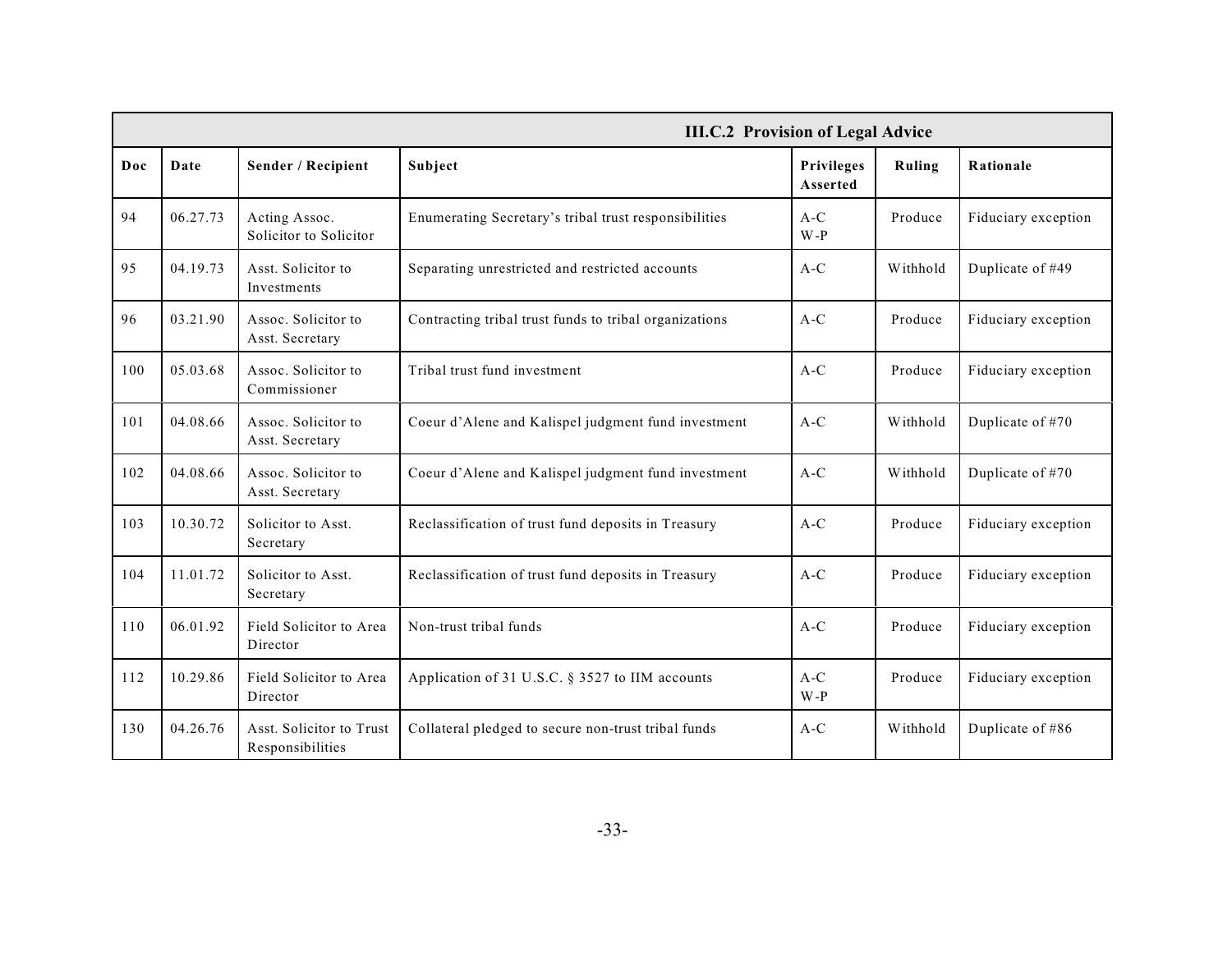|     | <b>III.C.2 Provision of Legal Advice</b> |                                                      |                                                                               |                        |          |                     |
|-----|------------------------------------------|------------------------------------------------------|-------------------------------------------------------------------------------|------------------------|----------|---------------------|
| Doc | Date                                     | Sender / Recipient                                   | Subject                                                                       | Privileges<br>Asserted | Ruling   | Rationale           |
| 131 | 05.24.89                                 | Assoc. Solicitor to<br>Asst. Secretary               | Tribal fund investment in unlisted agency securities                          | $A-C$                  | Withhold | Duplicate of #87    |
| 151 | 04.19.73                                 | Asst. Solicitor to<br>Investments                    | Separating unrestricted and restricted accounts                               | $A-C$                  | Withhold | Duplicate of #49    |
| 153 | Undated                                  | Assoc. Solicitor to<br>Deputy Asst. Sec'y            | BIA tribal trust fund investment                                              | $A-C$                  | Withhold | Duplicate of #76    |
| 154 | Undated                                  | Assoc. Solicitor to<br>Deputy Asst. Sec'y            | BIA tribal trust fund investment                                              | $A-C$                  | Withhold | Duplicate of #76    |
| 155 | 06.27.73                                 | Acting Assoc.<br>Solicitor to Solicitor              | Enumerating Secretary's tribal trust responsibilities                         | $A-C$<br>$W-P$         | Produce  | Fiduciary exception |
| 157 | 07.17.72                                 | Assoc. Solicitor to<br>Commissioner                  | Tribal trust fund investment in securities                                    | $A-C$                  | Withhold | Duplicate of #39    |
| 159 | 10.30.72                                 | Solicitor to Asst.<br>Secretary                      | Reclassification of trust fund deposits in Treasury                           | $A-C$                  | Withhold | Duplicate of #103   |
| 167 | 10.29.86                                 | Field Solicitor to Area<br>Director                  | Application of 31 U.S.C. § 3527 to IIM accounts                               | $A-C$<br>$W - P$       | Produce  | Fiduciary exception |
| 168 | 05.13.85                                 | Assoc. Solicitor to<br>Deputy Asst. Sec'y            | Using outside vendors for trust fund management                               | $A-C$                  | Produce  | Fiduciary exception |
| 177 | 04.10.96                                 | Deputy Solicitor to<br><b>Special Trustee</b>        | Indian preference statute's application to Office of Trust<br>Fund Management | $A-C$                  | Produce  | Fiduciary exception |
| 178 | 01.16.84                                 | Assoc. Solicitor to<br><b>Trust Responsibilities</b> | Investing trust funds in savings and loan certificates                        | $A-C$                  | Produce  | Fiduciary exception |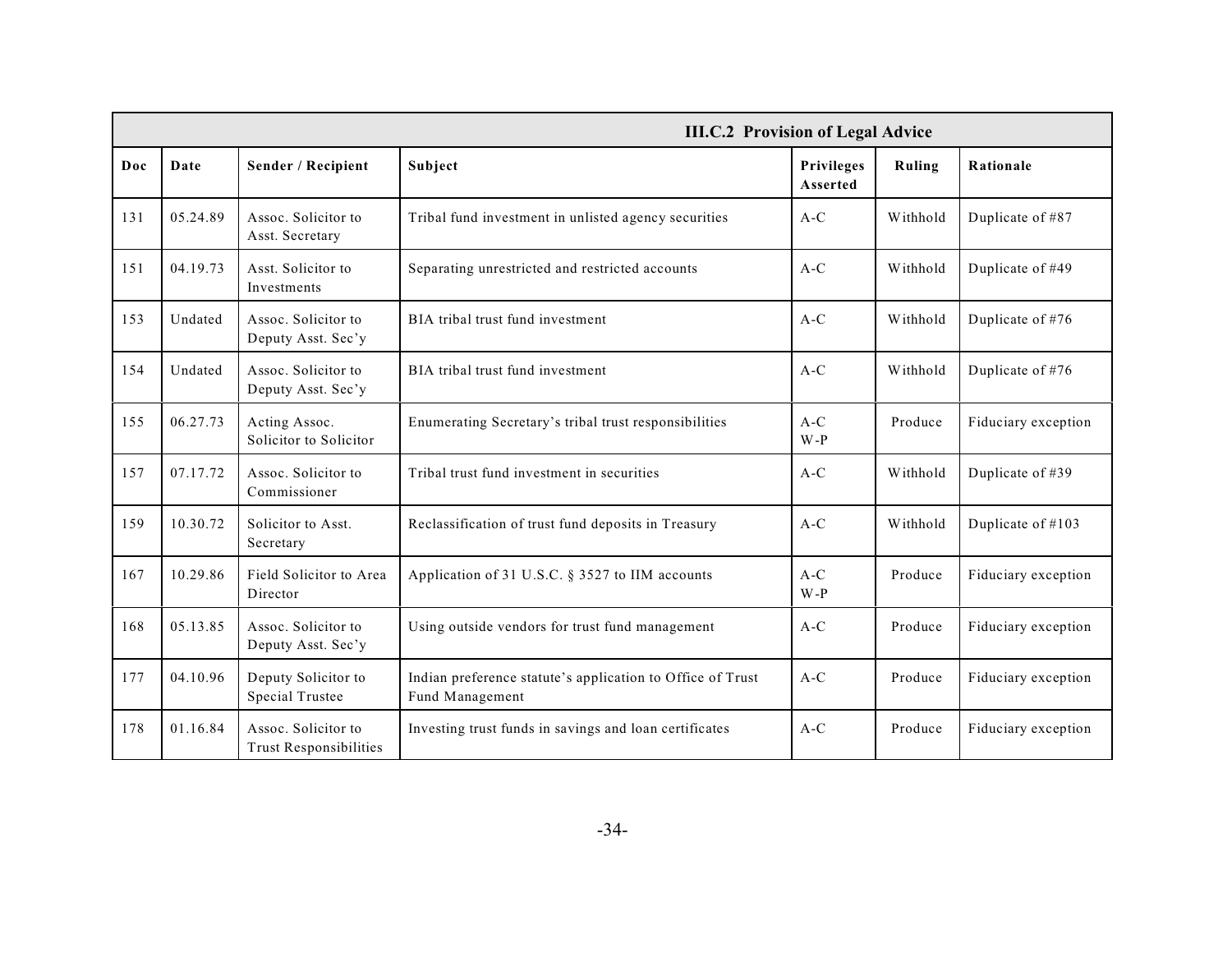|     |          |                                           | <b>III.C.2 Provision of Legal Advice</b>                                 |                        |          |                                |
|-----|----------|-------------------------------------------|--------------------------------------------------------------------------|------------------------|----------|--------------------------------|
| Doc | Date     | Sender / Recipient                        | Subject                                                                  | Privileges<br>Asserted | Ruling   | Rationale                      |
| 179 | 01.07.81 | Field Solicitor to<br>Assoc. Solicitor    | Classification of trust funds under Monetary Control Act                 | $A-C$                  | Produce  | Fiduciary exception            |
| 180 | Undated  | Assoc. Solicitor to<br>Deputy Asst. Sec'y | BIA tribal trust fund investment                                         | $A-C$                  | Produce  | Fiduciary exception;<br>waiver |
| 182 | 08.16.82 | Assoc. Solicitor to<br>Deputy Asst. Sec'y | Transfer of IMPL account funds                                           | $A-C$                  | Produce  | Fiduciary exception            |
| 183 | 08.16.82 | Assoc. Solicitor to<br>Deputy Asst. Sec'y | Transfer of IMPL account funds                                           | $A-C$                  | Withhold | Duplicate of #182              |
| 184 | 10.xx.76 | Acting Assoc. Solic.<br>to Commissioner   | Effect of Public Law 93-638 on IMPL accounts                             | $A-C$                  | Produce  | Fiduciary exception            |
| 185 | 08.16.82 | Assoc. Solicitor to<br>Deputy Asst. Sec'y | Transfer of IMPL account funds                                           | $A-C$                  | Withhold | Duplicate of #182              |
| 186 | 06.17.76 | Asst. Solicitor to<br>Commissioner        | IMPL fund request under Public Law 93-638                                | $A-C$                  | Produce  | Fiduciary exception            |
| 187 | 06.09.80 | Acting Assoc. Solic.<br>to Asst. Director | Draft regulations for 25 CFR 103                                         | $A-C$                  | Produce  | Fiduciary exception            |
| 191 | 05.13.85 | Assoc. Solicitor to<br>Deputy Asst. Sec'y | Using outside vendors for trust fund management                          | $A-C$                  | Produce  | Fiduciary exception            |
| 192 | 01.24.78 | Assoc. Solicitor to<br>Deputy Asst. Sec'y | Pooling of tribal trust funds                                            | $A-C$                  | Withhold | Duplicate of #14               |
| 202 | Undated  | Assoc. Solicitor to<br>Asst. Secretary    | BIA's authority to put disbursing functions with eligible<br>institution | $A-C$                  | Produce  | Fiduciary exception            |
| 214 | 02.10.86 | Assoc. Solicitor to<br>Asst. Secretary    | Pooling of tribal trust funds                                            | $A-C$                  | Withhold | Duplicate of #16               |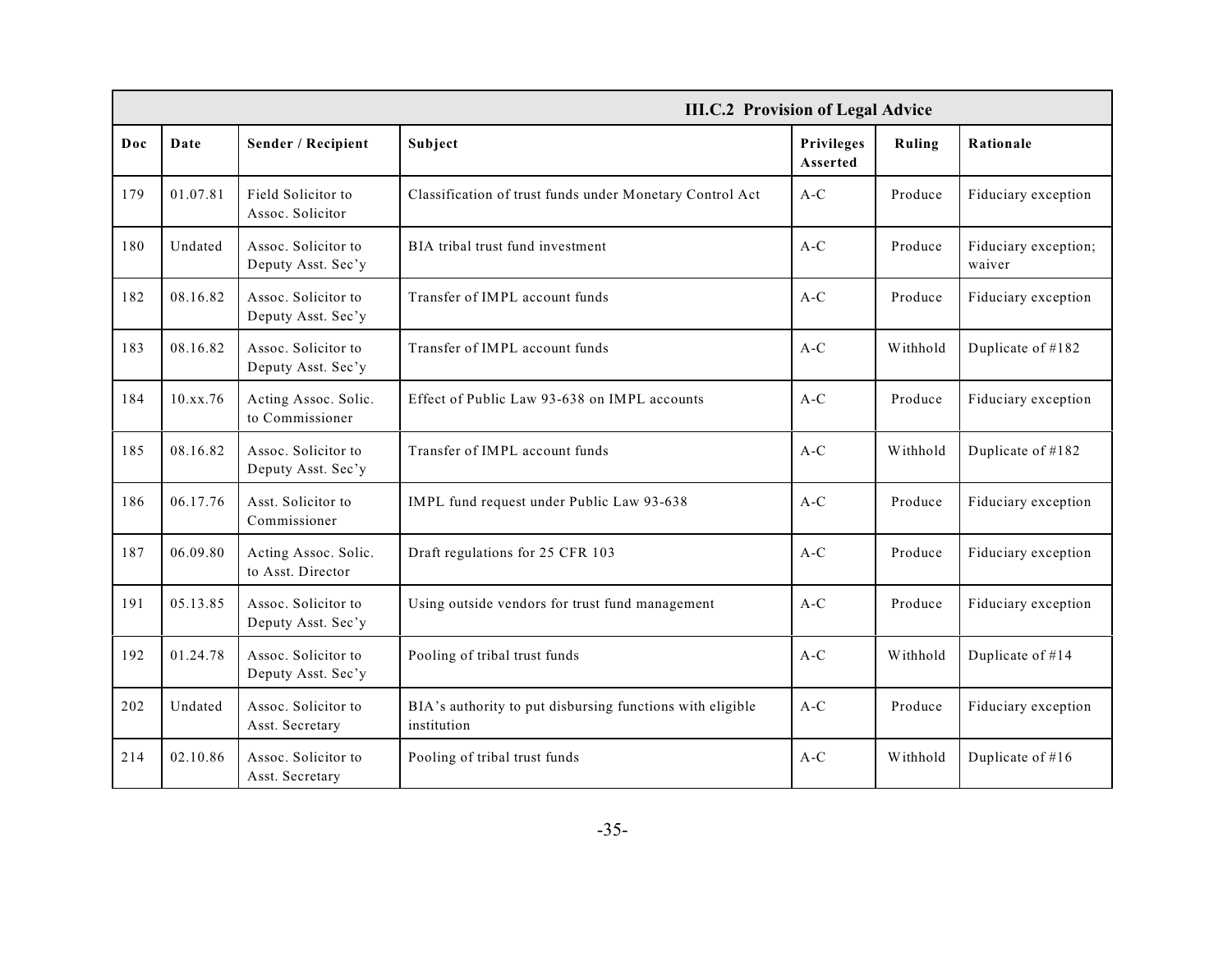|     | <b>III.C.2 Provision of Legal Advice</b> |                                           |                                        |                        |          |                     |
|-----|------------------------------------------|-------------------------------------------|----------------------------------------|------------------------|----------|---------------------|
| Doc | Date                                     | Sender / Recipient                        | Subject                                | Privileges<br>Asserted | Ruling   | Rationale           |
| 215 | 01.24.78                                 | Assoc. Solicitor to<br>Deputy Asst. Sec'y | Pooling of tribal trust funds          | $A-C$                  | Withhold | Duplicate of $#14$  |
| 217 | 09.30.66                                 | Attorney General to<br>Treasury Secretary | FNMA guarantees under FNMA Charter Act | $A-C$                  | Produce  | Fiduciary exception |

|     |          |                                    | <b>III.C.3 Arthur Anderson Documents</b>                                           |                        |                                                 |                                                             |
|-----|----------|------------------------------------|------------------------------------------------------------------------------------|------------------------|-------------------------------------------------|-------------------------------------------------------------|
| Doc | Date     | Sender / Recipient                 | Subject                                                                            | Privileges<br>Asserted | Ruling                                          | Rationale                                                   |
| 111 | 10.04.96 | DOJ attorney to<br>Arthur Anderson | Proposing legal strategy and forwarding Archives essay on<br>GAO IIM audits        | $W-P$                  | Withhold<br>$1st$ page;<br>produce<br>remainder | Pg 1 is work product<br>(M501RN341923);<br>remainder is not |
| 142 | 08.05.96 |                                    | Reconciled disbursement summary                                                    | $W - P$                | Produce                                         | Not work product                                            |
| 143 | 08.05.96 |                                    | Reconciled disbursement summary                                                    | $W - P$                | Produce                                         | Not work product                                            |
| 144 | 08.05.96 |                                    | Reconciled disbursement summary                                                    | $W-P$                  | Produce                                         | Not work product                                            |
| 145 | 08.05.96 |                                    | Reconciled disbursement summary                                                    | $W-P$                  | Produce                                         | Not work product                                            |
| 146 | 08.05.96 |                                    | Reconciled disbursement summary                                                    | $W-P$                  | Produce                                         | Not work product                                            |
| 147 | 08.05.96 |                                    | Reconciled disbursement summary                                                    | $W-P$                  | Produce                                         | Not work product                                            |
| 148 | Undated  |                                    | Report on likely exposure from trust reconciliation, noting<br>settlement strategy | $W-P$                  | Withhold                                        | Work product                                                |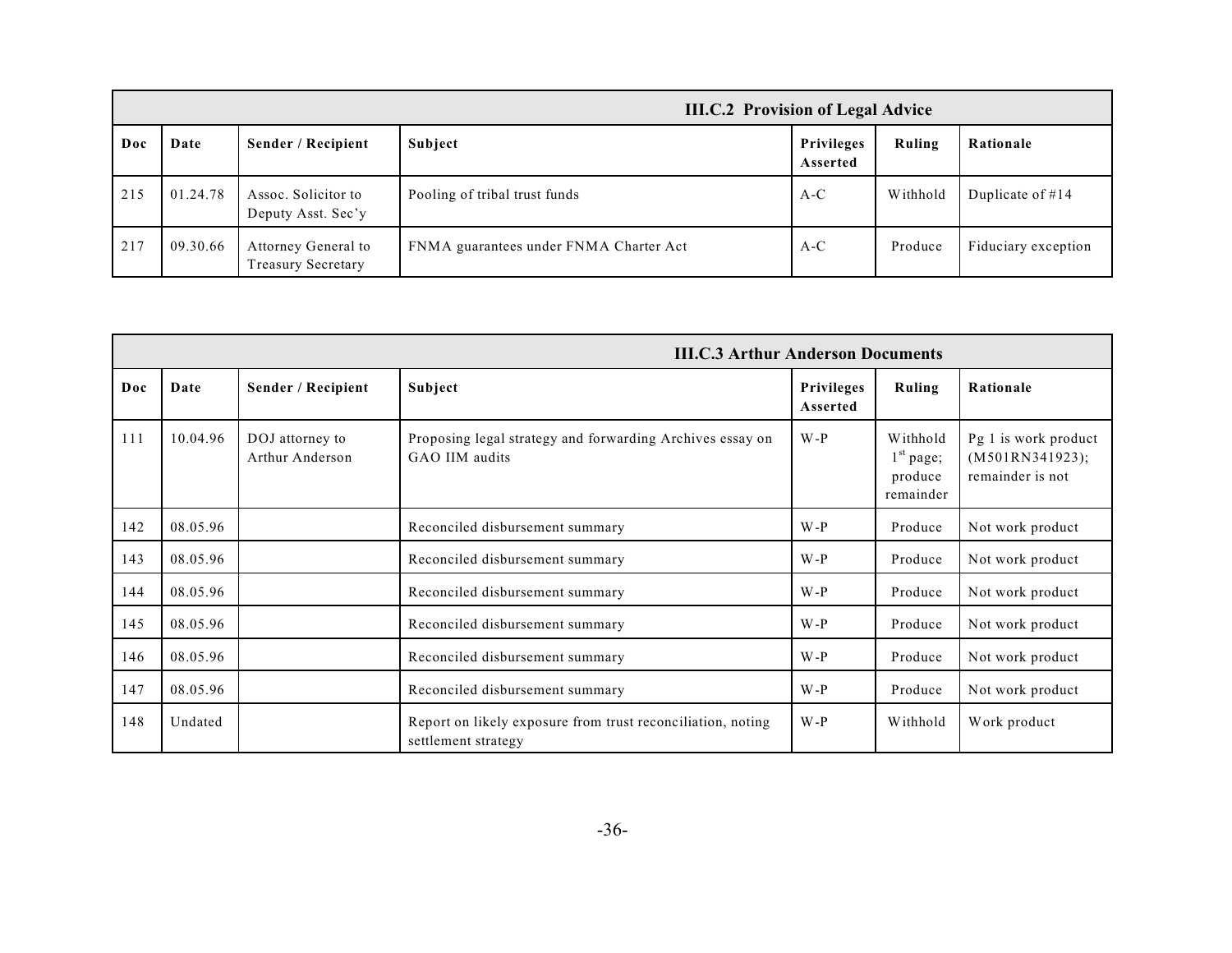|     | <b>III.C.3 Arthur Anderson Documents</b> |                                        |                                                |                               |          |              |
|-----|------------------------------------------|----------------------------------------|------------------------------------------------|-------------------------------|----------|--------------|
| Doc | Date                                     | Sender / Recipient                     | Subject                                        | <b>Privileges</b><br>Asserted | Ruling   | Rationale    |
| 171 | 06.08.90                                 | Assoc. Solicitor to<br>Arthur Anderson | Information on litigation and claims for audit | $W - P$                       | Withhold | Work product |
| 172 | 03.30.89                                 | Asst. Solicitor to<br>Arthur Anderson  | Information on litigation and claims for audit | $W - P$                       | Withhold | Work product |
| 203 | Undated                                  |                                        | Chart weighing scenarios in Cobell             | $W-P$                         | Withhold | Work product |
| 204 | Undated                                  |                                        | Chart weighing scenarios in Cobell             | $W-P$                         | Withhold | Work product |
| 205 | 10.16.96                                 |                                        | IMPL accounting for Cobell                     | $W-P$                         | Withhold | Work product |
| 206 | 10.24.95                                 |                                        | IMPL accounting for Cobell                     | $W-P$                         | Withhold | Work product |
| 207 | 10.24.95                                 |                                        | IMPL accounting for Cobell                     | $W-P$                         | Withhold | Work product |
| 208 | 10.24.95                                 |                                        | IMPL accounting for Cobell                     | $W-P$                         | Withhold | Work product |
| 209 | 10.16.96                                 |                                        | IMPL accounting for Cobell                     | $W-P$                         | Withhold | Work product |
| 213 | 03.30.89                                 | Asst. Solicitor to<br>Arthur Anderson  | Information on litigation and claims for audit | $W - P$                       | Withhold | Work product |

|     |          |                                      | <b>III.C.4 Other Tribal Litigation</b>                           |                               |          |                             |
|-----|----------|--------------------------------------|------------------------------------------------------------------|-------------------------------|----------|-----------------------------|
| Doc | Date     | Sender / Recipient                   | Subject                                                          | <b>Privileges</b><br>Asserted | Ruling   | Rationale                   |
| -32 | 08.28.72 | Commissioner to<br>Assoc. Solicitor  | Deposit and timber issues in pending <i>Cheyenne</i> case        | $A-C$<br>$W-P$                | Withhold | Privileged; work<br>product |
| 33  | 09.29.71 | Solicitor to DOJ<br>Litigation Chief | Increasing interest rates and impact on <i>Navajo</i> litigation | $A-C$<br>$W-P$                | Withhold | Privileged; work<br>product |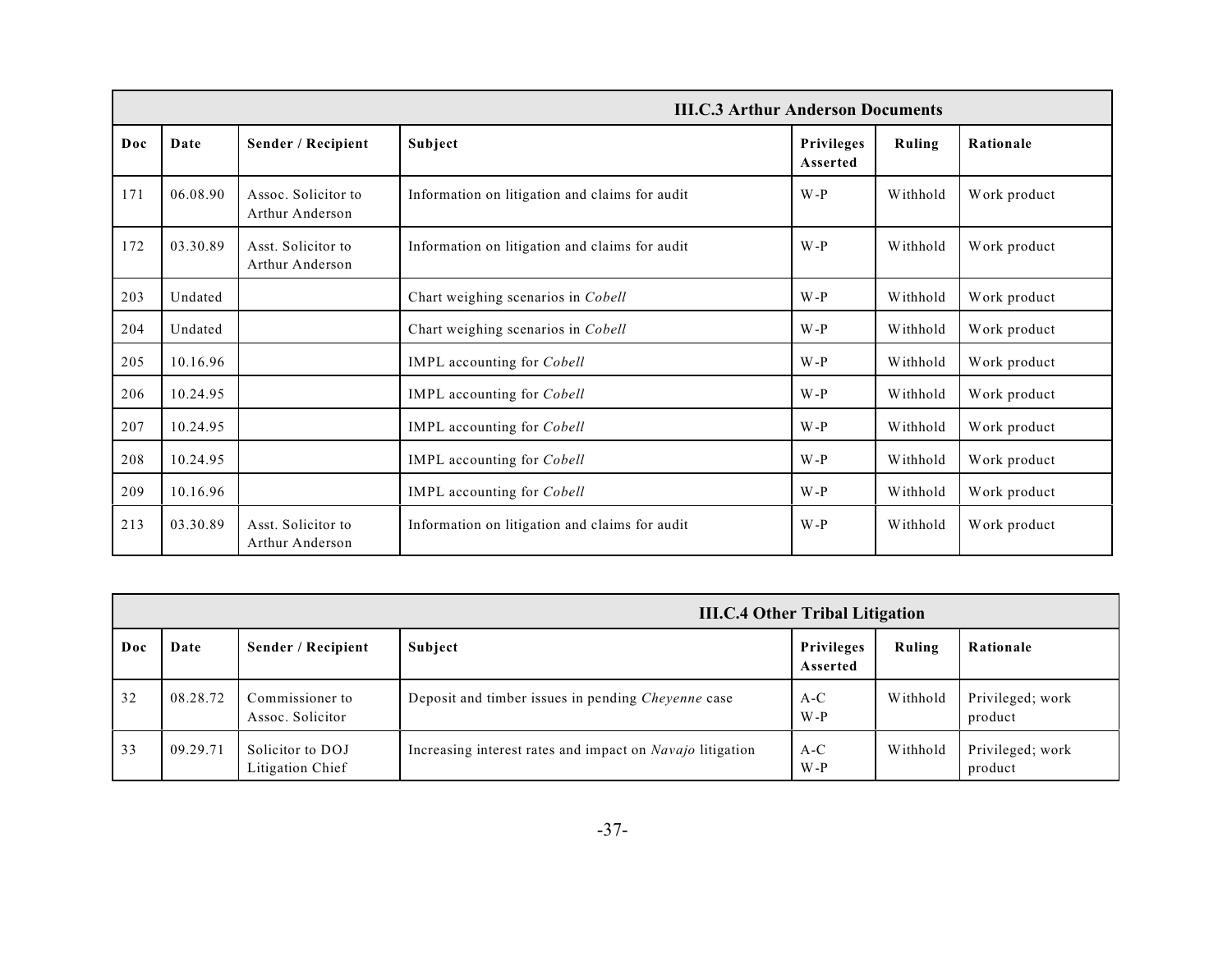|     | <b>III.C.4 Other Tribal Litigation</b> |                                                   |                                                                                    |                               |                                      |                                                         |
|-----|----------------------------------------|---------------------------------------------------|------------------------------------------------------------------------------------|-------------------------------|--------------------------------------|---------------------------------------------------------|
| Doc | Date                                   | Sender / Recipient                                | Subject                                                                            | <b>Privileges</b><br>Asserted | Ruling                               | Rationale                                               |
| 34  | 01.24.96                               | Assoc. Solicitor to<br>Solicitor                  | Options for resolving tribal claims in response to trust<br>reconciliation project | $W-P$                         | Withhold                             | Work product                                            |
| 40  | 08.11.71                               | Acting Assoc. Solic.<br>to Commissioner           | Seeking client explanation related to Navajo litigation                            | $A-C$<br>$W - P$              | Withhold                             | Privileged; work<br>product                             |
| 43  | 09.30.97                               | Special Trustee to<br>Solicitor and DOJ           | Answers to attorney questions on tribal trust funds in<br>Cobell                   | $A-C$<br>$W - P$              | Withhold                             | Privileged; work<br>product                             |
| 46  | 07.25.90                               | Acting Area Dir. to<br>Asst. Field Solicitor      | Liability for restoring overpayments to Pueblo related to<br>litigation            | $A-C$<br>$W - P$              | Withhold                             | Privileged; work<br>product                             |
| 47  | 07.25.90                               | Acting Area Dir. to<br>Asst. Field Solicitor      | Liability for restoring overpayments to Pueblo related to<br>litigation            | $A-C$<br>$W - P$              | Withhold                             | Privileged; work<br>product                             |
| 58  | 10.23.87                               | Assoc. Solicitor to<br>Assoc. Director            | Indian oil and gas payments in Shii Shi litigation                                 | $A-C$<br>$W - P$              | Withhold                             | Privileged; work<br>product                             |
| 68  | 12.14.70                               | Acting Assoc.<br>Solicitor to Solicitor           | Investment alternatives for trust funds in outside Treasury<br>deposits            | $W - P$                       | Produce,<br>but redact<br>n.1 on p.2 | Fiduciary exception,<br>except work product<br>footnote |
| 83  | 09.10.79                               | Investments to<br>Regional Solicitor              | IIM interest in Dominique                                                          | $A-C$<br>$W - P$              | Withhold                             | Privileged; work<br>product                             |
| 84  | 02.28.01                               | Acting Dep'y Solic. to<br>various DOI offices     | Communications with special master in Cobell                                       | $A-C$<br>$W-P$                | Withhold                             | Privileged; work<br>product                             |
| 99  | 12.14.70                               | Acting Assoc.<br>Solicitor to Solicitor           | Investment alternatives for trust funds in outside Treasury<br>deposits            | $W-P$                         | Withhold                             | Duplicate of #68                                        |
| 107 | 06.02.99                               | Interior Chief of Staff<br>to various DOI offices | Document retention related to Cobell litigation                                    | W-P                           | Withhold                             | Work product                                            |
| 113 | 02.23.88                               | Acting Reg'l Solic. to<br>Acting Assoc. Solic.    | Agua Caliente Act and potential litigation                                         | $W - P$                       | Withhold                             | Work product                                            |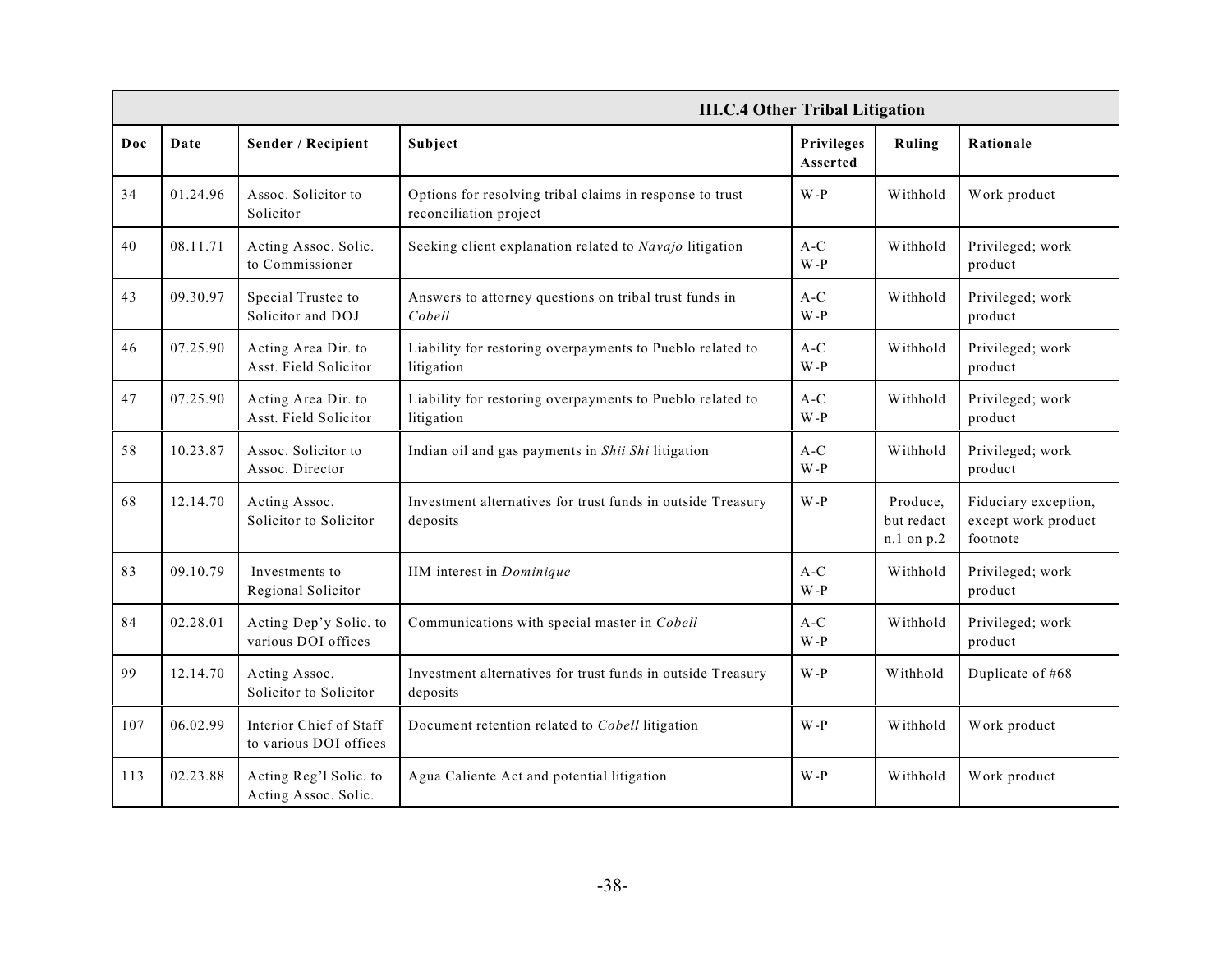|     | <b>III.C.4 Other Tribal Litigation</b> |                                            |                                                                                                           |                               |          |                             |
|-----|----------------------------------------|--------------------------------------------|-----------------------------------------------------------------------------------------------------------|-------------------------------|----------|-----------------------------|
| Doc | Date                                   | Sender / Recipient                         | Subject                                                                                                   | <b>Privileges</b><br>Asserted | Ruling   | Rationale                   |
| 114 | 10.21.85                               | Acting Asst. Dir. to<br>All Area Directors | IMPL escrow payments made to plaintiffs in Mitchell                                                       | W-P                           | Withhold | Work product                |
| 120 | 01.24.96                               | Assoc. Solicitor to<br>Solicitor           | Options for resolving tribal claims in response to trust<br>reconciliation project                        | $A-C$<br>$W - P$              | Withhold | Privileged; work<br>product |
| 125 | Undated                                |                                            | Summary of options for IIM accounting in advance of<br>settlement                                         | $W-P$                         | Withhold | Work product                |
| 126 | Undated                                |                                            | Summary of options for IIM accounting in advance of<br>settlement                                         | W-P                           | Withhold | Work product                |
| 158 | 12.14.70                               | Acting Assoc.<br>Solicitor to Solicitor    | Investment alternatives for trust funds in outside Treasury<br>deposits                                   | $W - P$                       | Withhold | Duplicate of #68            |
| 181 | 02.08.95                               | DOJ attorney to Trust<br>Funds Mgmt.       | Report on Yakima procedures                                                                               | $A-C$<br>W-P                  | Withhold | Privileged; work<br>product |
| 189 | 07.21.83                               | Acting Assoc. Solic.<br>to Asst. Secretary | Applicability of Mitchell to other BIA functions and<br>potential liability                               | $A-C$                         | Produce  | Fiduciary exception         |
| 190 | 07.21.83                               | Acting Assoc. Solic.<br>to Asst. Secretary | Applicability of Mitchell to other BIA functions and<br>potential liability                               | $A-C$                         | Produce  | Fiduciary exception         |
| 212 | 07.21.83                               | Acting Assoc. Solic.<br>to Asst. Secretary | Applicability of Mitchell to other BIA functions and<br>potential liability                               | $A-C$                         | Produce  | Fiduciary exception         |
| 216 | 07.21.83                               | Acting Assoc. Solic.<br>to Asst. Secretary | Applicability of Mitchell to other BIA functions and<br>potential liability                               | $A-C$                         | Withhold | Duplicate of #190           |
| 219 | Undated                                |                                            | Proposed legislation in response to tribal trust<br>reconciliation noting potential claims and settlement | $W - P$                       | Withhold | Work product                |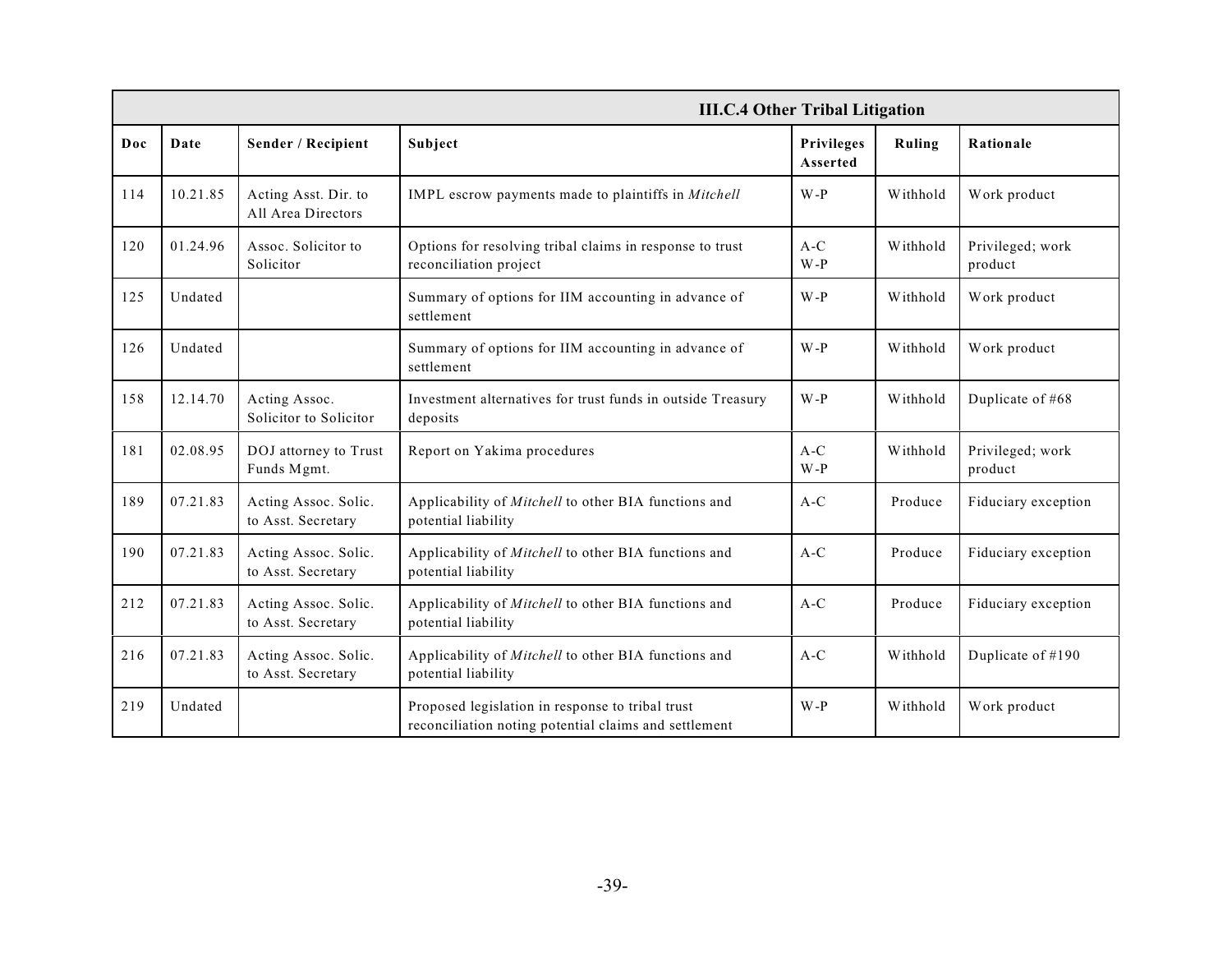|     | <b>III.C.5 Administrative / Miscellaneous</b> |                                               |                                                                                      |                               |          |                     |
|-----|-----------------------------------------------|-----------------------------------------------|--------------------------------------------------------------------------------------|-------------------------------|----------|---------------------|
| Doc | Date                                          | Sender / Recipient                            | Subject                                                                              | <b>Privileges</b><br>Asserted | Ruling   | Rationale           |
| 97  | 05.15.75                                      | Legislative Affairs to<br>Legislative Counsel | Requesting review of draft bill                                                      | $A-C$                         | Produce  | Fiduciary exception |
| 109 | 04.11.02                                      | Internal OST                                  | Seeks to clarify conference call comments on settlement<br>contract and cost-sharing | $A-C$                         | Withhold | Privileged          |
| 115 | 12.28.95                                      | Deputy Solicitor to<br>Trust Funds Mgmt.      | Cover sheet transmitting edits to draft letter on<br>reconciliation project          | $A-C$                         | Produce  | Not privileged      |
| 116 | 12.28.95                                      |                                               | Suggests edits to draft letter on reconciliation project                             | $A-C$<br>$W - P$              | Produce  | Fiduciary exception |
| 117 | 12.28.95                                      |                                               | Suggests edits to draft letter on reconciliation project                             | $A-C$<br>$W - P$              | Withhold | Duplicate of #116   |
| 118 | 12.28.95                                      | Deputy Solicitor to<br>Trust Funds Mgmt.      | Cover sheet transmitting edits to draft letter on<br>reconciliation project          | $A-C$                         | Produce  | Not privileged      |
| 119 | 12.28.95                                      |                                               | Suggests edits to draft letter on reconciliation project                             | $A-C$<br>$W - P$              | Withhold | Duplicate of #116   |
| 173 | 05.30.89                                      | Asst. Solicitor to<br>Accounting Mgmt.        | Fund recovery from credit union                                                      | $A-C$                         | Produce  | Not privileged      |
| 176 | 05.29.85                                      | Special Asst. to<br>Solicitor                 | Interest computations and outstanding balances on notes                              | $A-C$<br>$W - P$              | Withhold | Work product        |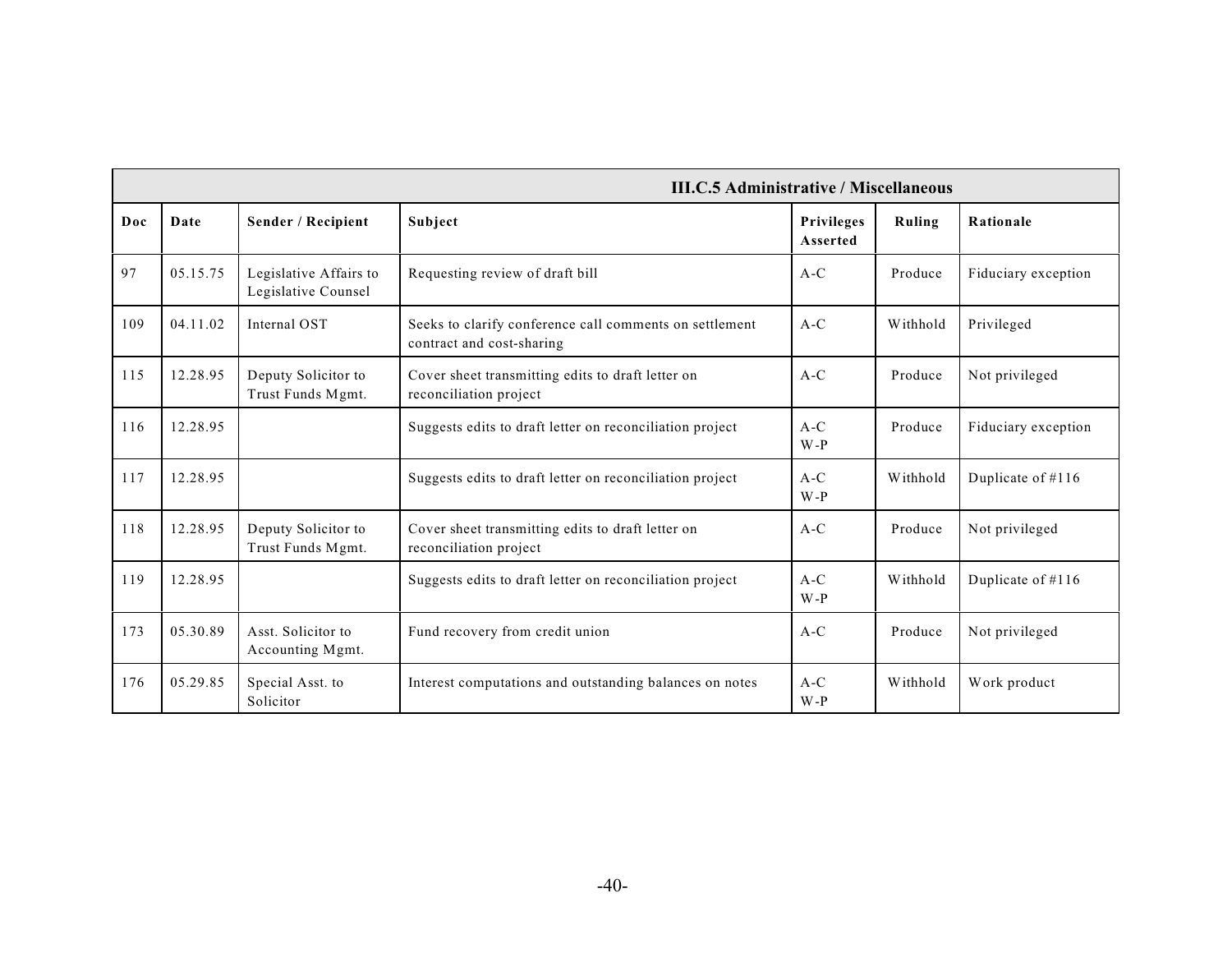

## In the United States Court of Federal Claims

| (Filed: May 16, 2002)                                                |                                        |
|----------------------------------------------------------------------|----------------------------------------|
|                                                                      | FILED                                  |
|                                                                      | MAY 1 6 2002                           |
| THE SHOSHONE INDIAN TRIBE OF THE<br>WIND RIVER RESERVATION, WYOMING, | U.S. COURT OF<br><b>FEDERAL CLAIMS</b> |
| Plaintiff,                                                           |                                        |
| $\pm$ $\frac{1}{2}$<br>v.                                            | No. 458a-79 L                          |
|                                                                      |                                        |
| THE UNITED STATES,                                                   |                                        |
| Defendant.                                                           |                                        |
| THE ARAPAHO INDIAN TRIBE OF THE<br>WIND RIVER RESERVATION, WYOMING,  |                                        |
| Plaintiff.                                                           | No. 459a-79 L                          |
| v.                                                                   |                                        |
| THE UNITED STATES,                                                   |                                        |
| Defendant.                                                           |                                        |

## **ORDER**

 $\lambda$ 

The court has before it Defendant's Motion for a Protective Order Preventing the Deposition and Testimony of Richard K. Aldrich (Def.'s Mot.); Plaintiffs' Opposition to Defendant's Motion for a Protective Order Preventing the Deposition and Testimony of Richard K. Aldrich (Pls.' Opp.); and Defendant's Reply to Plaintiffs' Opposition to Defendant's Motion for a Protective Order Preventing the Deposition and Testimony of Richard K. Aldrich (Def.'s Reply). For the following reasons, defendant's motion is DENIED.

Defendant seeks a protective order preventing the deposition and testimony of Richard Aldrich, the sometime Field Solicitor at the United States Department of the Interior's Billings, Montana Regional Office. Def.'s Mot. at 2; Def.'s Reply at 1.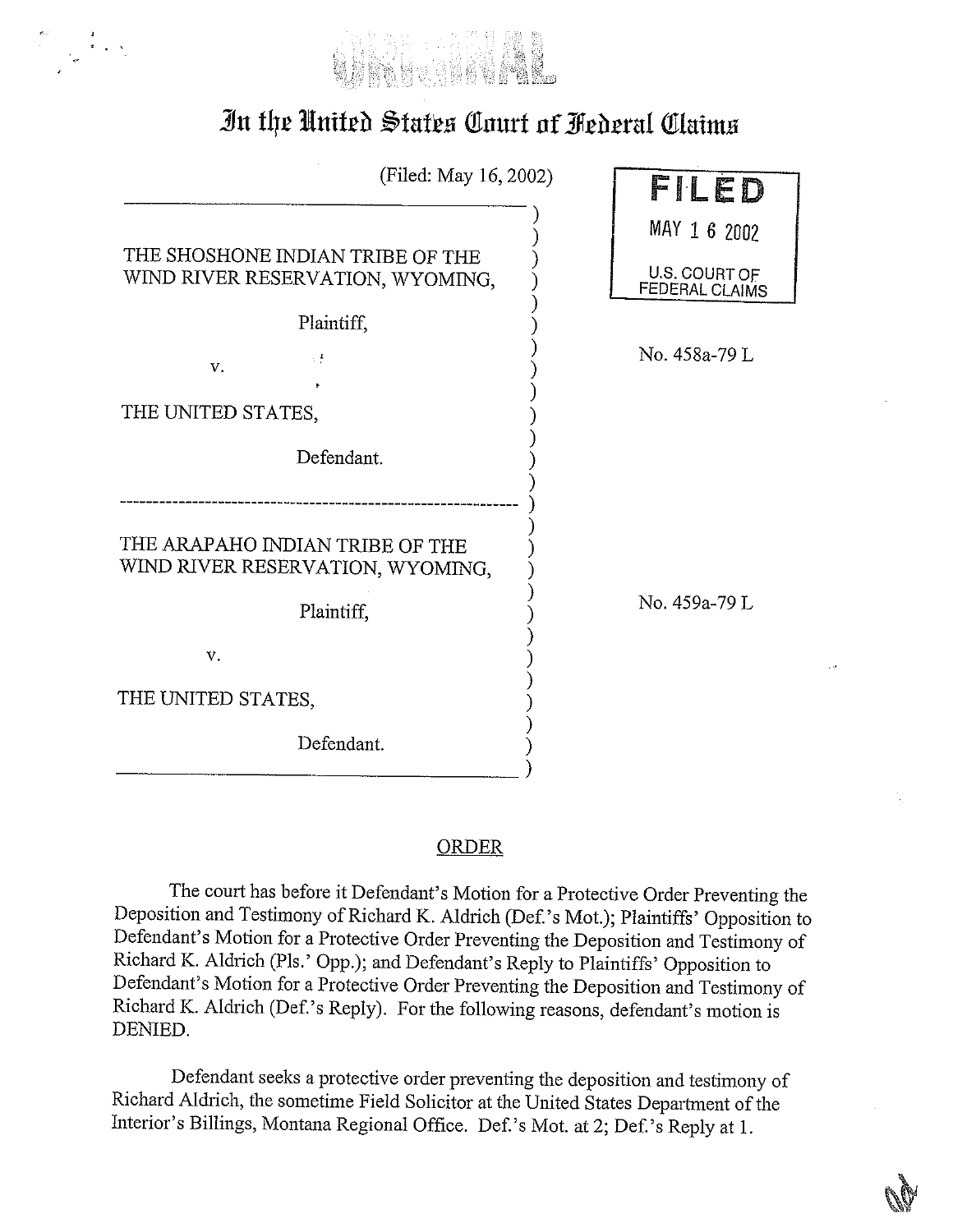Defendant asserts that Mr. Aldrich provided legal advice to components of the Department of the Interior and, therefore, his testimony is protected by the attorney-client privilege and work product doctrine.<sup>1</sup> Def.'s Mot. at 2-3.

## I. Background

 $\label{eq:2} \begin{array}{c} \mathbf{A} \\ \mathbf{B} \\ \mathbf{F}_{\mathbf{p}} \end{array} \xrightarrow{\mathbf{A}} \mathbf{F}$ 

In the late 1980s, Mr. Aldrich issued opinions concerning the ownership of sand and gravel. Def.'s Mot. at 2. Plaintiffs provided to the court copies of three memos that Mr. Aldrich authored and provided to several officials within the United States Department of the Interior. See Exhibits 1-3 to Pls.' Opp. The first memo, dated October 1, 1975, was addressed to an Area Director and opines that "mineral reservation or restoration [does] not include sand and gravel."  $\overline{S}$ ee Exhibit 1 to Pls.' Opp. The second memo, dated September 17, 1980, revokes the opinion contained in the October 1, 1975 memo pending the outcome of the appeal of the district court's decision in Western Nuclear, Inc. v. Andrus. See Western Nuclear, Inc. v. Andrus, 475 F. Supp. 654 (D. Wyo. 1979), rev'd, 664 F.2d 334 (10<sup>th</sup> Cir. 1981), rev'd, Watt v. Western Nuclear, Inc., 462 U.S. 36 (1983). See Exhibit 2 to Pls.' Opp. The second memo advises that the sand and gravel within the Riverton Unit of plaintiffs' reservation should be treated as if owned by the Shoshone and Arapahoe Tribes of the Riverton Project. See id. The third memo from Mr. Aldrich is a transmittal dated June 18, 1987, attaching a letter from a private law firm, White & White. See Exhibit 3 to Pls.' Opp. The substance of the letter from the law firm is a general discussion of ownership of the sand and gravel deposits on plaintiffs' reservation. Id.

## II. Discussion

The attorney-client privilege does not apply here. First, the mere fact that an individual is an attorney is insufficient to bar his testimony at deposition or trial. If an attorney has personal knowledge of facts underlying the litigation, his testimony will be permitted.<sup>2</sup> The court agrees with plaintiffs that Mr. Aldrich, as an employee of the

<sup>&</sup>lt;sup>1</sup>In footnote 1 of its motion, defendant alludes to the deliberative process privilege. Defendant does not explain why the deliberative process privilege may apply to its set of facts. Because defendant bears the burden under United States Court of Federal Claims Rule 26(c) to show "good cause" for the entry of protective order, the court believes defendant's bare reference to the deliberative process privilege is insufficient to grant a protective order on that basis. The court agrees with plaintiff that defendant had an obligation to assert the privilege in its original motion (so that the plaintiff would have had an opportunity to respond in its opposition) and the failure to do so constituted a waiver of the right to assert the deliberative process privilege. See Pls.' Opp. at 8.

<sup>&</sup>lt;sup>2</sup>There is wide support in the case law for the view that an attorney may testify when he (continued...)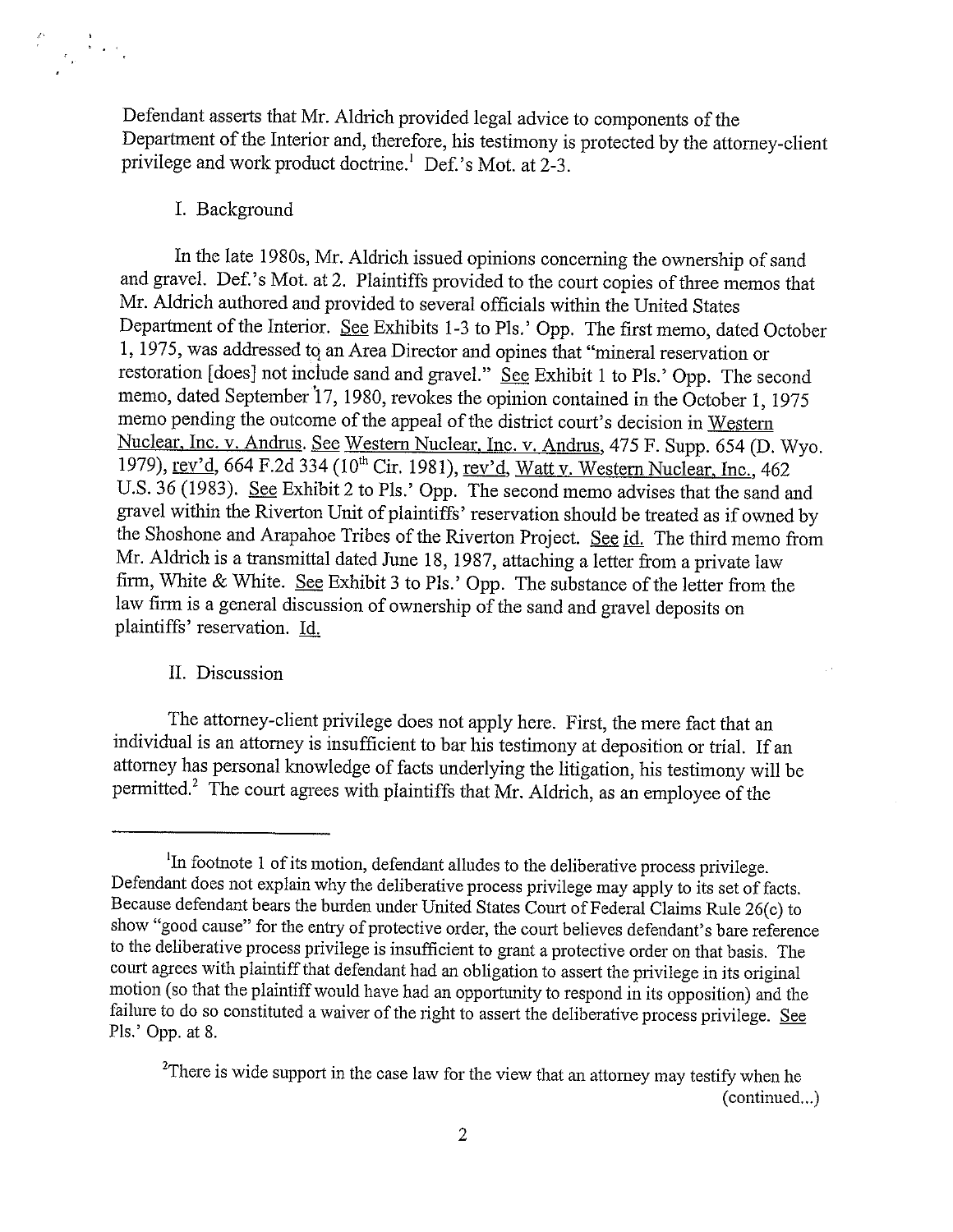United States, was involved in determining the scope of the United States's trust responsibilities and is, therefore, a fact witness with personal knowledge relevant to the litigation. See Pls.' Opp. at 5.

Moreover, the fiduciary exception to the attorney-client privilege applies here. Under the fiduciary exception to the attorney-client privilege, the privilege does not apply to prevent disclosure to beneficiaries of communications between a trustee and its counsel concerning management and administration of the trust. See In re Grand Jury Proceedings Grand Jury No. 97-11-8, 162 F.3d 554, 556  $(9<sup>th</sup> Cir. 1998)$  (citing Riggs Nat'l Bank of Washington, D.C. v. Zimmer, 355 A.2d 709 (Del. Ch. 1976)); Comegys v. Glassell, 839 F. Supp. 447, 448-49 (E.D. Tex. 1993).

There are two distinct rationales for this exception. First, the exception derives from a trustee's duty to disclose all information about a plan's administration to the plan's beneficiaries, a rationale which has had particular force in the ERISA context. See, e.g., In re Long Island Lighting Co., 129 F.3d 268, 272 (2d Cir. 1997) (holding that "an employer acting in the capacity of ERISA fiduciary is disabled from asserting the attorney-client privilege against plan beneficiaries on matters of plan administration"); Wildbur v. ARCO Chemical Co., 974 F.2d 631, 645 (5<sup>th</sup> Cir. 1992) (holding that "an ERISA fiduciary cannot assert the attorney-client privilege against a plan beneficiary about legal advice dealing with plan administration"); Petz v. Ethan Allen, Inc., 113 F.R.D. 494, 496-97 (D. Conn. 1985) (ERISA fiduciary may not raise attorney-client privilege against beneficiary.). Second, a trustee, as the representative for the beneficiaries of a trust, is not the "real client" when he seeks advice about the administration of that trust. See United States v. Evans, 796 F.2d 264, 265-66 (9<sup>th</sup> Cir. 1986) Rather, the beneficiaries are the "real client" being served by the advice concerning trust administration. Id. at 266.

Defendant argues that the fiduciary exception does not apply when beneficiaries bring suit against the trustee. Def.'s Reply at 2. However, in Riggs, the leading case finding the fiduciary exception, the beneficiaries had brought suit against the estate

 $^{2}$ (...continued)

has personal knowledge as a fact witness. See, e.g., Rainbow Investors Group, Inc. v. Fuji Trucolor Mo., Inc., 168 F.R.D. 34, 37 (W.D. La. 1996) (permitting deposition of attorney due to his involvement as a negotiator in business activity prior to litigation); United Phosphorus, Ltd. v. Midland Fumigant, Inc., 164 F.R.D. 245, 248-49 (D. Kan. 1995) (permitting attorney to be deposed because he was invloved in underlying facts of litigation); Kaiser v. Mutual Life Ins. Co. of N.Y., 161 F.R.D. 378, 382 (S.D. Ind. 1994) (finding deposition of attorney appropriate after determining that he was involved in underlying facts as either an actor or a witness); Bogan v. Northwestern Mut. Life Ins. Co., 152 F.R.D. 9, 14 (S.D.N.Y. 1993) (permitting deposition of opposing counsel because that attorney had concededly participated in disputed pre-litigation events which relate to the issues raised in litigation).